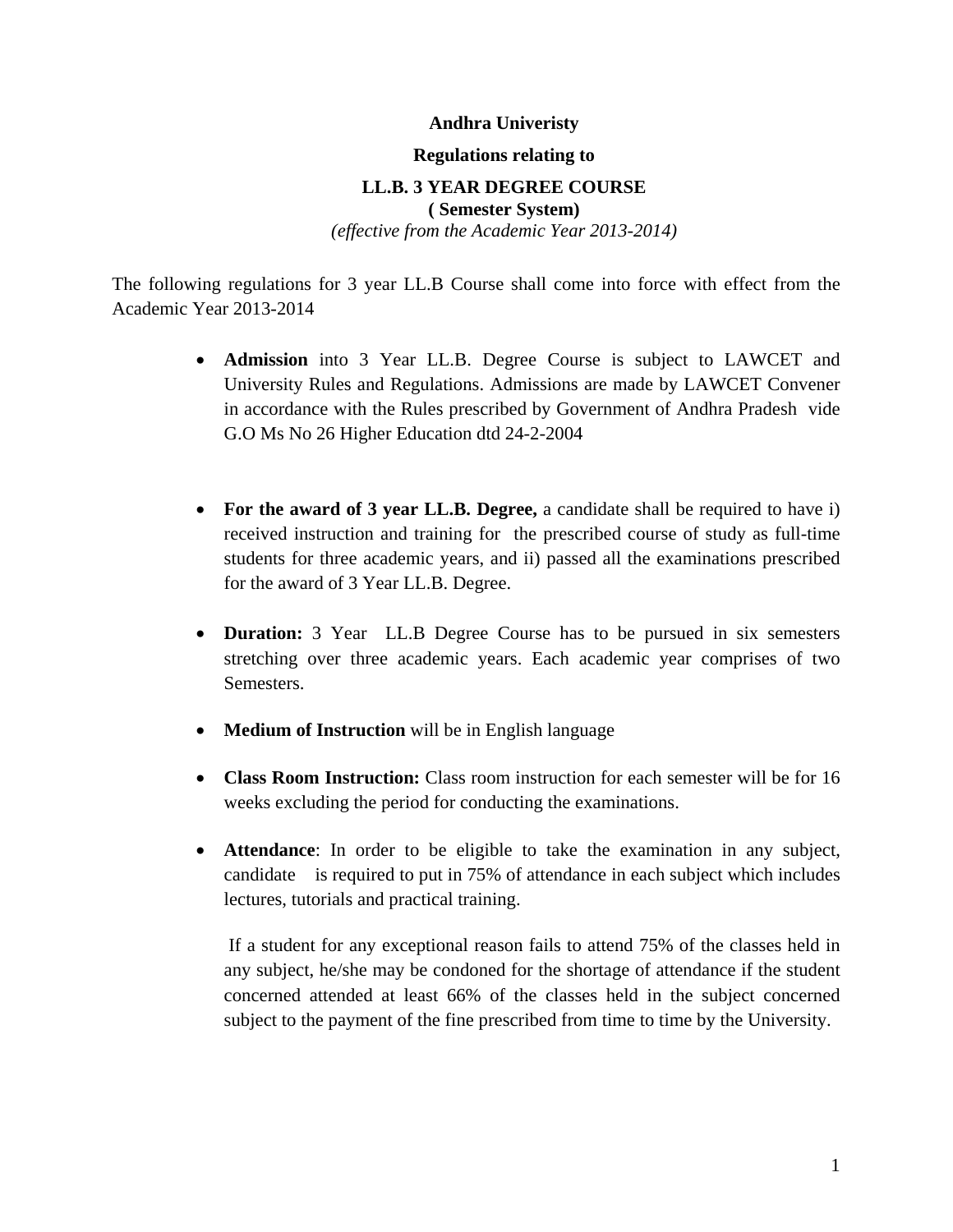• **Credits:** 

All papers carry six credits each except the Paper on Seminar and Clinical Legal Education which carries only two credits. Total credits of the LL.B (3Year) Course are 178.

## • **Question Paper Pattern**

- $\triangleright$  For papers other than Practical Papers, the question paper consists of three parts.
	- **Part A** consists of short answer questions. In this Part nine questions will be given and the candidates have to answer any six questions. . Each question carries 4 marks carrying a total of 24 marks.
	- **Part B** consists of essay questions. In this part four essay questions will be given and the Candidate has to answer any two questions. Each question is 18 marks.
	- **Part C** consists of hypothetical problems. In this part four hypothetical problems will be given and the candidate has to answer any two questions. Each question carries 10marks.The answer shall cover recitation of facts, framing of issues, reasoned decisions and citation of authority.

## *For Practical Training Papers I, II and III in Sixth Semester*

The Semester end paper carrying 50 Marks consists of 8 essay questions out of which the candidate has to answer any five questions.

## • **Allotment of Marks:**

All papers carry 100 Marks.

Except for the Practical papers, 80 Marks are allotted to Semester End written examination. 20 Marks are allotted for internal sessionals, the split up of which is as follows;

• *Test* - 10 Marks (Two midterm tests will be conducted out of which one test will be in objective mode consisting of not less than 10 questions.)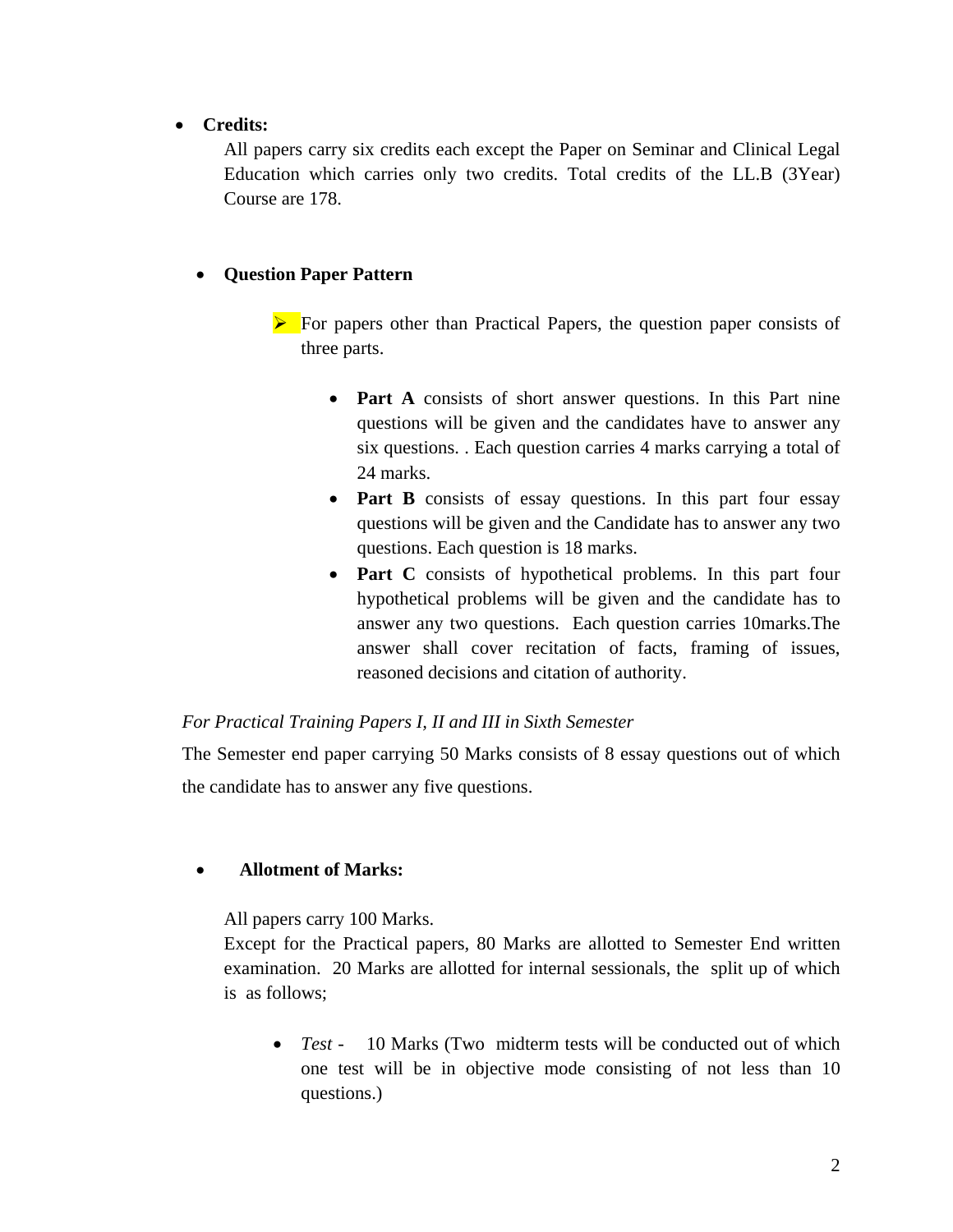- *Assignment* -5 Marks (One Assignment to be given)
- *Semester End Viva-* 5 Marks

For all practical papers 50 Marks are allotted to internal component and 50 marks are allotted to external component

Practical Papers are,

- (i) Paper on Seminar and Clinical Legal Education
- (ii) Practical Training Paper I (Drafting, Conveyancing and Pleading) in Sixth Semester
- (iii) Practical Training Paper II,(Professional Ethics and Professional Accounting System), in Sixth Semester
- (iv) Practical Paper III, (Alternate Dispute Resolution), in Sixth Semester
- (v) Practical Paper IV, (Moot Court Exercise and Internship) Tenth semester
	- (i) *Seminar and Clinical Legal Education Paper* carries a total of 100 marks, breakup of which is as follows:
		- Seminar Presentation 25 Marks
		- Seminar Write-up -25 Marks
		- Project Report on Clinical Legal Education Exercise prescribed for the concerned semester.- 25 Marks
		- Viva-25 Marks
		- **Examination:**

.

- $\triangleright$  Candidate shall take examination in each of the subjects prescribed for study at the end of the semester by registering for that semester examination and obtaining hall ticket for the same. Duration of the examination is three hours.
- $\triangleright$  The semester end examination shall be based on the question paper set by an external paper setter.
- $\triangleright$  For qualifying in the examination the candidate has to secure a minimum of 40% in the theory papers excluding internal sessionals and a minimum of 50% in the practical papers.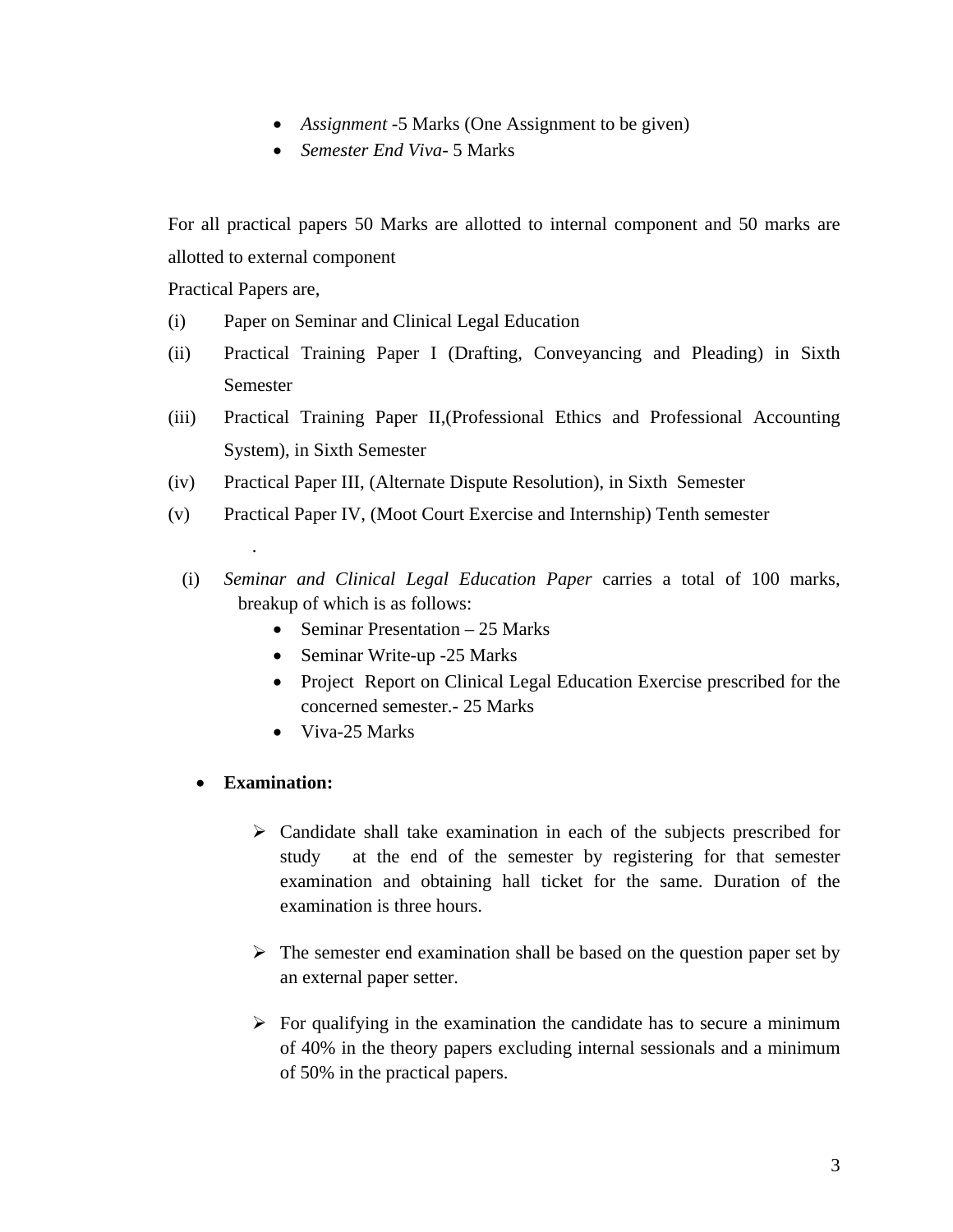**Practical papers** in LL.B (3YDC) are, Seminar and Clinical Legal Education papers and the Practical Training Papers I, II, III and IV of the sixth semester.

- $\triangleright$  Grafting/Grace is permitted. Eg A candidate, who secured only 35%, would fail having fallen short of the required minimum pass percentage (40%) by five marks. Permission for grafting allows such candidate an opportunity to utilize the excess marks if any he might have earned in some other paper for filling up the said deficit. Thus, if the concerned candidate happened to secure 45 marks in another paper, the extra five marks which is in excess of what is required for a pass could be notionally added to fill t the deficit of 5 marks of the paper in which the candidate actually failed. and thereby declare the candidate to have been passed in such paper.
- $\geq$  .5 or more will be rounded up to the higher value of 1 for the purpose of class elevation, third class to second class or second class to first class. Eg. 4.96 will be treated as 5.0 or 5.45 will be treated as 5.5

| S. No | <b>Range of Marks</b>                                                                                                       | Grade      | <b>Grade Point</b> |
|-------|-----------------------------------------------------------------------------------------------------------------------------|------------|--------------------|
|       | $91 - 100$                                                                                                                  | $\left($ ) | 10.0               |
|       | 81-90                                                                                                                       | A          | 9'0                |
| 3     | 71-80                                                                                                                       | B          | 8.0                |
| 4     | 61-70                                                                                                                       |            | 7.0                |
| 5     | $51-60$                                                                                                                     | D          | 6.0                |
| 6     | $40 - 50$                                                                                                                   | E          | 5.0                |
|       | $< 40$ (0-39)                                                                                                               | $F$ (Fail) | 0.0                |
| 8     | <b>Incomplete</b> (Subsequently changed<br>into pass or E to O or F grade on<br>subsequent appearance of the<br>examination | I          | 0.0                |

#### ¾ **Scheme of Grading**

- **Classification** of successful candidates is based on CGPA as follows:
	- $\triangleright$  Distinction --- CGPA 8.0 or more
	- $\triangleright$  I Class --- CGPA 6.5 or more but less than 8.0
	- $\triangleright$  II Class --- CGPA 5.5 or more but less than 6.5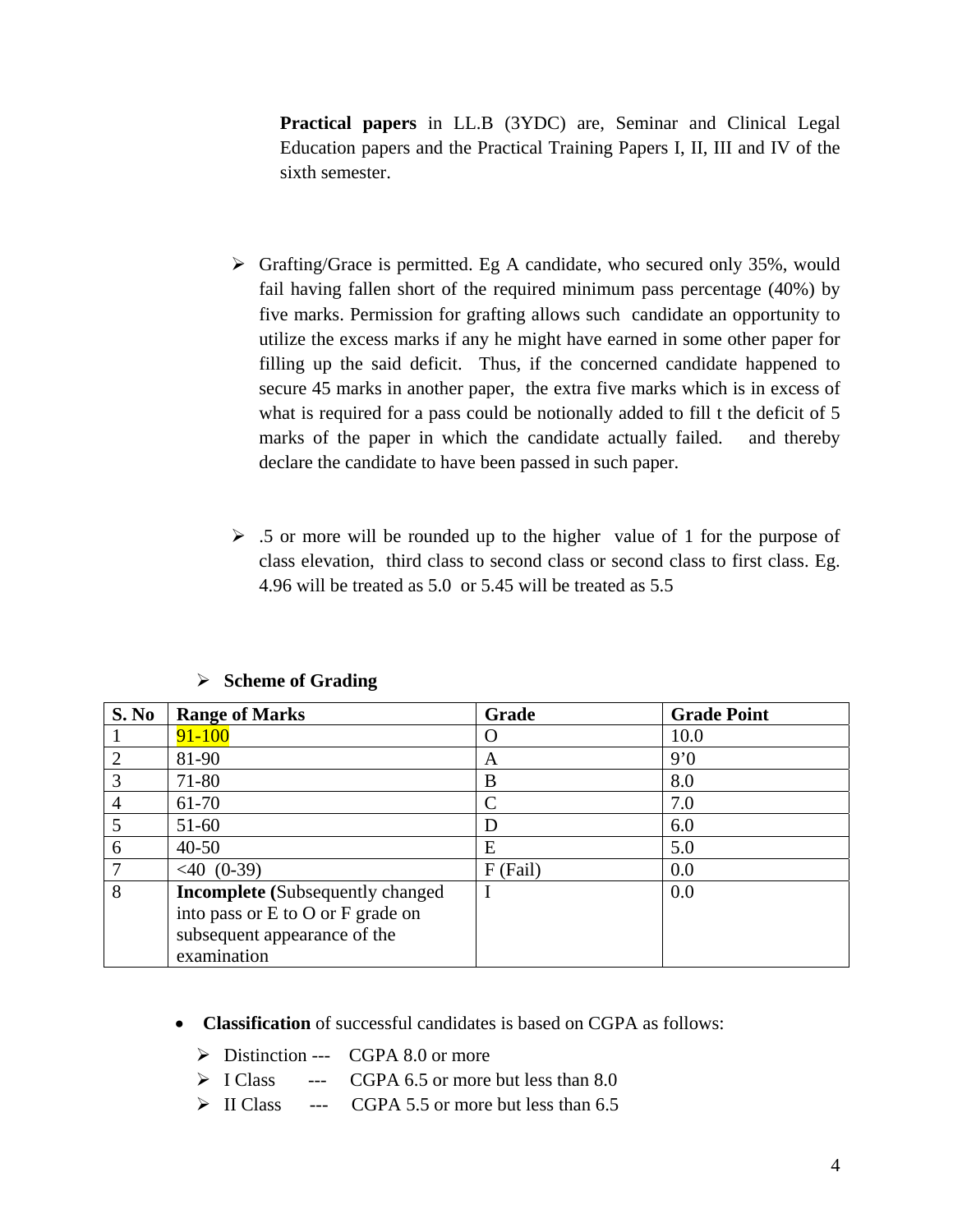$\triangleright$  Pass --- CGPA 5.0 or more but less than 5.5

Note: Only those candidates who appear and pass the examination in all the papers of the First semester, all the papers of the Second semester, all the papers of the Third semester, and similarly all the papers of the Fourth semester, at first appearance are eligible to be placed in O grade.

• **Awards:** 

No candidate who has not passed all the papers relating to any semester at the first appearance shall be eligible for the Award of Medals or Prizes by the University and to receive certificates of rank obtained by them in the examination.

Explanation:

Credits, Grade Letter Grade Points, Credit Points

**Credit** means the unit by which the course work is measured. One credit means one hour of teaching work or one hour of practical work per week.

**Grade Letter** is an index to indicate the performance of a student in a particular course (Paper).

It is the transformation of actual marks secured by a student in a course/paper. It is indicated by a Grade letter O, A, B, C, D, E. There is a range of marks for each Grade Letter.

**Grade Point** is Weightage allotted to each grade letter depending on the marks awarded in a course/paper

**CGPA:** CGPA means Cumulative Grade Point Average. It will be calculated from 2<sup>nd</sup> semester onwards.

**SGPA** means Semester Grade Point Average. This is calculated for each semester of the programme

CGPA x 10 will be the overall percentage of the marks obtained by the candidate

# **LL.B (Three Year) Degree Course Pattern**  FIRST YEAR

## **FIRST SEMESTER**

| Paner<br><b>Max</b><br><b>эь</b><br>110urs<br>- - - - - - |
|-----------------------------------------------------------|
|-----------------------------------------------------------|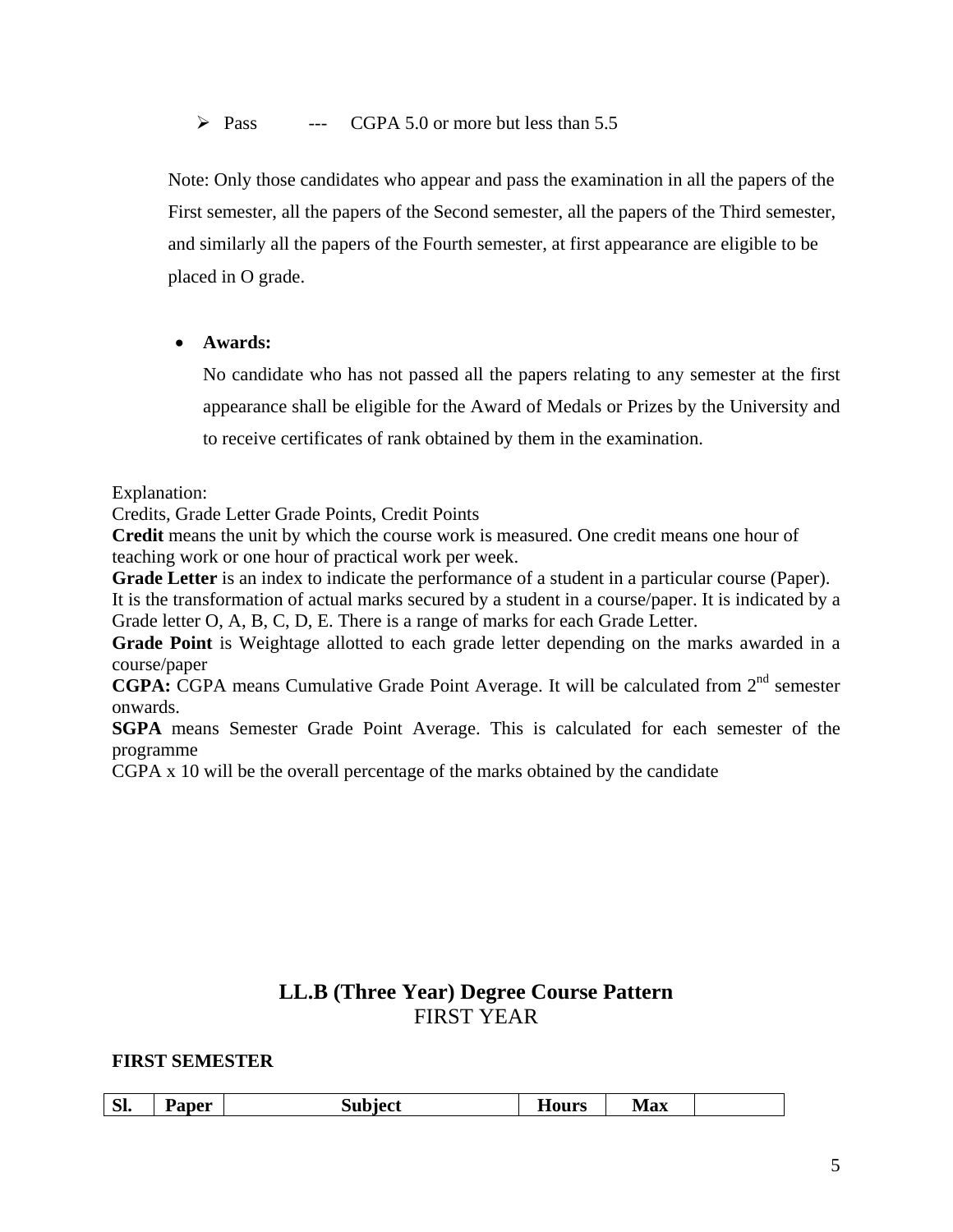| N <sub>0</sub> | N <sub>0</sub>              |                                       |    | per  |                          |    | <b>Marks</b> | <b>Credits</b> |
|----------------|-----------------------------|---------------------------------------|----|------|--------------------------|----|--------------|----------------|
|                |                             |                                       |    | week |                          |    |              |                |
|                |                             |                                       | П. | T    | P                        | E  | T            |                |
|                |                             | Law of Contracts (General             | 5  | 1    |                          | 80 | 20           | 6              |
|                |                             | Principles of Contract (Secs.1 to 75) |    |      |                          |    |              |                |
|                |                             | including Specific Relief Act)        |    |      |                          |    |              |                |
| 2              | $\mathcal{D}_{\mathcal{L}}$ | Constitutional Law- I                 | 5  | 1    |                          | 80 | 20           | 6              |
| 3              | 3                           | Law of Torts including MV             | 5  | 1    |                          | 80 | 20           | 6              |
|                |                             | <b>Accident and Consumer</b>          |    |      |                          |    |              |                |
|                |                             | Protection                            |    |      |                          |    |              |                |
| 4              | 4                           | Law of Crimes-I (IPC)                 | 5  |      | $\overline{\phantom{a}}$ | 80 | 20           | 6              |
| 5              | 5                           | Family Law-I (Family Relations)       | 5  |      |                          | 80 | 20           | 6              |
| 6              | 6                           | Seminar & Clinical Legal Education    |    |      | 4                        | 50 | 50           | 2              |
| <b>TOTAL</b>   |                             |                                       |    |      |                          |    |              | 32             |

## **SECOND SEMESTER**

| Sl.            | <b>Paper</b>   | <b>Subject</b>                          | <b>Hours</b>   |              |                          |              | <b>Max</b> |                |
|----------------|----------------|-----------------------------------------|----------------|--------------|--------------------------|--------------|------------|----------------|
| N <sub>0</sub> | No.            |                                         |                | per<br>week  |                          | <b>Marks</b> |            | <b>Credits</b> |
|                |                |                                         | L              | T            | P                        | E            | I          |                |
| 1.             | 1              | <b>Special Contracts</b>                | 5              | 1            | $\overline{\phantom{0}}$ | 80           | 20         | 6              |
| 2.             | $\overline{2}$ | <b>Constitutional Law-II</b>            | 5              | $\mathbf{1}$ | $\overline{\phantom{a}}$ | 80           | 20         | 6              |
| 3.             | 3              | <b>Environmental Law including Laws</b> | 5              | $\mathbf{1}$ | $\overline{\phantom{a}}$ | 80           | 20         | 6              |
|                |                | for The Protection of the Wild Life     |                |              |                          |              |            |                |
|                |                | and other Living Creatures              |                |              |                          |              |            |                |
|                |                | including Animal Welfare                |                |              |                          |              |            |                |
| 4.             | $\overline{4}$ | Jurisprudence (Legal Method, Indian     | $\mathfrak{H}$ | 1            |                          | 80           | 20         | 6              |
|                |                | Legal System and Basic Theory of        |                |              |                          |              |            |                |
|                |                | Law)                                    |                |              |                          |              |            |                |
| 5.             | 5              | Family Law-II (Testamentary and         | 5              | 1            |                          | 80           | 20         | 6              |
|                |                | <b>Intestate Succession</b> )           |                |              |                          |              |            |                |
| 6.             | 6              | Seminar & Clinical Legal Education      |                |              | 4                        | 50           | 50         | $\overline{2}$ |
| TOTAL          |                |                                         |                |              |                          |              |            | 32             |

## **SECOND YEAR**

## **THIRD SEMESTER**

| $\sim$<br>nner<br><b>Max</b><br>_____<br>- - -<br><u>ы.</u><br>$-10$ $-10$<br>$    -$ |
|---------------------------------------------------------------------------------------|
|---------------------------------------------------------------------------------------|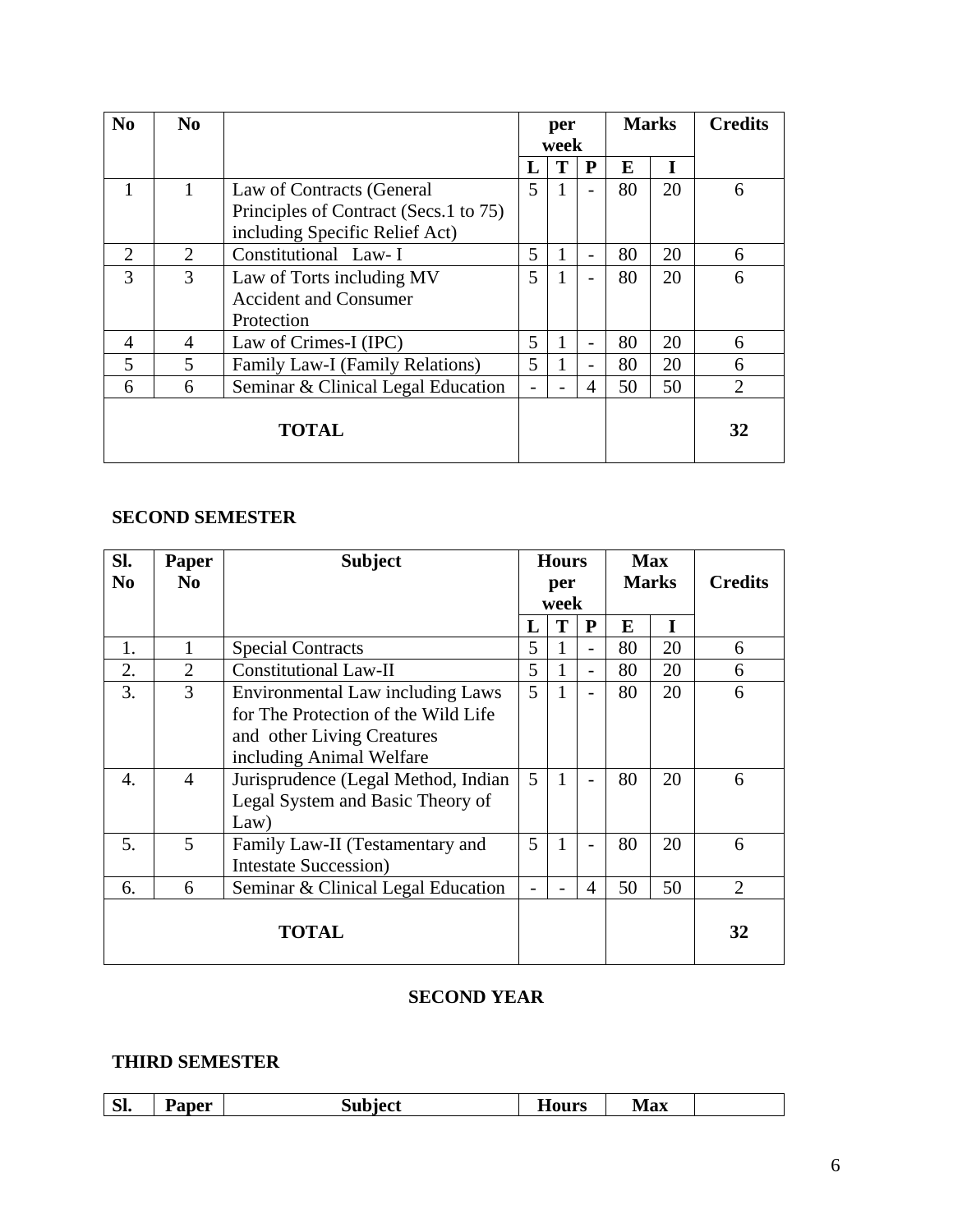| N <sub>0</sub> | N <sub>0</sub> |                                     | per<br>week |   | <b>Marks</b>   |    |    | <b>Credits</b>              |
|----------------|----------------|-------------------------------------|-------------|---|----------------|----|----|-----------------------------|
|                |                |                                     | L           | T | ${\bf P}$      | E  | I  |                             |
|                |                | Property Laws including Transfer of | 5           | 1 | $\overline{a}$ | 80 | 20 | 6                           |
|                |                | Property Act and Easements Act      |             |   |                |    |    |                             |
| 2              | $\overline{2}$ | Labour and Industrial Law-I         | 5           | 1 | $\overline{a}$ | 80 | 20 | 6                           |
| 3              | 3              | Company Law                         | 5           | 1 | $\overline{a}$ | 80 | 20 | 6                           |
| 4              | 4              | <b>Administrative Law</b>           | 5           | 1 |                | 80 | 20 | 6                           |
| 5              | 5              | Interpretation of Statutes and      | 5           | 1 |                | 80 | 20 | 6                           |
|                |                | Principles of Legislation           |             |   |                |    |    |                             |
| 6              | 6              | Seminar & Clinical Legal Education  |             |   | $\overline{4}$ | 50 | 50 | $\mathcal{D}_{\mathcal{L}}$ |
| 7              |                | Ethics and Values (Non Credit)      |             |   |                |    |    |                             |
|                |                | Paper)                              |             |   |                |    |    |                             |
| <b>TOTAL</b>   |                |                                     |             |   |                |    | 32 |                             |

# **FOURTH SEMESTER**

| Sl.            | <b>Paper</b>                | <b>Subject</b>                                                                                                  | <b>Hours</b> |              | <b>Max</b>               |              |    |                |
|----------------|-----------------------------|-----------------------------------------------------------------------------------------------------------------|--------------|--------------|--------------------------|--------------|----|----------------|
| N <sub>0</sub> | N <sub>0</sub>              |                                                                                                                 |              | per          |                          | <b>Marks</b> |    | <b>Credits</b> |
|                |                             |                                                                                                                 |              | week         |                          |              |    |                |
|                |                             |                                                                                                                 | L            | T            | P                        | E            | T  |                |
| 1              |                             | Labour and Industrial law-II                                                                                    | 5            | 1            | $\overline{\phantom{a}}$ | 80           | 20 | 6              |
| $\overline{2}$ | $\mathcal{D}_{\mathcal{L}}$ | <b>Public International Law</b>                                                                                 | 5            | $\mathbf{1}$ | $\overline{\phantom{0}}$ | 80           | 20 | 6              |
| 3              | 3                           | Principles of Taxation Law                                                                                      | 5            | $\mathbf{1}$ | $\overline{a}$           | 80           | 20 | 6              |
| $\overline{4}$ | $\overline{4}$              | <b>Intellectual Property Rights</b><br>Litigation                                                               | 5            | $\mathbf{1}$ | $\overline{a}$           | 80           | 20 | 6              |
| 5              | 5                           | Land Laws including Tenure and<br>Tenancy System/Investment Law<br>including Securities (Optional Paper<br>$-I$ | 5            | $\mathbf{1}$ |                          | 80           | 20 | 6              |
| 6              | 6                           | Seminar & Clinical Legal Education                                                                              |              |              | $\overline{4}$           | 50           | 50 | $\overline{2}$ |
| <b>TOTAL</b>   |                             |                                                                                                                 |              |              |                          |              |    | 32             |

# **THIRD YEAR**

# **FIFTH SEMESTER**

| Sl.            | Paper | Subject | --<br>Hours | <b>Max</b>   |                 |
|----------------|-------|---------|-------------|--------------|-----------------|
| N <sub>0</sub> | No    |         | per week    | <b>Marks</b> | $\alpha$ redits |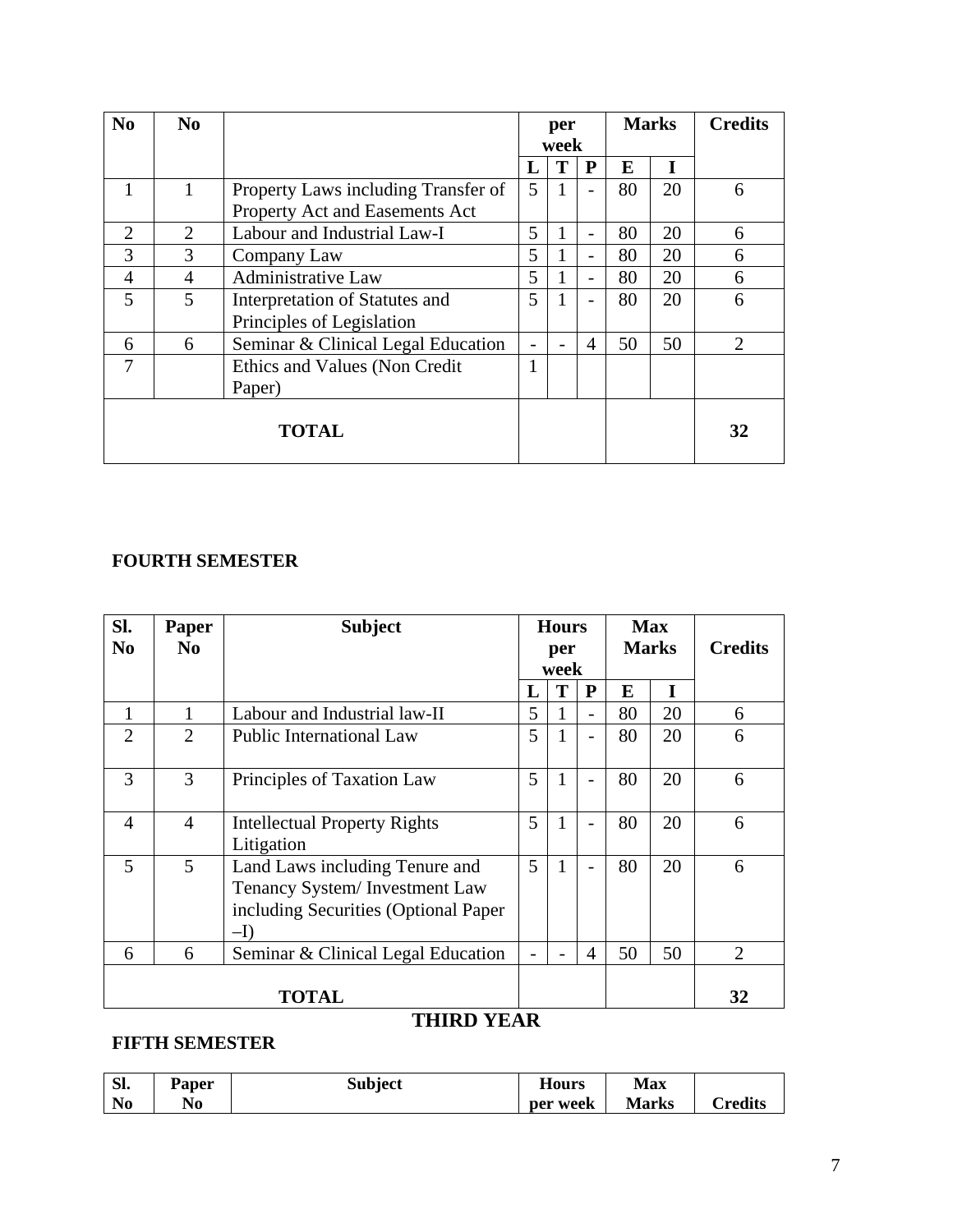|                          |                             |                                     | п, | P | E  |    |    |
|--------------------------|-----------------------------|-------------------------------------|----|---|----|----|----|
|                          |                             | Civil Procedure Code and Limitation | 5  |   | 80 | 20 | 6  |
|                          |                             | Act                                 |    |   |    |    |    |
| $\mathcal{D}$            | $\mathcal{D}_{\mathcal{L}}$ | Law of Crimes $-II$                 | 5  |   | 80 | 20 | 6  |
|                          |                             | (Cr.P.C., Juvenile Justice Act and  |    |   |    |    |    |
|                          |                             | Probation of Offenders Act)         |    |   |    |    |    |
| $\mathcal{R}$            | 3                           | Law of Evidence                     | 5  |   | 80 | 20 | 6  |
| $\overline{\mathcal{A}}$ | 4                           | Banking Law / Law of Insurance      | 5  |   | 80 | 20 | 6  |
|                          |                             | (Optional Paper-II)                 |    |   |    |    |    |
| 5                        | 5                           | Media Law including Right to        | 5  |   | 80 | 20 | 6  |
|                          |                             | Information / International Human   |    |   |    |    |    |
|                          |                             | <b>Rights (Optional PaperIII)</b>   |    |   |    |    |    |
| 6                        | 6                           | Seminar & Clinical Legal Education  |    | 4 | 50 | 50 | 2  |
|                          |                             | <b>TOTAL</b>                        |    |   |    |    | 32 |

## **SIXTH SEMESTER**

| SI.            | Paper          | <b>Subject</b>                       |   | <b>Hours</b><br><b>Max</b> |   |    |              |                |
|----------------|----------------|--------------------------------------|---|----------------------------|---|----|--------------|----------------|
| N <sub>0</sub> | N <sub>0</sub> |                                      |   | per week                   |   |    | <b>Marks</b> | <b>Credits</b> |
|                |                |                                      | L | Т                          | P | I  | E            |                |
| $\mathbf{1}$   | 1              | <b>Practical Training-I</b>          |   |                            | 6 | 50 | 50           | 3              |
|                |                | (Drafting, Pleading and              |   |                            |   |    |              |                |
|                |                | Conveyancing)                        |   |                            |   |    |              |                |
| $\overline{2}$ | $\overline{2}$ | <b>Practical Training-II</b>         |   |                            | 6 | 50 | 50           | 3              |
|                |                | Professional Ethics and Professional |   |                            |   |    |              |                |
|                |                | <b>Accounting System</b>             |   |                            |   |    |              |                |
| 3              | 3              | <b>Practical Training-III</b>        |   |                            | 6 | 50 | 50           | 3              |
|                |                | <b>Alternate Dispute Resolution</b>  |   |                            |   |    |              |                |
|                |                | (ADR)                                |   |                            |   |    |              |                |
| $\overline{4}$ | $\overline{4}$ | Practical Training -IV               |   |                            | 6 | 50 | 50           | 3              |
|                |                | Moot Court Exercise and              |   |                            |   |    |              |                |
|                |                | Internship)                          |   |                            |   |    |              |                |
| 5              | 5              | Penology and Victimology /           | 5 | 1                          |   | 20 | 80           | 6              |
|                |                | Women and Criminal Law (Law          |   |                            |   |    |              |                |
|                |                | relating to Violence against         |   |                            |   |    |              |                |
|                |                | Women) (Optional Paper-IV)           |   |                            |   |    |              |                |
|                |                | <b>TOTAL</b>                         |   |                            |   |    |              | 18             |
|                |                |                                      |   |                            |   |    |              |                |
|                |                |                                      |   |                            |   |    |              | 178            |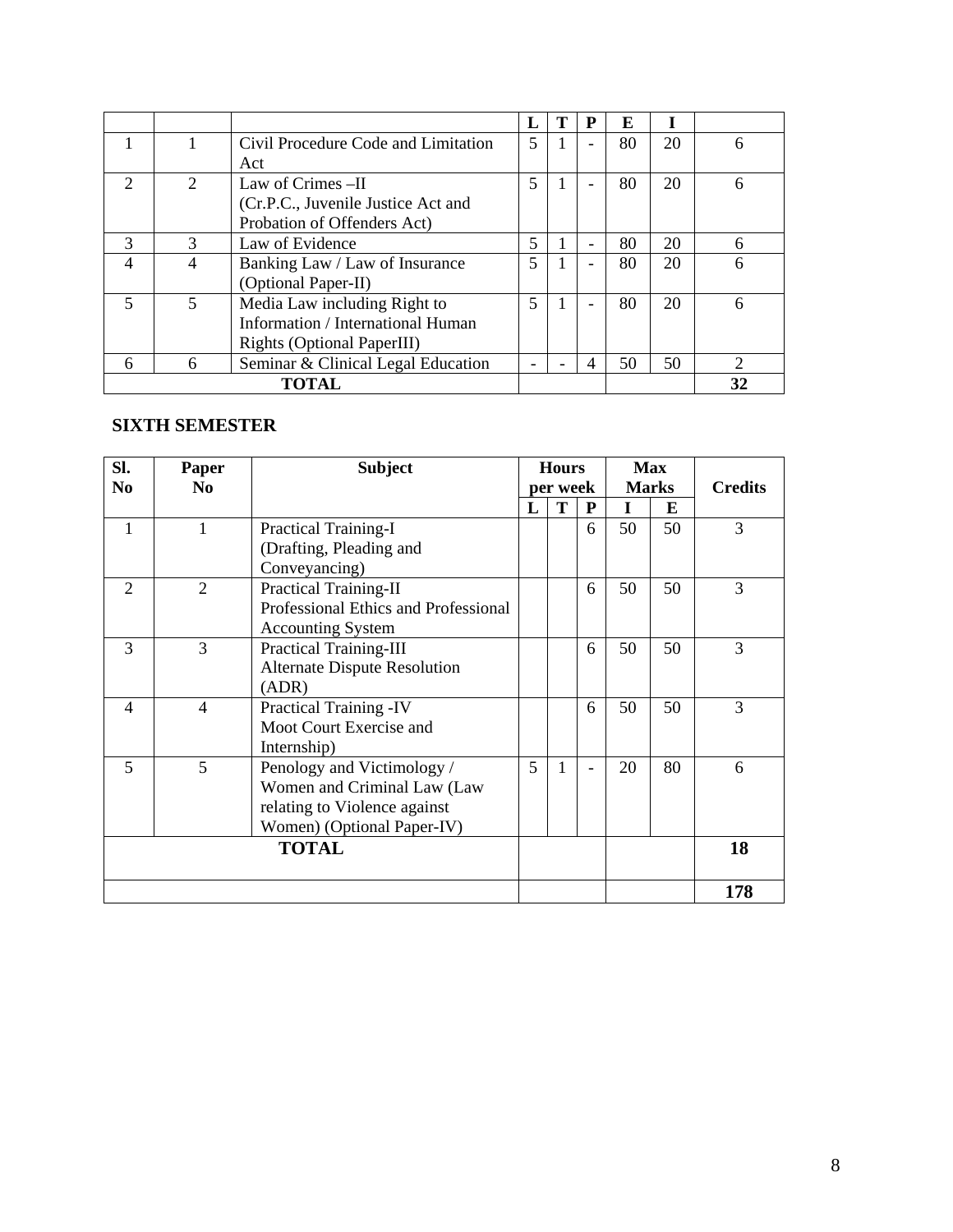## **SYLLABUS**

#### **SEMESTER – I (LL.B. 3yr course)**

## **Paper - I: LAW OF CONTRACT (General Principles of Contract (Secs.1 to 75) including Specific Relief Act**

**Unit-1;** History and nature of contractual obligations - writs of debt, covenant and account actions on the case and on assumption of consideration - moral basis for contractual obligations subjective and objective theories, sanctity of contracts.

**Unit-2:** Agreement and contract definitions, elements and different kinds.

**Unit-3:** Proposal and acceptance - their various forms, essential elements, communication and revocation-proposal and invitations for proposal-floating offers-tenders-dumping of goods,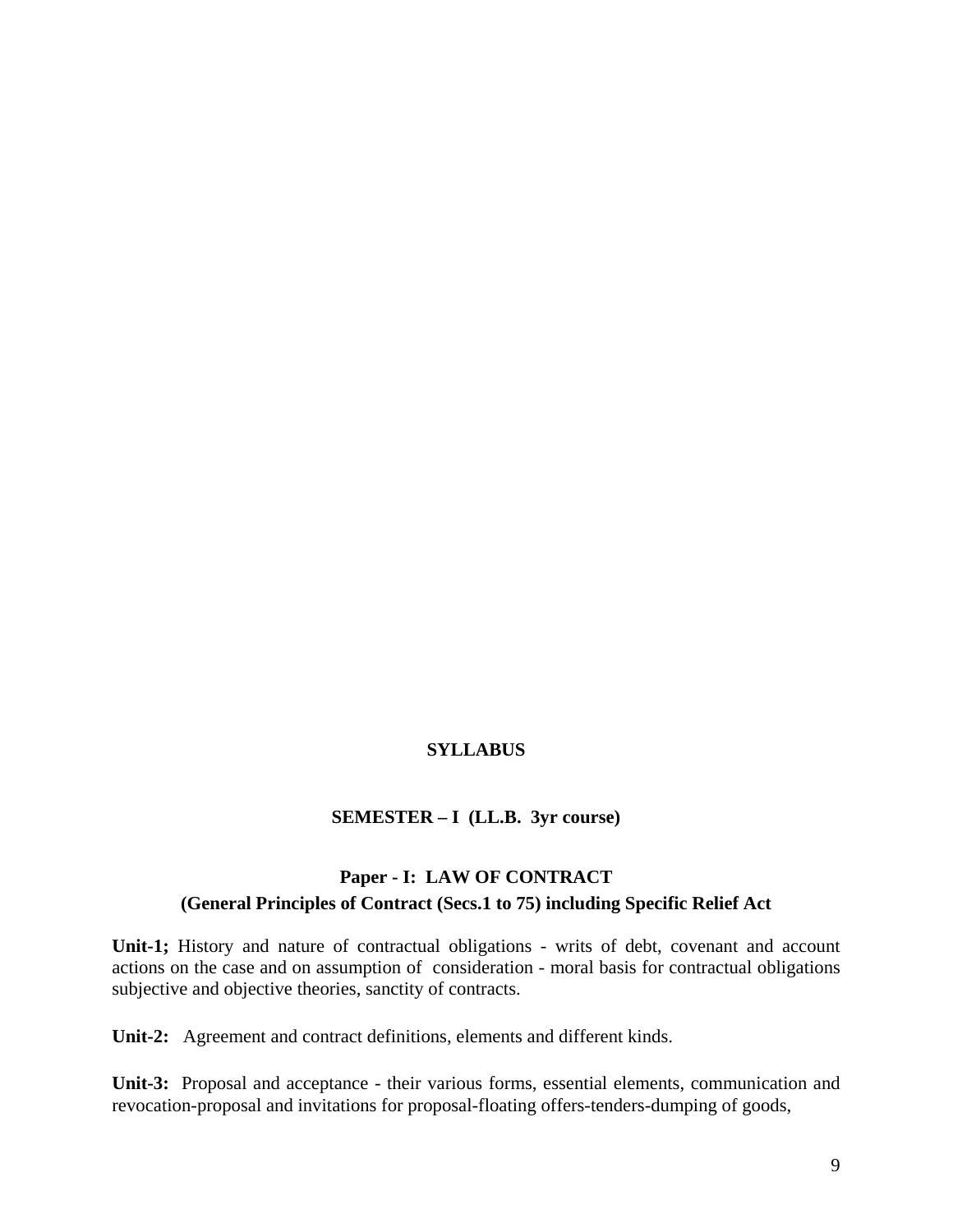**Unit-4:** Consideration-*nudum pactum*-its need, meaning, kinds, essential elements-Privity of contract and of consideration-its exceptions-adequacy of consideration-present, past and adequate consideration-unlawful consideration and its effects-views of Law Commission of India on consideration-evaluation of the doctrine of consideration.

**Unit-5**: Capacity to contract-meaning-incapacity arising out of status and mental defect-minor's agreements-definition of minor - accessories supplied to a minor-agreements beneficial and detrimental to a minor affirmation-restitution in cases of minor's agreements-fraud by a minorratification in cases by a person of an agreement made by him while he was a minor-agreements and estoppel-evaluation of the law relating to minor's agreements-other illustrations of incapacity to contract.

**Unit-6:** Free consent-its need and definition-factors vitiating free consent , Coercion-definitionessential elements-duress and coercion-various illustrations of coercion doctrine of economic duress-effect of coercion-evaluation of Sec. 15., Undue Influence-definition-essential elementsbetween which parties can it exist? Who is to prove it? Illustrations of the undue influenceindependent advice-pardahanash in women-unconscionable bargains effect of undue influence., Misrepresentation-definition-misrepresentation of law and of fact-their effects and illustration, Fraud-definition-essential elements-*suggestio falsi suppresio veri*-When does silence amounts to fraud? Active concealment of truth-importance of intention.

**Unit-7:** Legality of Object: Void agreement-lawful and unlawful considerations, objects-void, voidable, illegal and unlawful agreements their effects. Unlawful consideration and objects: Forbidden by law, Defeating the provision of any law, Fraudulent , Injurious to person or property, Immoral , Against public polity, Void Agreements, Agreements without consideration, . Agreements in restraint of marriage, Agreements in restraint of trade-its exceptions-sale of goodwill, Sec. II restriction, under the Partnership Act, trade combinations exclusive dealing agreements, restraints on employees under agreement of service., . Agreements in restraint of legal proceedings-its exceptions, Uncertain agreements, . Wagering agreements-its exceptions.

**Unit-8:** Discharge of a contract and its various modes:, By performance-conditions of valid tender of performance-how? By whom? Where? When/ In what manner? Performance of reciprocal promises-time essence of contract, By breach-anticipatory breach and present breach, Impossibility of performance-specific grounds of frustration -effect of frustration-frustration and restitution, . By period of limitation, By agreement-rescission and alteration-their effectremission and waiver of performance extension of time-accord and satisfaction.

**Unit-9:** Quasi-contracts or certain relations resembling those created by contract.

**Unit 10:** Formation of E Contracts, Authentication of E Contract, Problems relating to Internet **Contracts**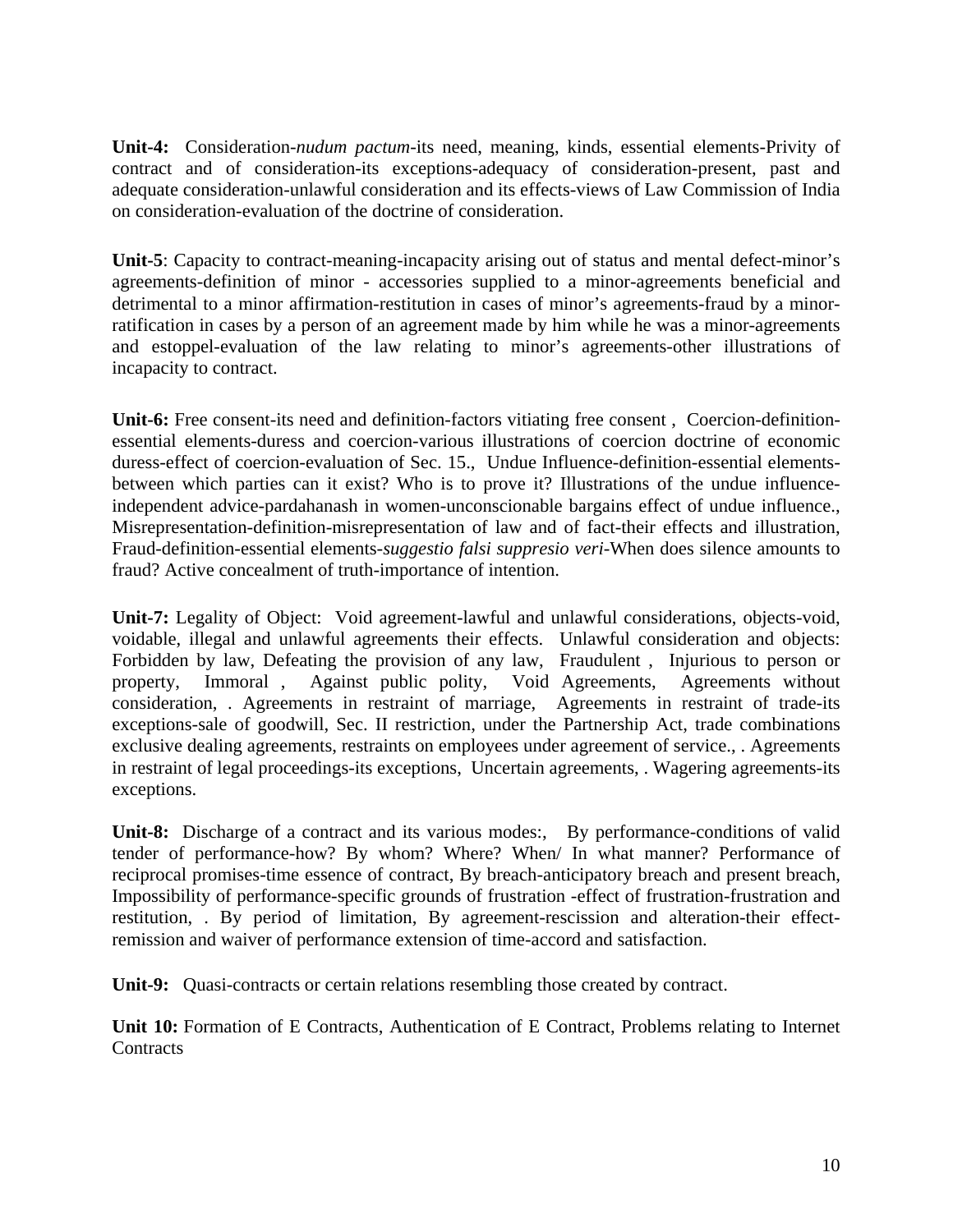**Unit-11:** Remedies in Contractual Relations:, Damages-kinds-remoteness of damagesascertainment of damages, Injunction-When granted and when refused? Why?,Refund and restitution, Specific performance-When? Why?

## **Unit-12**: **Specific Relief:** Specific Relief Act, 1969

Definition, Recovering possession of property, Specific performance of contracts, Rectification of instruments, Rescission of contracts, Cancellation of Instruments, Declaratory decrees, Preventive relief

### **Books Recommended**

- 1. Avtar Singh: Law of Contract, Eastern Book Company, Lucknow
- 2. V.Kesava Rao, Contracts I- Cases and Materials, Butterworths
- 3. G.C.V. Subba Rao: Law of Contract, S. Gogia & Co., Hyderabad
- 4. K. Krishnan Nair: Law of Contract, S. Gogia & Company, Hyderabad
- 5. Venkatesh Iyer: The Law of Contracts and Tenders. Gogia & Co., Hyderabad
- 6. Anson's Law of Contract, Oxford University Press, London
- 7. Cheshire & Fifoot: Law of Contract, Buttersworth, London
- 8. Mulla: The Indian Contract Act, N.M. Tripathi (P) Ltd. Bombay
- 9. A. Ramaiah's Sale of Goods Act, 4th Edition 1998, The Law Book Co. Allahabad

## **Paper II - CONSTITUTIONAL LAW -I**

**Unit-1:** Historical Perspective: Constitutional Developments since 1858 to 1947 Morle Minto Reforms-Dyarchy-Montague-Chelmsford Reforms. Indian National Congress 1885, Various Trends of opinion, Social Reform vs. Political Independence, Protest against British Repression. Jalianwala Bagh, Rowlatt Act-Sedition Trials of Tilak.

**Unit-2:** Making of India's Constitution - concept of constitution and Constitutionalism-Salient features - Constituent Assembly - Sovereignty. Preamble status and its goals.

**Unit-3:** Concept of state and law (Articles 12 & 13)

**Unit-4:** Equality and Social Justice: Equality before the law and Equal protection of Lawsmeaning-Constitutional provisions - Total conspectus - Articles 14, 15, 16, 17, 29 (2), 325 Classification for Differential Treatment, Gender Justice, Arts. 15(1),(2),(3), 16, 29(2), Administrative discretion and Equality, Compensatory Discrimination for Backward Class/SC & ST.

**Unit-5:** Freedoms and Social Control: Freedom of speech and expression, Freedom of the Press, Freedom of Speech and Contempt of Court, Freedom of Assembly, Freedom of Association, Freedom of Movement, Freedom to Reside and Settle, Freedom of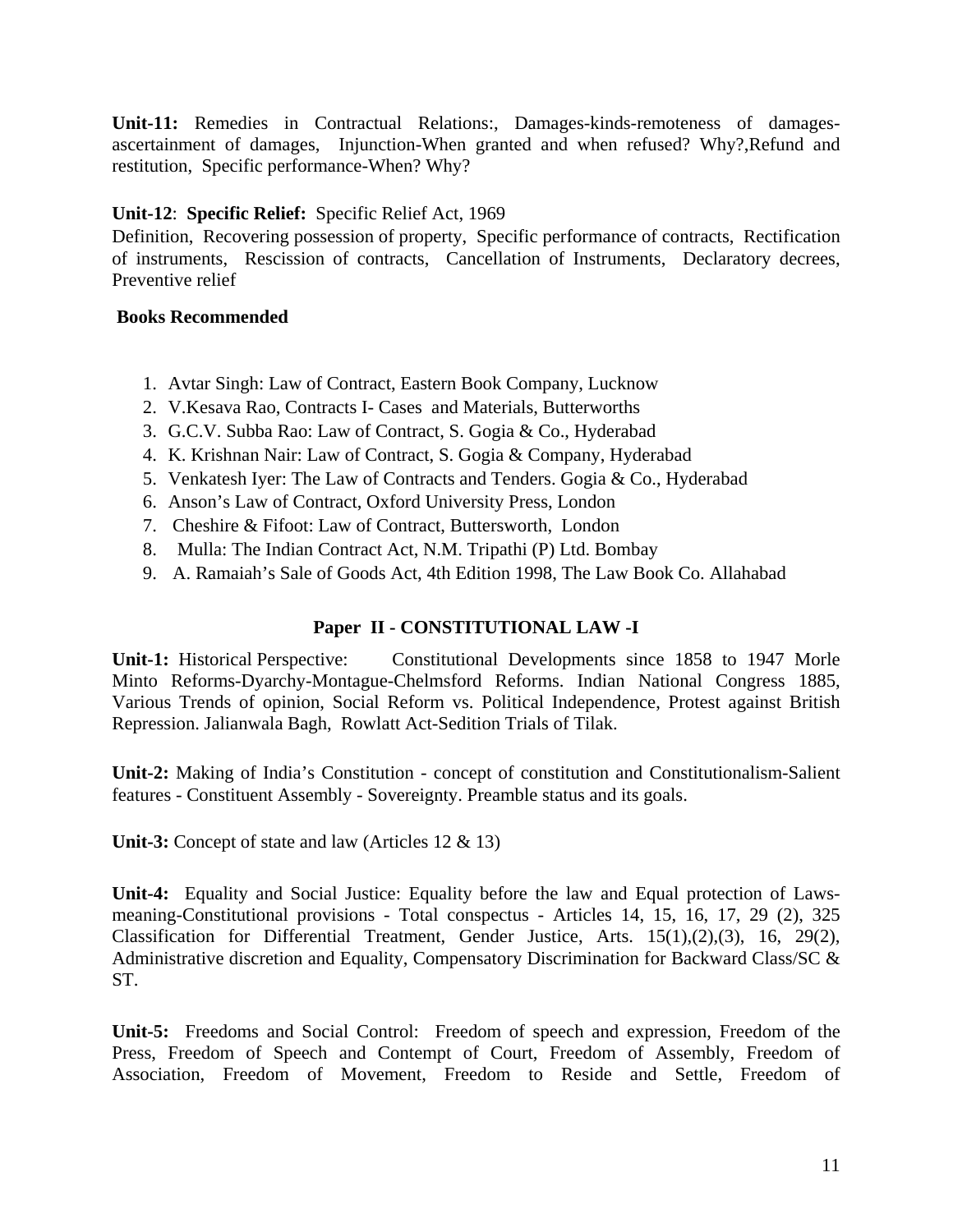profession/business etc. Property and social control from 1950 to 1978, Property and social control -after 1978.

**Unit-6:** Personal Liberty: Rights to an accused - Double Jeopardy, Right against selfincrimination, Right against Retroactive Punishment, Right to life and Personal Liberty-Meaning of - Art. 21. Gopalan, case, Personal Liberty-Meaning of- Maneka Gandhi, Sunil Batra, etc., case law. Procedure established by law-Gopalan, Kharak Singh, case. Procedure established by law - Due process - Maneka Gandhi and after.

**Unit-7:** Preventive Detention-Constitutional Policy Art. 22, Preventive Detention- Safeguards under the Constitution, Art. 23

**Unit-8:** Secularism: Concept of Secularism-Indian Constitutional provisions, Historical Perspective of India Secularism, Religion and State-in India-State control and noninterference with Religion. Concept of Secularism; American Model - Separation of State-Church-Is it relevant to India? Tradition in India- Equal Respect for All Religions

**Unit-9:** Minority Rights-Why? Scope- Meaning of Minority, Minority Rights to Educational Institutions.

**Unit-10:** Constitutional Remedies: Supreme Court & High Courts.

**Unit-11:** Fundamental Rights and Directive Principles: Directive Principles-Reasons for incorporation, Directive Principles-Directions of Social Change - A new social order Fundamental Rights and Directive Principles - Interrelationship-Judicial balancing, Constitutional amendments - Arts, 31A, 31-B and 31-C to strengthen Directive Principles Judicial policy towards Directive Principles from Champakam to Minerva Mills. Relationship between Fundamental Rights, Directive Principles and Fundamental Duties.

- 1. Shukla V.N, Constitution of India, Eastern Books Company, Lucknow.
- 2. Pandey J.N, Constitutional Law of India, Central Law Agency, Allahabad.
- 3. Basu D.D: Constitutional Law of India, Prentice Hall of India, New Delhi.
- 4. .Jain, M.P., Indian Constitutional Law, Wadhwa & Co., Nagpur.
- 5. Subba Rao, GCV, Indian Constitutional Law, Eastern Books Company, Lucknow.
- 6. Seervai, H.M.: Constitutional Law of India (in 3 volumes), M.M. Tripathi, Bombay.
- 7. Constituent Assembly Debates (5 books) Official Report, Lok Sabha Secretariat, New Delhi.
- 8. Austin, Granwille, The Indian constitution Corner Stone of a Nation, Oxford University, Press, New Delhi (Indian Reprint 2000).
- 9. Tope T.K. : Constitutional Law of India, , Eastern Book Company, Lucknow.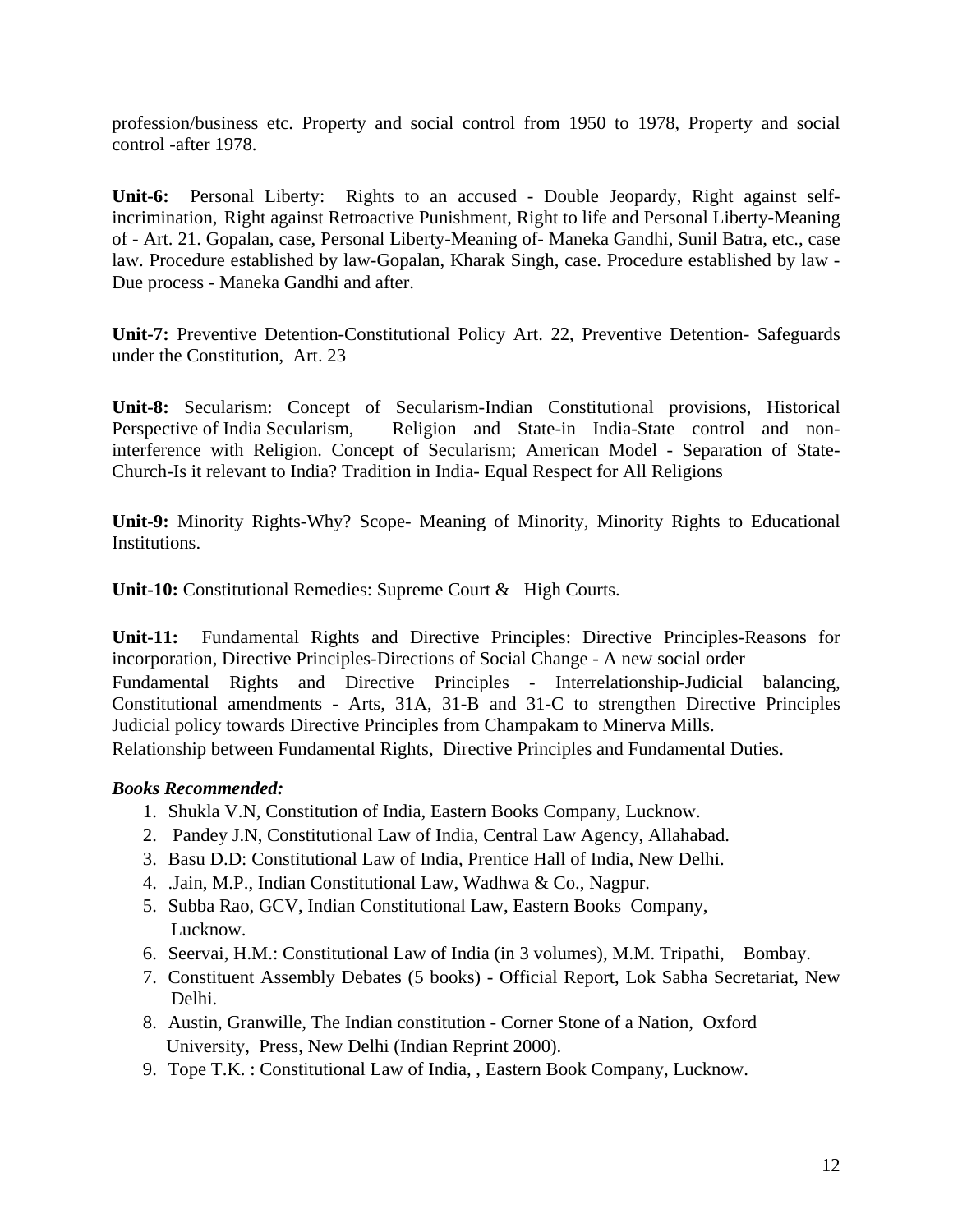10.Shiva Rao B.: The Framing of India's Constitution (in 5 volumes), Indian Institute of Public Admn., New Delhi.

## **Paper - III – LAW OF TORTS INCLUDING MV ACCIDENTS AND CONSUMER PROTECTION**

**Unit-1:** Evolution of Law of Torts:, Its development by courts in England, Forms of Action, Emergence of specific remedies from case to case, Reception of Law of Torts in India, Principles of Equity, Justice and Good Conscience, Uncodified character-advantages and disadvantages.

**Unit-2:** Definition, Nature, Scope and Objects: A Wrongful act-violation of a duty (in rem) imposed by law, duty which is owed to people generally, Legal damage-*Damnum sine injuria and Injuria sine damnum.*, Tort distinguished from Crime, Breach of Contract etc., , The concept of unliquidated damages, . Changing scope of Law of Torts: Expanding character of duties owed to people generally due to complexities of modern society-scientific and technological progress, industrialisation, urbanisation, specialization, occupational hazards, . Objects- prescribing standards of human conduct, redressal of wrongs by payment of compensation, proscribing unlawful conduct by injunctions.

**Unit-3:** Principles of Liability in Torts: Fault, Wrongful intent, Negligence, . Liability without fault, Violation of Ethical codes, Statutory liability, Fatal Accidents Act, Railway Act, . Workmen's Compensation Act, Motor Vehicles Act, Carrier Act, Insurance Laws, Place of motive in Torts.

**Unit-4:** Justification in Torts: Volenti non fit injuria - What is free consent?: Informed consent, mere knowledge and knowledge coupled with assumption of risk, . Necessity, Private and Public, Plaintiff's default, Act of God and Inevitable Accident, Private Defence, Statutory authorization, Judicial and Quasi-judicial Acts, Parental and quasi parental authority.

**Unit-5**: Extinguishment of Liability in Certain situations: Death, *Actio personalis moritur cum persona* Exceptions, Law Reform (Miscellaneous Provisions) Act. 1934, Waiver and acquiescence, Release, Accord and satisfaction, Limitation.

**Unit-6:** Standing: Who may sue in torts, Aggrieved individuals, Class Action, 0 1 R 8, Social Action Groups, Statutes granting standing to certain persons groups, . Who may not be sued, .Ambassadors, Lunatics, Infants.

**Unit-7:** Doctrine of Sovereign immunity and its Relevance in India: Liability of States-Sovereign and non-sovereign functions, Crown Proceedings Act of U.K., Federal Tort Claims Act of U.S.A. Constitution of India, Arts 299 and 300, Act of State.,

**Unit-8:** Vicarious Liability: Basis, scope and justification, Express authorization, Ratification, Abetment, Special Relationship, Master and servant-arising out of and in the course of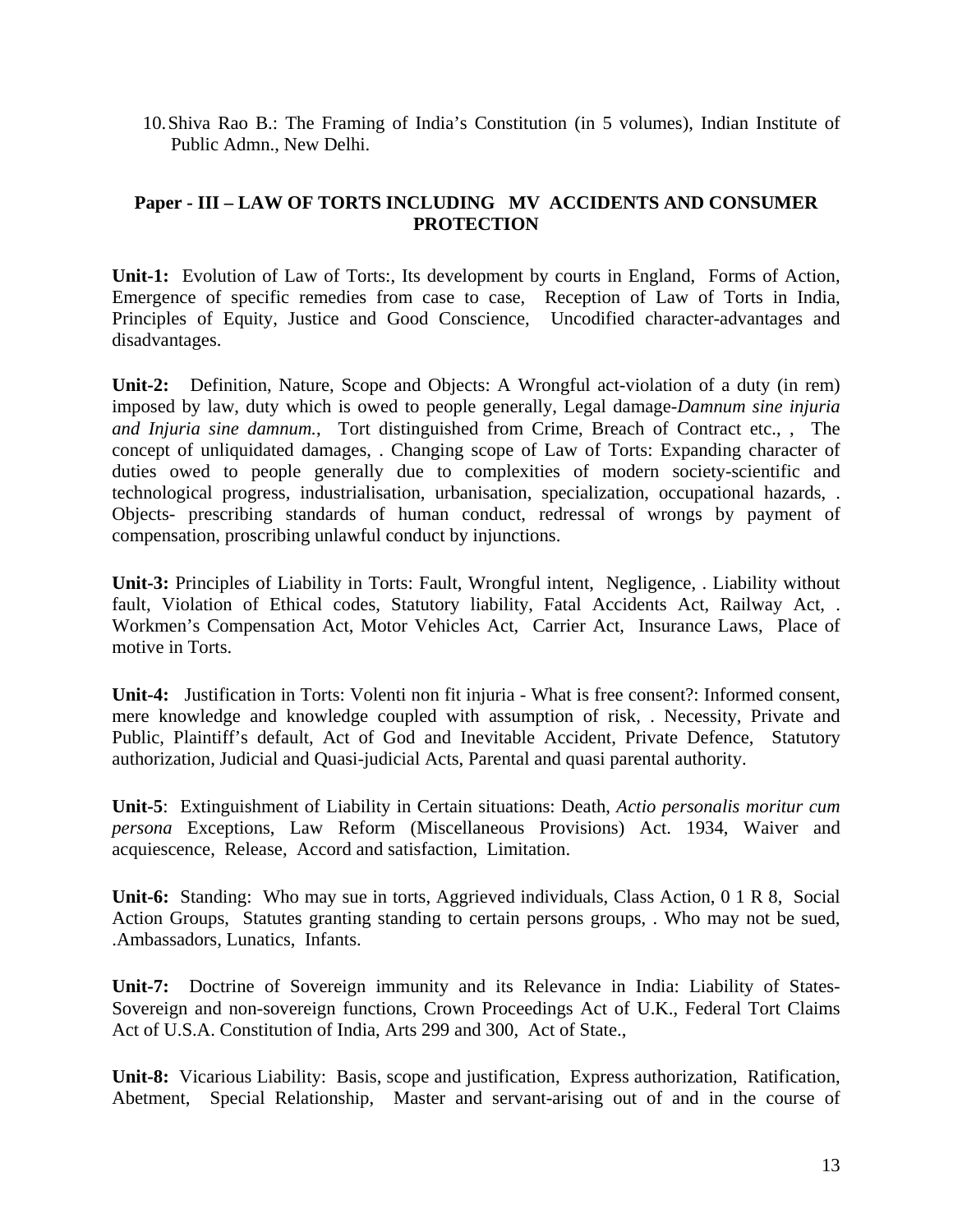employment who is master? - Control test who is servant? Borrowed servant Independent Contractor, Principal and Agent, Corporation and Principal Officer.,

**Unit-9:** Torts Against Persons and Personal Relations: Assault, Battery, Mayhem, False Imprisonment, Defamation-Libel, slander including law relating to privileges, Marital Relations, domestic Relations, parental Relations Master and Servant relations, Malicious prosecution, Shortened Expectation of life, Nervous shock, . Defences.

**Unit-10:** Wrongs Affecting Property: Trespass to land, Trespass ab initio, Dispossession, Movable Property-Trespass to goods, Detinue, conversion, Torts against Business interests-Injurious falsehood, misstatements, passing off, Defences.

**Unit-11:** Negligence: Basic concepts, Theories of Negligence, . Standards of care, Duty to take care carelessness inadvertence, Doctrine of contributive negligence, *Res ipsa loquitor* and its importance, Professional liability due to negligence with special reference to consumer Protection Law.

**Unit-12:** Absolute/Strict Liability: The Rule in Ryland vs. Fletcher. Principle for application of these rules, Storing of dangerous things, . Escape of dangerous things - application of principles in concrete cases of damage arising out of industrial activity. (The Bhopal Disaster, Oleum Gas Escape, M.C. Mehta Case, Nuclear Installations and their hazards), Defences, Liability under Motor Vehicle Act, Railway Act etc.

**Unit-13:** Nuisance: Definition, Essentials, Types, Acts which constitute nuisance-obstructions of highways, pollution of air, water, noise, interference with light and air.

**Unit-14:** Legal Remedies: Legal Remedies, Award of damages-simple, special, punitive, Remoteness of Damages-Foreseability and Directness tests, Injunction, Specific Restitution of Property, Extra-Legal Remedies-self help, Re-entry in land, Recapture of goods, distress damage feasant abetment to nuisance.

**Unit-15:** Judicial Process in Tort: Dilatoriness, Complicated rules of procedures and evidence, Experts in trial process, Reports of Testing labs, Court fees, Problems of access.

**Unit-16:** Tort and Consumer Protection Law: Duty to take care and liability for negligence: Manufacturers and traders and providers of services such as lawyers, doctors and other professional, Caveat emptor and caveat venditor, Deceit and false advertisement, . Liability for hazardous and inherently dangerous industrial activity, Product Liability - EEC directives, Right to Common Property Resources-right to pass and Trespass on pathways, Consumer Protection Act, 1986.

**Unit-17:** Motor Vehicles Act, 1988.

## *Books Recommended:*

1. Achutan Pillai: The Law of Torts, Eastern Book Co., Lucknow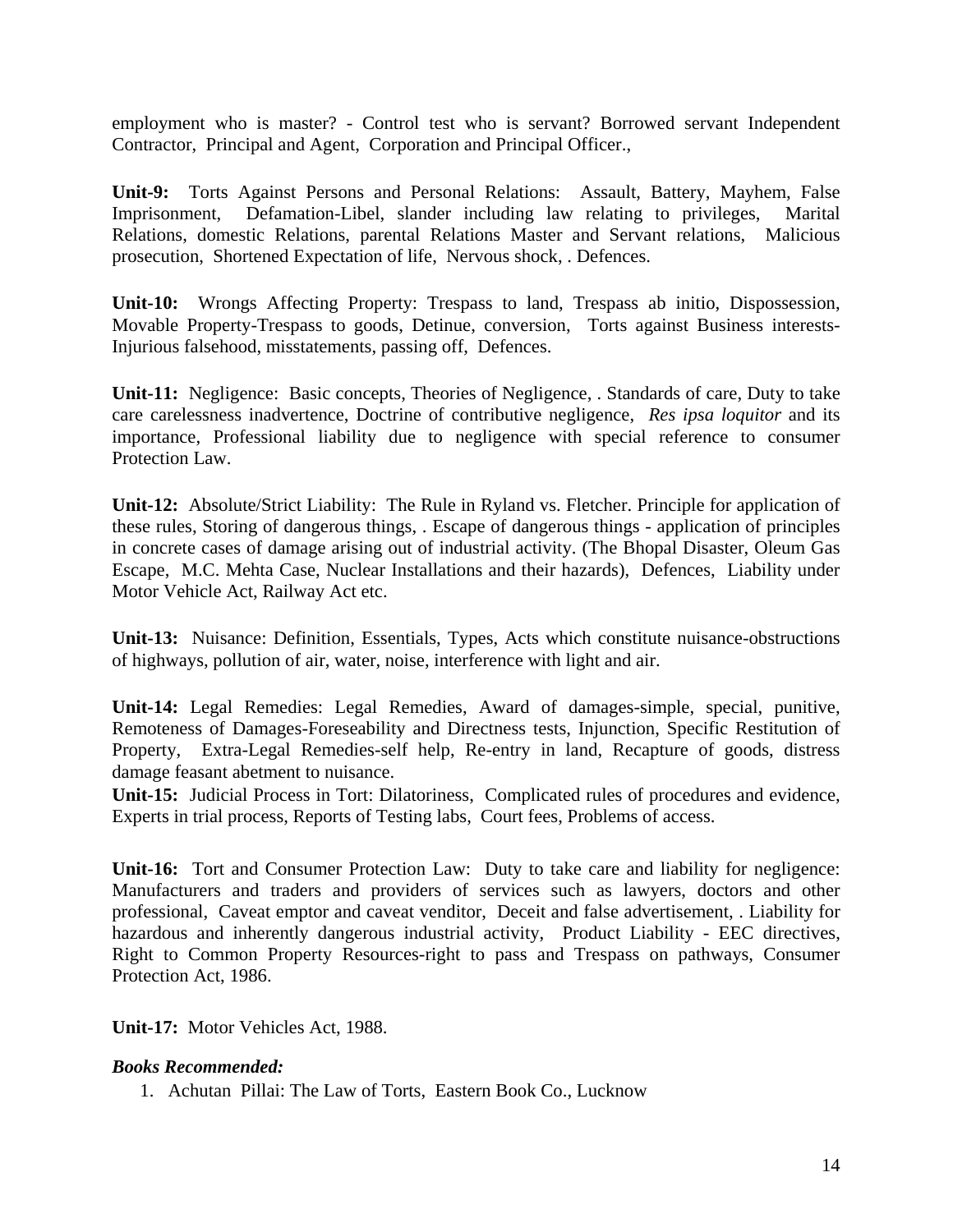- 2. R.K. Bangia: The Law of Torts, Allahabad Law Agency, Allahabad, 1999
- 3. J.N. Panday: The Law of Torts, Central Law Publications, Allahabad, 1999
- 4. Durga Das Basu: The Law of Torts, X Edition Prentice Hall of India, New Delhi
- 5. Ratna Lal & Dhiraaj Lal: The Law of Torts, Wadhwa & Company, Nagpur, 1992
- 6. Winfield & Jolowicz: Tort, XII Edition, Sweet and Maxwell, London 1994
- 7. Salmond and Heuston: Law of Torts, India Reprint Universal Books Traders, New Delhi - 1994.
- 8. Ramaswamy Iyer: The Law Torts
- 9. Hepple & Mathews: Tort cases and materials, Butterworth, London, 1980.
- 10. Vivienne Harpwood: The Law of Torts, Cavandish Publishing Ltd., London, 1993
- 11. D.N. Saraf, Law of Consumer Protection in India, MN Tripathi, Bombay.

### **Paper IV - LAW OF CRIMES-I (IPC)**

**Unit-1:** General: Conception of Crime, State's power to determine acts or commissions as crimes, State's responsibility to detect, control and punish crime, Distinction between crime and other wrongs., Pre-colonial notion of crime as reflected in Hindu, Muslim and Tribal Law, The colonial reception-Macaulay's Draft based essentially on British notions, IPC a reflection of different social and moral-values, Applicability of I.P.C., Salient Features of the I.P.C.

**Unit-2:** Elements of Criminal Liability, Author of crime-natural person and a fit subject for punishment, companies and corporations, *Mens rea*-Evil intention, Importance of *mens rea,* Recent Trends to fix liability without mens rea in certain socio-economic offences, An act in furtherance of guilty intent, An omission as specifically includes in the code, Injury to another

**Unit - 3:** Group Liability:, Stringent provision in case of combination of persons attempting to disturb peace, Common intention, . Abetment, Instigation, aiding and conspiracy, Mere act of abetment punishable, Unlawful Assembly, Basis of liability, Criminal conspiracy, Rioting as a specific offence.

**Unit-4:** Stages of Crime :, Guilty intention - Mere intention not punishable , Preparation, Preparation not punishable, Exception in respect of certain offences of grave nature or of a peculiar kind such as possession, counterfeit coins, false weights and measures, Attempt, Attempt when punishable specific IPC provisions, Tests for determining what constitutes attempt proximity, equivocality and social danger, Impossible attempt

**Unit-5:** Factors Negativing Guilty Intention :, Mental incapacity, Minority, Insanity-impairment of cognative facilities, emotional imbalance, Medical and legal insanity, Intoxicationinvoluntary, Private Defence-justification and limits, When private defence extends to causing of death to protect body and property, Necessity, Mistake of fact.

**Unit-6:** Types of Punishment : , Death, Social relevance of capital punishment, Alternatives to capital punishment, Imprisonment-for life, with hard labour, simple imprisonment, Forfeiture of property, Fine, Discretion in awarding punishment, Minimum punishment in respect of certain offences.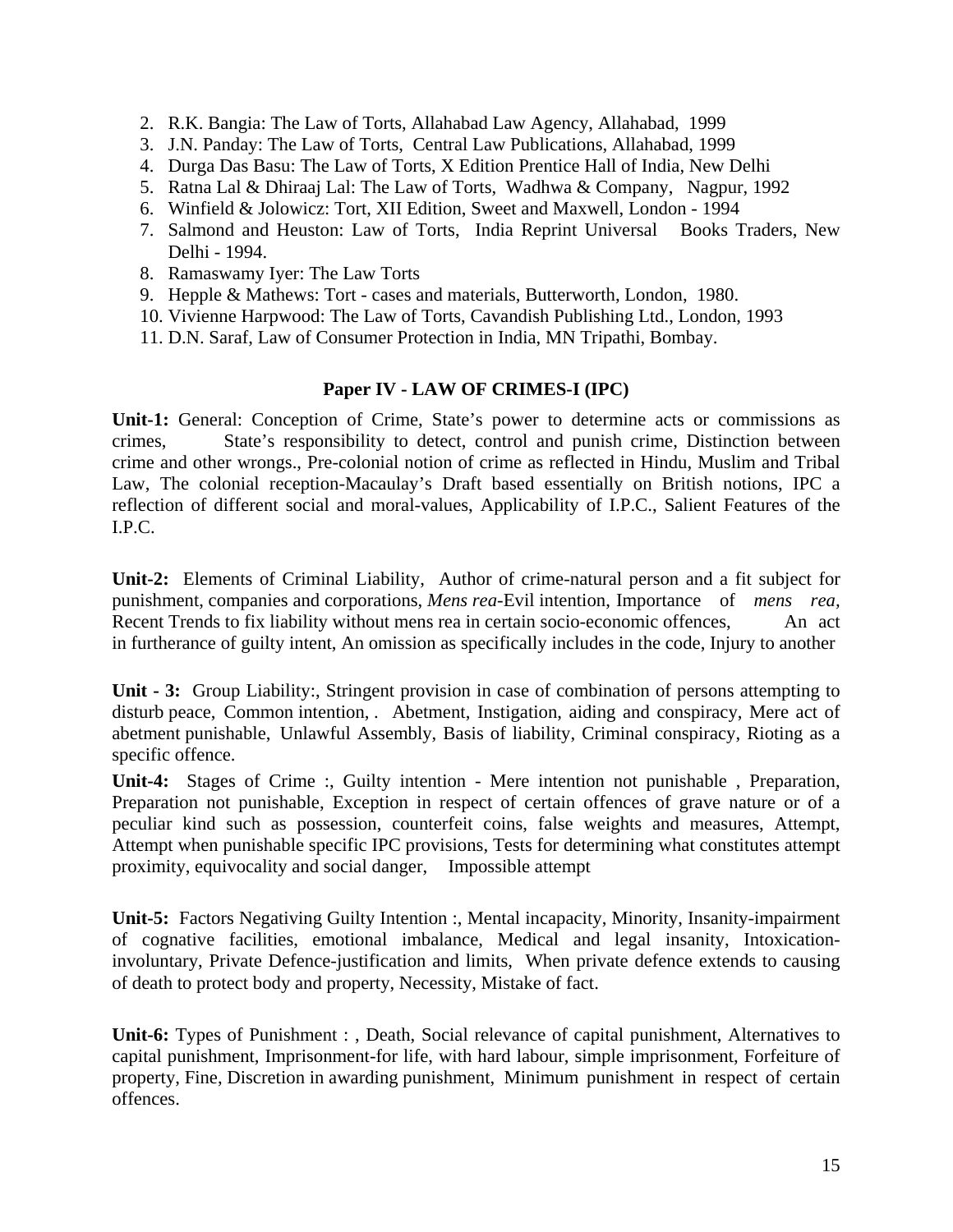**Unit-7:** Specific Offence Against Human Body :, Causing death of human beings , Culpable homicide, Murder, Distinction between culpable homicide and murder, Specific mental element requirement in respect of murder, Situation justifying treating murder as culpable homicide not amounting to murder, Grave and sudden provocation, Exceeding Right to Private Defence, Public servant exceeding legitimate use of force, Death in sudden fight, Death caused by consent of the deceased-Euthanasia, Death caused of person other than the person intended , Miscarriage with or without consent, Rash and negligent act causing death, Hurt-Grievous and simple, Assault and Criminal Force, Wrongful Restraint and Wrongful Confinement - Kidnapping from lawful guardianship and from outside India, Abduction.

**Unit-8:** Offences against Women: Insulting the modesty of a woman, Assault or criminal force with intent to outrage the modesty of a women, Causing miscarriage without woman's consent, Causing death by causing miscarriage without woman's consent, Kidnapping or abducting woman to compel her to marry or force her to illicit intercourse, Buying a minor for purposes of prostitution, Rape, Custodial rape, Marital rape, Cruelty by husband or relatives of the husband, Common law remedies to protect against obscene / indecent depiction of women, Cyber Crimes.

**Unit-9:** Offences Against Property: Theft, Cheating, Extortion, Robbery and Dacoity, Mischief, Criminal Misrepresentation and Criminal Beach of Trust,

**Unit-10:** Forgery, Defamation and Tress Pass and Offences Against the State. **Unit-11:** Prevention of Corruption Act 1986.

## *Books Recommended:*

- 1. Ratan Lal and Dhiraj Lal: Indian Penal Code, Wadhwa & Co., Nagapur.
- 2. Achutan Pillai: Criminal Law, Butterworth Co.,
- 3. Gour K.D.: Criminal Law Cases and material, Butterworth Co.,
- 4. Kenny's: Outlines of Criminal Law.

## **Paper - V - FAMILY LAW-I (Family Relations)**

**Unit -1:** Concept of family, Nuclear family and Joint family**,** Joint Hindu Family (Mitakshara and Dayabhaga): Mitakshara joint family Mitakshara Coparcenary - formation and incidents, Property under Mitakshara law-Separate property and Copercenary property, Dayabhaga coparcenary - Formation and incidents, Property under Dayabhaga Law, Karta of the joint family-his position, powers, privileges and obligations, Alienation of property-separate and coparcenary, Debts-doctrines of pious obligation and antecedent debt. Partition and Reunion Joint Hindu Family as a social security institution and impact of Hindu Gains of Learning Act and various tax laws on it.

**Unit-2:** Marriage And Kinship: Evolution and importance of institutions of Marriage and Family. Role of Religion, Indian Family Law, Impact of customs on marriage and family.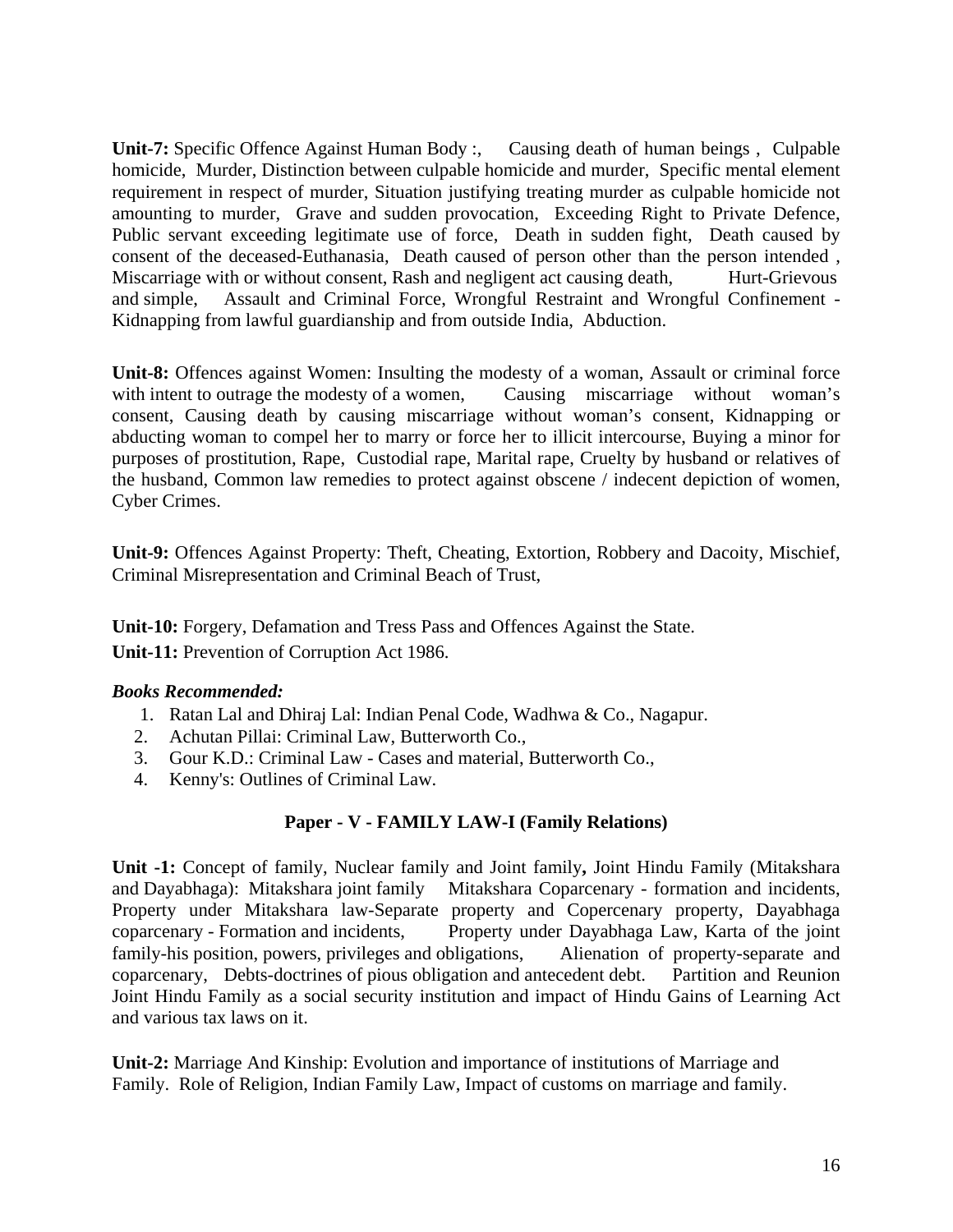**Unit-3**: Applicability & Sources of Law: Who is a Hindu, Who is a Muslim, Who is a Christian, Sources of Hindu Law, Sources of Muslim Law, Schools of Law, Hindu and Muslim laws.

**Unit-4:** Essential Conditions of Marriage, State intervention through various legal measures, Essentials Conditions of valid Hindu Marriage Hindu Marriage Act, Essential conditions of valid Muslim marriage, Concept of Dower, Essential conditions of marriage for valid Christian Marriage, Indian Christian Marriage Act, 1882, Special Marriage Act, Kinds of marriages under Hindu and Muslim systems

**Unit–5:** Matrimonial Remedies: Annulment, RCR Judicial Separation, Divorce -Conditions for grant of matrimonial remedies under Hindu Marriage Act, Indian Divorce Act; Matrimonial Remedies for Muslims (Talaq, Ila, Zihar, Tafwiz, Khula, Mubara) Muslim wife's grounds of divorce u/ Dissolution of Muslim Marriage Act, 1939, Bars to Matrimonial Relief.

**Unit-6:** Maintenance: Maintenance of divorced wives, neglected wives, minor children and parents under Hindu Marriage Act & Hindu Adoptions and Maintenance Act; Maintenance of Muslims wives during and after divorce; Protection of Rights on Divorce Act, 1986 S.125 of Cr.P.C.

**Unit- 7:** Child and the Family: Legitimacy, Adoption, Custody and Maintenance u/ Hindu Law (HMA,1956) &, Guardianship law of Hindu and Muslims.

**Unit-8**: Costmary practices and the law: Dowry and Dowry Prohibition Act, 1961 Child Marriage and Child Marriage Restraint Act, 1929. Sati Act, 1987, New amendments

**Unit-9:** Family Courts, Need for UCC: Composition, Powers and Functions of Family Courts (Family Courts Act 1984) Article 44 of the Indian Constitution

#### *Books Recommended:*

- 1. Paras Divan, Modern Hindu Law, Central Law Agency
- 2. Paras Divan, Family Law, Central Law Agency.
- 3. Flavia Agnes, Marriage, Family Law I & II, OUP
- 4. Tyabji , N.M Tripathi Publications, N. Delhi
- 5. Mohammedan Law, Dr.Mohammed Nazmi Central Law Agency
- 6. Marriage and Family Law Reforms in India, Archana Parasher Sage Publications.
- 7. Maine's Treatise on Hindu Law and Usage, Bharat Law House, Delhi
- 8. Vasudha, Towards Uniforms Civil Code, ILI, Delhi
- 9. Archana Parasher Marriage and Family Law Reforms in India, Archana Parasher Sage Publications.

#### **Paper VI- Seminar and Clinical Legal Education**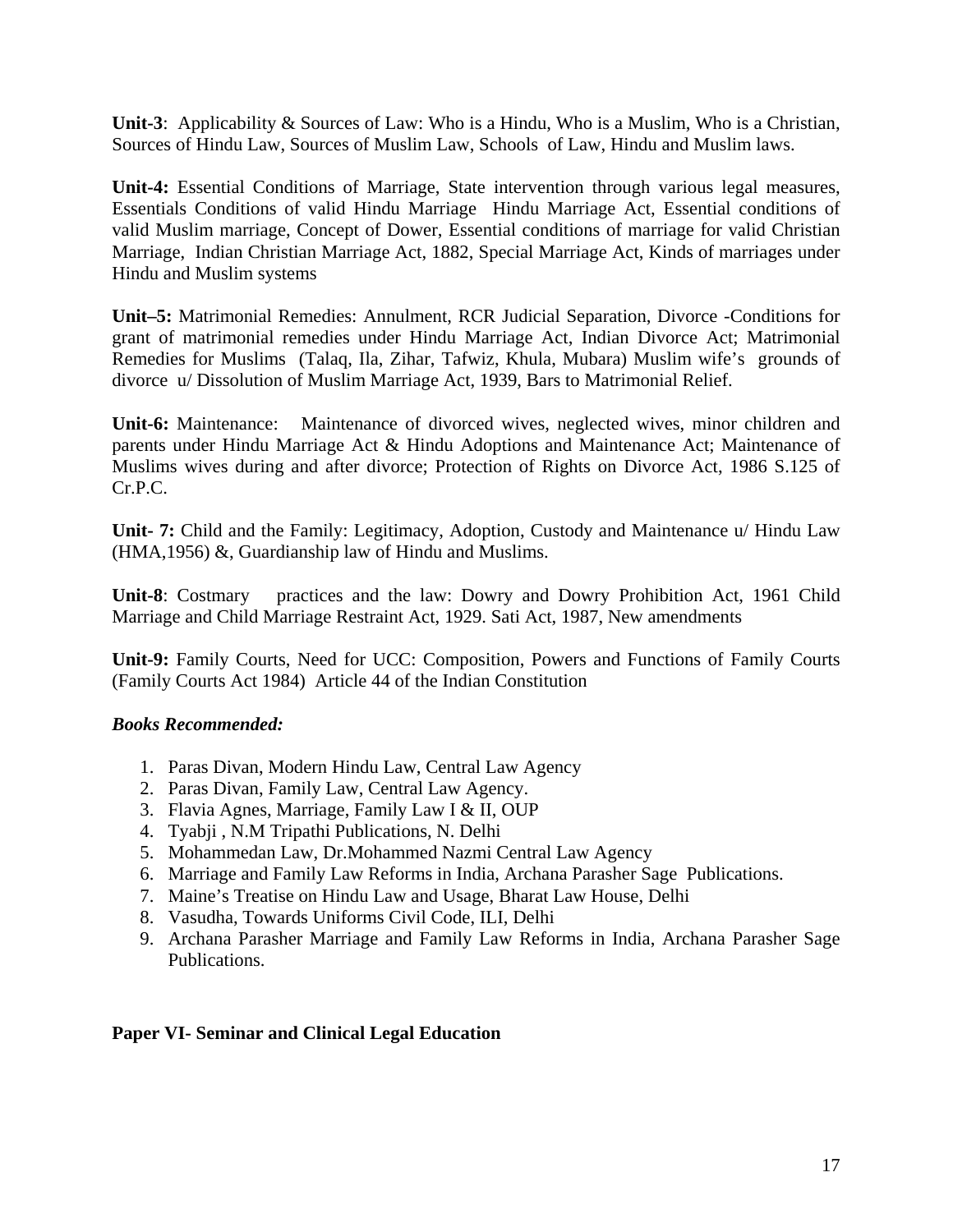#### **SEMESTER – II**

#### **Paper- VII – SPECIAL CONTRACTS**

**Unit-1** Indemnity and Guarantee: Indian Contract Act, 1872, Contract of Indemnity and guarantee (Secs. 134, 127)

Definition, Rights to Indemnity holder, Liability of the Indemnifier, Contract of Guarantee, Definition of Guarantee, Essential characteristics of contract of Guarantee, Distinction between contract of indemnity and contract of Guarantee, Kinds of guarantee, Rights and liabilities of surety, Discharge of surety, Contract of Bailment (Secs. 148-181 of Indian Contract Act, 1872).

**Unit-2:** Bailment: Definition, Essential requisites of Bailment, Kinds of Bailment, Rights and Duties of Bailor and Bailee, Termination of Bailment, Pledge, Definition, Rights and duties of Pawn or and Pawnee, Pledge by Non Owners.

**Unit-3:** Contract of Agency: (Secs. 182-238 of the Indian Contract Act 1872), Definition of Agent, Creation of Agency, Rights and duties of Agent, Delegation of authority, Personal liability of Agent, Relations of Principal with Third parties, Termination of Agency.

**Unit-4:** Contact of Sale of Goods: (The Indian Sale of Goods Act, 1934), Formation of Contract, Subject-matter of Contract of Sale, Conditions and Warranties, Express and implied conditions and warranties, Caveat Emptor, Property, Possession and risk, Passing of Property, Sale of non-owners, Delivery of goods, Rights and duties of Seller and buyer before and after sale, Rights of unpaid seller.

**Unit-5:** Contracts of Partnership: (The Indian Partnership Act, 1932), Definition and nature of Partnership, Formation of Partnership, Test of Partnership, Partnership and other associations, Registration of Firm, Effect of non registration, Relation of Partners, Rights and duties of Partners, Properties of the Firm, Relation of Partners to third parties, Implied authority of a partner, Kinds of partners, Minor as partner, Reconstitution of a firm, Dissolution of firm.

**Unit-6:** Hire purchase

**Unit-7:** Negotiable Instruments Act, 1881: Definition of negotiable instrument, essential features of promissory note, Bill of Exchange and Cheque, holder, Holder in due course, payment in due course, Dishonor of cheque.

- 1. K. Krishnan Nair: Law of Contract, S. Gogia & Company, Hyderabad
- 2. Avtar Singh: Law of Contract, Eastern Book Company, Lucknow
- 3. Venkatesh Iyer: The Law of Contracts and Tenders. Gogia & Co., Hyderabad
- 4. Anson's Law of Contract, Oxford University Press, London
- 5. Cheshire & Fifoot: Law of Contract, Buttersworth, London,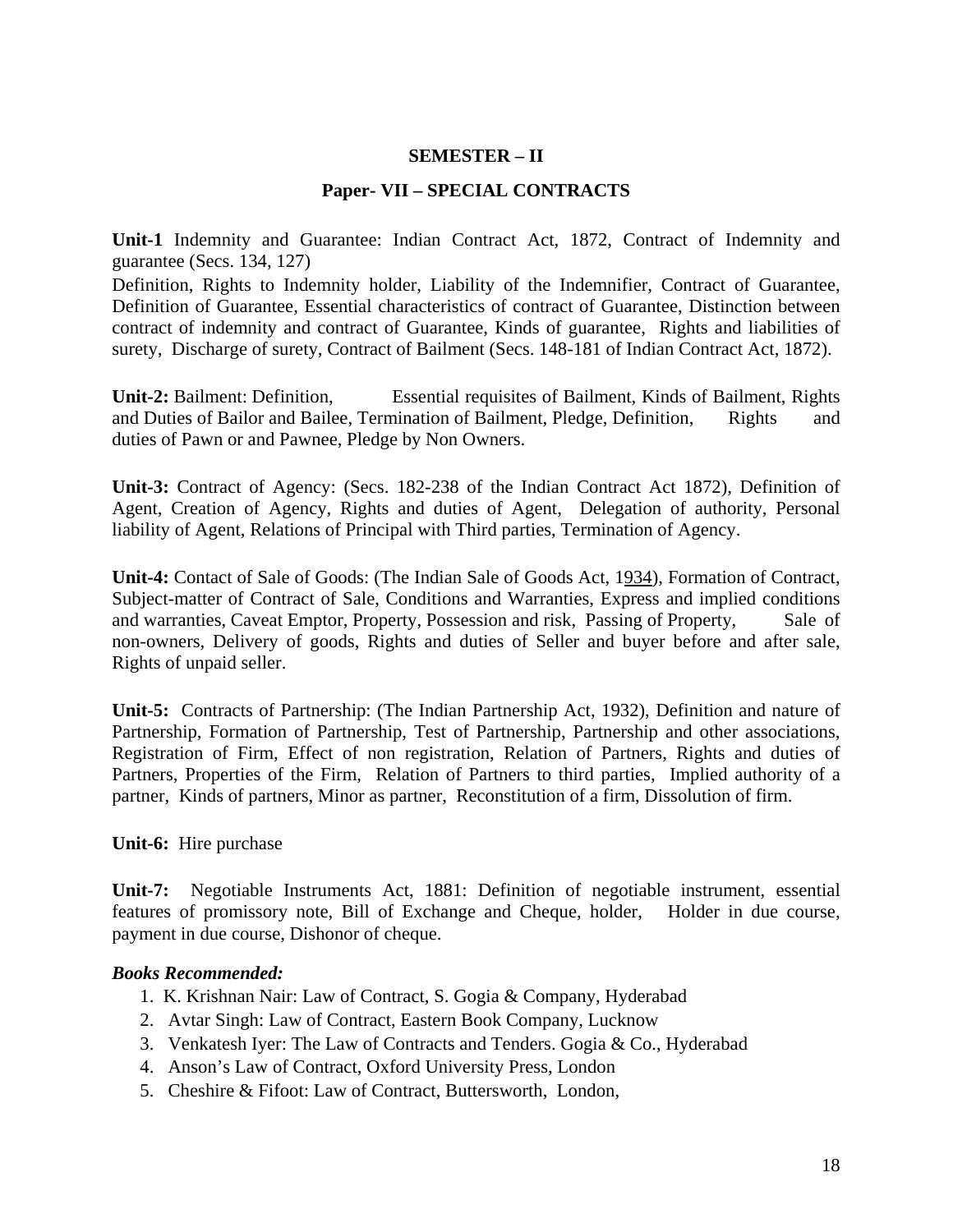- 6. Mulla: The Indian Contract Act, N.M. Tripathi (P) Ltd. Bombay
- 7. G.C.V. Subba Rao: Law of Contract, S. Gogia & Co., Hyderabad
- 8. Ramaiah's Sale of Goods Act, 4th Edition 1998, The Law Book Co. Allahabad
- 9. Benjamins Sale of Goods, 1st Edition. 1978, Sweet & Maxwell, London
- 10. P.S. Atiyah: Sale of Goods Act 1997, Universal Book Traders, Delhi
- 11. Chales D. Drale: Law of Partnership, Sweet & Maxwell, London
- 12. Bowstead on Agency, Sweet and Maxwell, London.

## **Paper VIII - CONSTITUTIONAL LAW- II**

**Unit-1:** Parliamentary Government: Westminster Model-Indian experience before Independence-choice of Parliamentary Government, President of India-Election Qualifications, Impeachment, Salary, etc., Council of Minister-President's Constitutional position, Governor and State Government-President's constitutional relationship. Legislative Process-Privileges, Freedom of speech. Practice of law-making, etc., Legislative privileges-Vs. Fundamental Rights, In re. Art 143 of the Constitution of India, Prime Minister - Cabinet system - Collective responsibility - Individual responsibility President P.M. Relationship, Party System-Anti-Defection Law. Freedom of an M.P./M.L.A. to dissent.

**Unit-2:** Federalism: Federalism-principles-Comparative study of other Federations. Why India has a federal Government, Indian Federalism-President of India-Council of State Process of Constitutional amendment. Identification of Federal Features, Legislative relations between the Centre and the States Administrative relations-Centre-States, Financial Relations-Centre-States, Governor's position from the perspective of Federalism, Centre's Powers over the States-Art. 356, J & K - Special Status, Critical problems of India Federalism Sarkaria Commission-Greater autonomy Vs Central Control, One party domination, Emergence of Political Federalism. Growth of Regional parties.

**Unit-3: G**overnor under the constitution: Powers and functions

**Unit-4**: Independency of the Judiciary and Judicial process, Judicial process under the Constitution: Judicial Review - Art. 32, 226, 227, Nature of Judicial Review, Court system in India: Backlogs, Arrears, Alternatives, Lok Adalats etc. Judges appointments, Conditions of Service, etc. Subordinate Judiciary, Jurisdiction of Supreme Court and High Court, Advisory Jurisdiction of the Supreme Court, Public Interest Litigation.

**Unit-5** Freedom of Trade and Commerce:

**Unit-6:** Services under the Constitution: Doctrine of pleasure (Art. 310), Protection against Arbitrary Dismissal, Removal, or Reduction in Rank (Art. 311), Tulsiram Patel case- Exceptions to Art. 311.

**Unit-7;** Election Commission of India: Powers and functions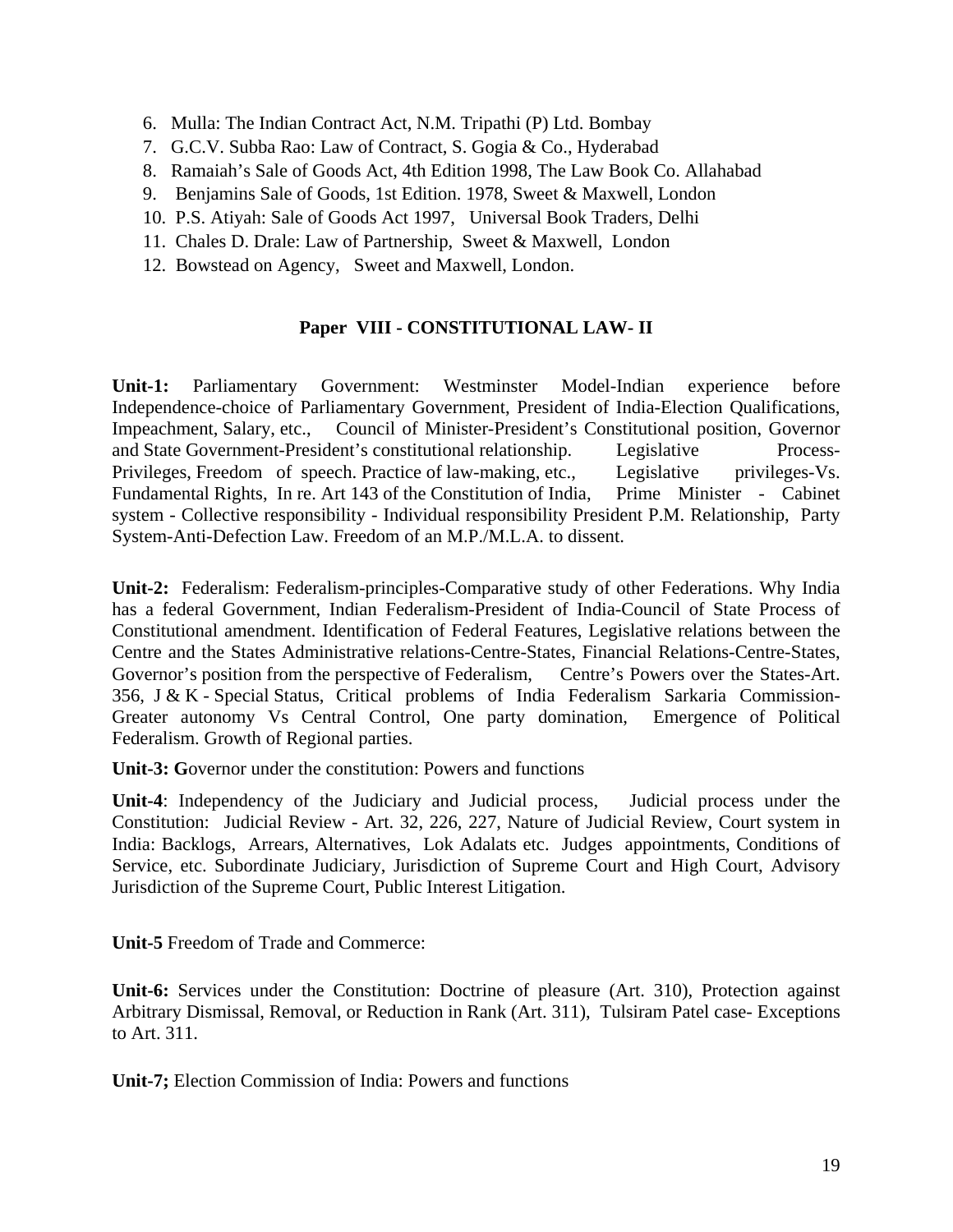**Unit-8** Emergency Provisions under the constitution: Emergency. Need for such a provision. Types of Emergencies. Experience in other democracies, Proclamation of Emergencyconditions- Art. 352- Effect of Emergency on Centre-State relations, Emergency and suspension of fundamental rights. Arts. 358, 359 - Makhan Singh Tarasikha to A.D.M. Jabbalpore, Financial Emergency.

Unit-9: Amendment to the Constitution: Constitutional Processes of Adaptation & Alteration: Methods of constitutional Amendment-Written-Unwritten-Rigid-Flexible Constitutions,

Provisions which can be amended by ordinary procedure, Special procedure, review of Constitutional Amendments, Limitations upon constitutional amendments, Shankari Prasad, Sajjan Singh, Golak Nath vs. Punjab - Why should Fundamental Rights be immune from the process of constitutional Amendment, Basic Structure Doctrine as a limitation- Kesavananda Bharati. Development of the Basic Structure Doctrine, Constituent power of the Supreme Court, Waman Rao, Minerva Mills, etc., Indira Gandhi vs Raj Narain; Judicial consensus on Basic Structure, Legislative and Judicial Attempts to bury the Basic Structure Doctrine; Legitimation of the Basic Structure Doctrine. Special Bench to reconsider the Basic Structure Issue. Forty-Second Constitutional Amendment. Forty-Fourth Constitutional Amendment.

Minerva Mills and subsequent developments of the Basic Structure Doctrine, Responsibility of the court, Activism vs. Restraint.

### *Books Recommended:*

- 1. Shukla V.N.: Constitution of India, Eastern Books Company, Lucknow.
- 2. Pandey J.N.: Constitutional Law of India, Central Law Agency, Allahabad.
- 3. Austin, Granwille: The Indian Constitution Corner Stone of a Nation, 1966, Oxford University, Press, New Delhi.
- 4. Basu D.D.: Constitutional Law of India, Prentice Hall of India, New Delhi.
- 5. Jain, M.P.: Indian Constitutional Law, Wadhwa & Co., Nagpur.
- 6. Subba Rao, GCV.: Indian Constitutional Law, Eastern Books Company, Lucknow.
- 7. Tope T.K.: Constitutional Law of India, Eastern Book Company, Lucknow.
- 8. Shiva Rao B.: The Framing of India's Constitution (in 5 volumes), Indian Institute of Public Admn., New Delhi.
- 9. Seervai, H.M.: Constitutional Law of India (in 3 volumes), M.M. Tripathi, Bombay.
- 10. Constituent Assembly Debates (5 books) Official report, Lok Sabha Secretariat, New Delhi.

### **Paper - IX: ENVIRONMENTAL LAW INCLUDING LAWS FOR THE PROTECTION OF THE WILD LIFE AND OTHER LIVING CREATURES INCLUDING ANIMAL WELFARE**

**Unit -1:** Basic Aspects: Meaning and definition of environment and pollution, kinds of pollution, sources and consequences of pollution: Significance of environmental Law: Ancient Indian Philosophy relating to environment protection.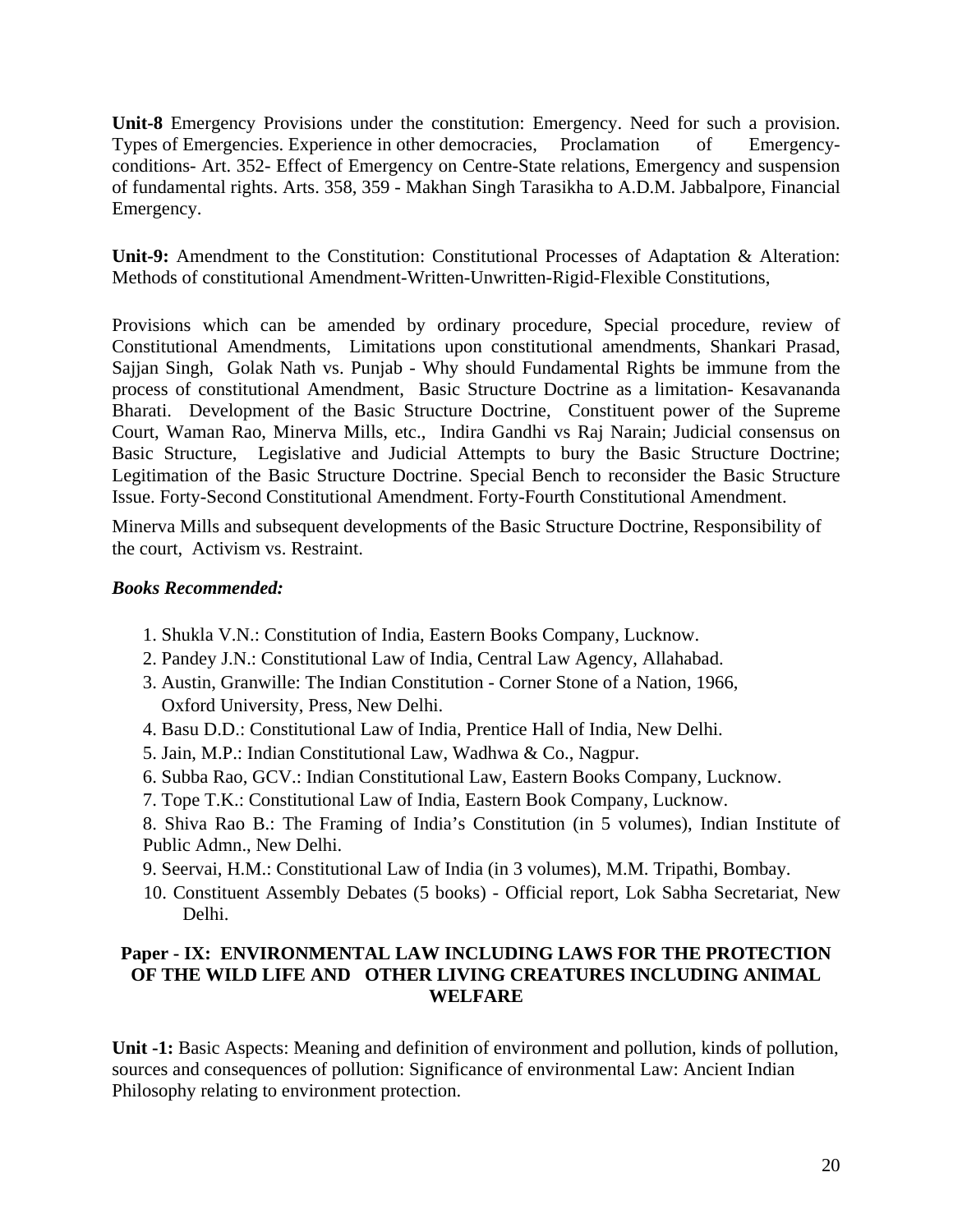**Unit-2:** Territory law, Constitution provisions concerning environment Articles 14,15,(2) (b) 19 (e),21,31,32,38,39,42,47, 48-A,49,51,51-A: Constitutional provisions about states powers concerning acquisition, regulation and distribution of natural resources (water, forests, mines, oil) with special emphasis on Arts 14, 15, 19, 31A, 31B, 31C, 39 (b)  $\&$  (c): Union lists (Entries 6,52,56,57) State list (Entries 17,18,21,23) Concurrent List (Entries17,17-I,17B,18,20) of Ninth Schedule and land reforms, Abolition of intermediaries and land ceiling.

**Unit-3:** Primary Protective Laws: Water Act, 1974, Air Act, 1981, Environment (Protection) Act 1972 and Forest Act,1927 and Forest Conservation Act, 1980, Biodiversity Act, 2002, NET 1995,NEAA 1997, Schedule Tribe (Forest Rights) Act, Act

**Unit-4:** Secondary Laws noise pollution regulations: Environment Impact Assessment (EIA), rules relating to waste management (Solid wastes, hazardous wastes, bio-medical wastes, CRZ Notification).

**Unit-5:** Common Law & Criminal Law Remedies for Environmental Problems: Nuisance, Negligence, strict liability and absolute liability, Provisions of IPC relating to environmental problems (public nuisance u/s 268 and others (Sections 269,270,277,284,285,286,425 to 440) Section 133 0f Cr.P.C.

**Unit-6:** International Law and Environmental Protection: Stockholm Conference 1972, Rio summit, 1992, UNEP, WSSD, 2002, Trail Smelter Arbitration

**Unit-7:** Environment and Development: Meaning and concept of development - Its impact on environment; conflict between environment and development, Concept of Sustainable Development. (Principles of integration, polluter pay principle, precautionary principle, interpenetrated equity), Public Trust Doctrine. people's movements (Chipko, Tehri, Silent valley and NBA) Land Acquisition for development projects – Social and legal problems.

**Unit-8:** Judicial Activism and Environment: Public interest litigation for environmental protection; landmark Judgments – (Reference cases; Bhopal case, Olium gas leakage case, Rural Litigation and Entitlement Kendra, Dehradun, (Dehradoo case, (1985) Supp SCC 487), A.P Pollution Control Board v. Prof M.V. Nayudu ,(1999) 2 SCC 718), Vellore Citizen Welfare Forum v. Union of India, (1996) 5SCC 647), Ganga Pollution case (1988) I SCC ), Olga Tellis v. Bombay Muncipal Corporation ((1985) 3 SCC5 45), S. Jagannath v. UOI (1997) SCC867) Samatha case, M.C.Mehta V. Kamalnath( (1997) I SCC 388) and other latest landmarks judgments.

- **1.** S.C.Sastry, Environmental Law
- **2.** Tiwari, Environmental Law
- **3.** S.Shanta Kumar, Environmental Law
- **4.** Armin Rosencranz, Shyam Divan, Martha L. Noble: Environmental Law
- **5.** Leela Krishna, P, The Evolving Environmental Law and Policy in India
- **6.** Leela Krishna, P, Environmental Law
- **7.** Paras Diwan, Environmental Law, Policy, Administration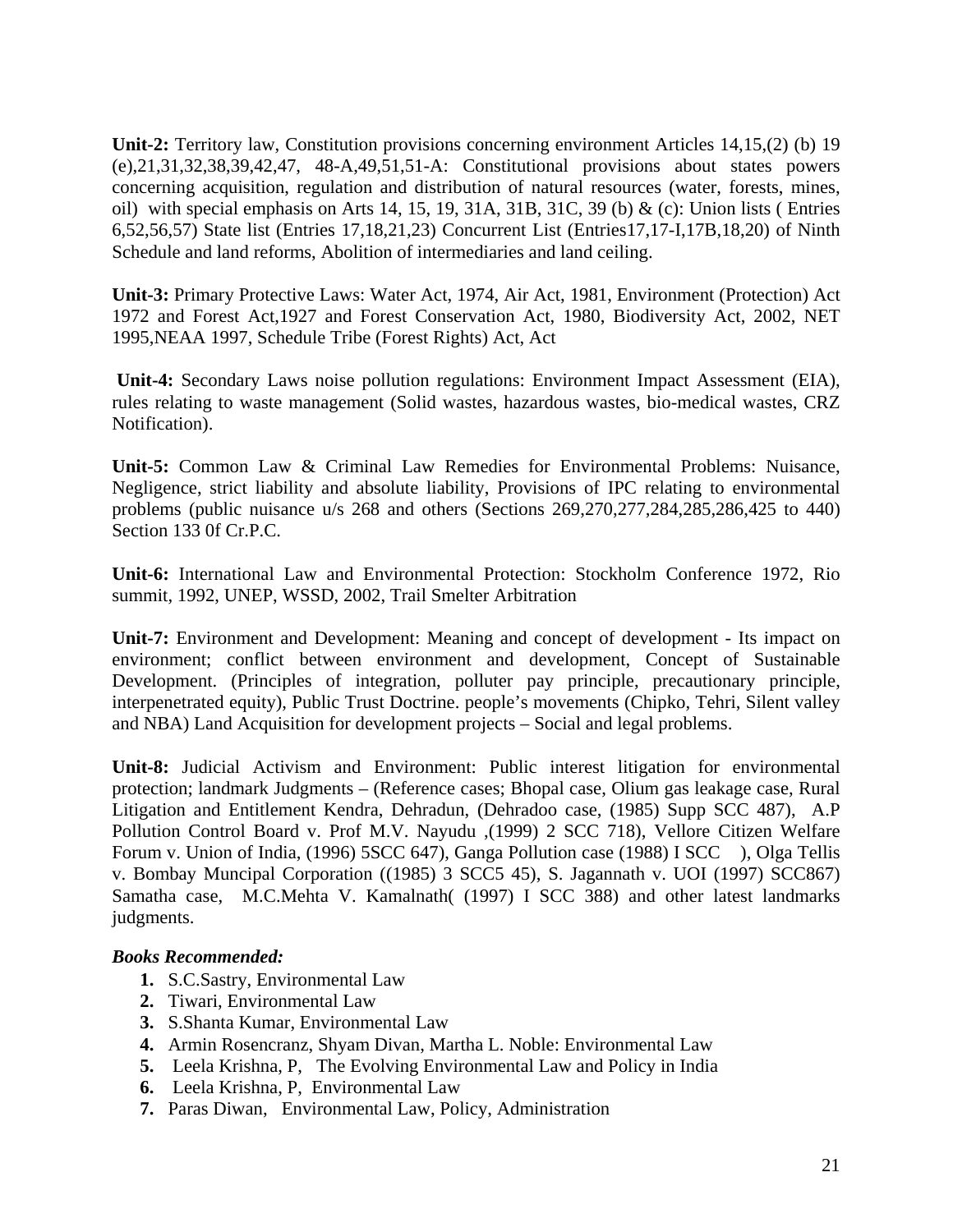**8.** Animal Laws of India, Maneka Gandhi, University Law Publishing Co. Pvt. Ltd.

## **Paper - X: JURISPRUDENCE**

## **(Legal Method, Indian Legal System and Basic Theory of Law)**

### **Unit- 1**

Meaning of and need to study Jurisprudence. The nature of law and its relationship with other disciplines like sociology, political science and history, political and power structures and just society.

## **Unit -2**

Concept of Law, its difference with laws of natural sciences, social sciences, history. The differences between the ends of a legal order, a political order and a religious order. Issues concerning the dialectics of law.

The obligatory nature of law. The functions of law, law as the upholder of the moral order in the society, Concept of Dharma and connection between law and morality, Law for bringing efficiency and social stability; the utilitarian views.

## **Unit -3**

Defining law: Natural Law theories. Contractarian theories - general will theories and free will theories, Analytical School of Law or Positive Law and autonomous theories particularly positivist theories and autonomous theories connected (Austin onwards; Reference to Dworkin, Rawls and Marxaian terms of the Doctrine of Withering away of State, Transcendental Theories.)

## **Unit -4**

Law as a means of social control, Law as Volksgeist, the Historical School of Law, Law as practice of courts, the Realist School, Law as a system of rules, H.L.A. Hart's Concept of Law, Law as a Normative System, What is a norm and what is a normative system. Kelsen's Pure theory

## **Unit -5**

Theories of Authority, Types of Authority – legislative, judicial and customary (sources of law) – their binding nature. Bindingness with regard to Precedent, Determination of ratio *decedendi.*

## **Unit- 6**

Limits on the legislative authority – discuss with reference to Natural Law and Positive Law. Also with reference to Austin, Kelsen. Refer Indian cases like Golaknath and D.C. Wadhwa's Case. Natural Law views that the limits are defined by principles of morality or natural justice – the legislation, from whatever source, must be in accordance with such principles. Discuss with reference to Aquinas, Finnis. The Rationalist views that the limits are set by rational principles of justice – Discuss with reference to Kant, Rawls.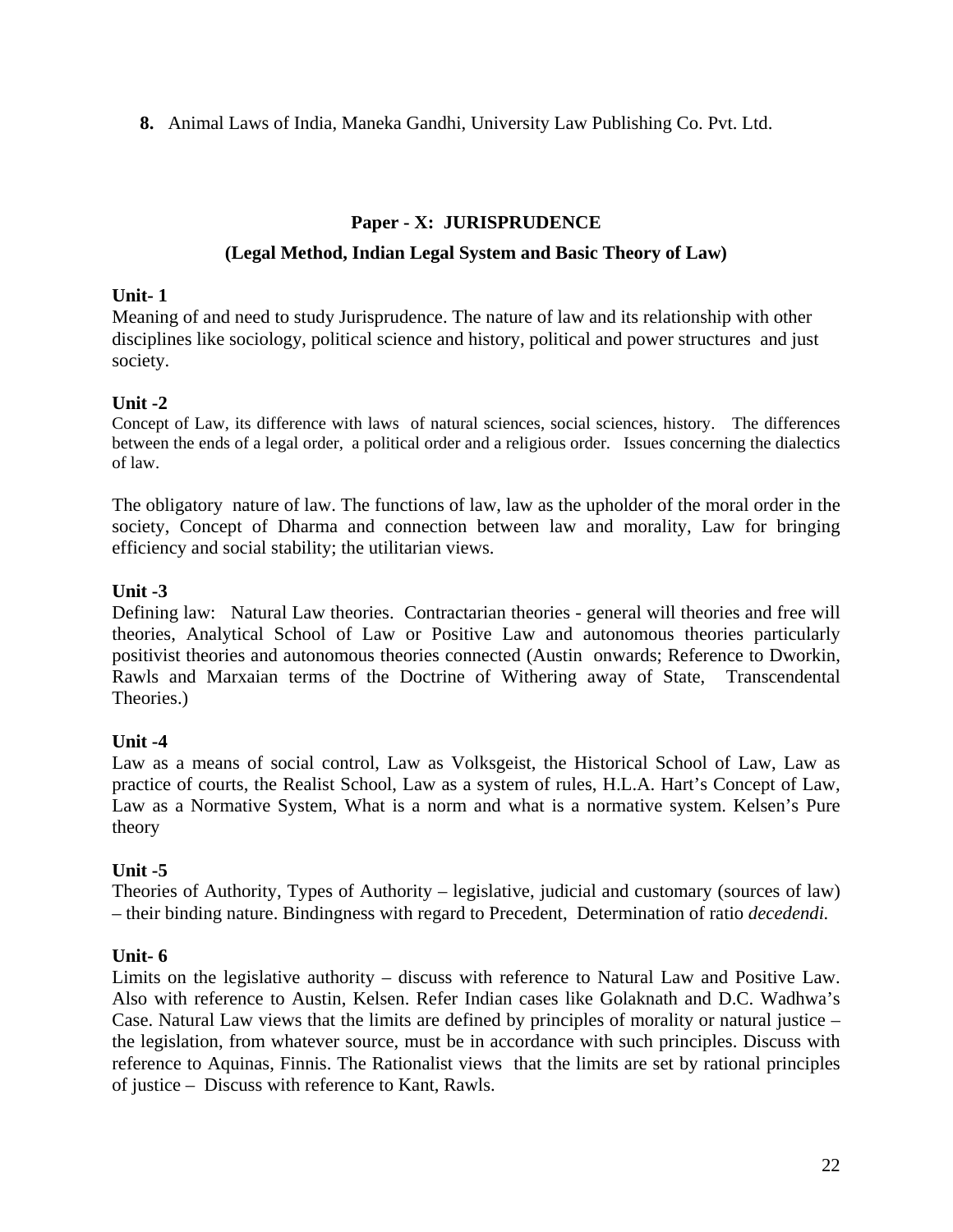The Basic Structure Doctrine – that the limits are set by the basic structure of the Constitution or the law itself; any legislation contrary to the basic structure is non-law (Refer Kesavananda and Coelho cases). Define and discuss the basic legal concept of reasonableness with reference to Indian cases. State of Madras V G. Row (1952 SC 196), Dwaraka Prasad Laxmi Narayan V. State of U.P. (AIR 1954 SC 224), Krishnachandra V. Commissioner of Police (1961 3 SCR 135), Hardhan Shah V. State of West Bengal (1975 3 SCC 198), Air India V. Nargesh Meerza (AIR 1987 SC 1829), Maneka Gandhi V. Union of India (1978 2 SCR 621). Judicial decisions particularly the decisions of Indian Supreme Court on contemporary socio political, legal and economic issues.

People; State – with particular reference to Directive Principles of State Policy; locus standi, Randhir Singh, Golaknath and other relevant cases.

## **Unit -7**

Functions of the courts – Administration of Justice – need for – The purpose of civil justice; primary and sanctioning rights. Criminal justice, punishment and theories of punishment.

## **Unit- 8**

Personality, Concept of Rights, Rights in the wider sense of the term, liberty, power, Immunity and their jural correlatives.

## **Unit -9**

Legal concepts of Ownership and Possession

## **Unit -10**

Concept of Liability – Nature and kinds of liability, penal liability, acts and intention, Negligence, vicarious liability, the measure of criminal liability and the measure of civil liability.

## **Unit- 11**

The Law of Obligations – Sources of obligation – contract and tort, Titles and Law of Procedure with reference to evidence and Estoppel.

## **Unit -12**

Law of Property – Kinds of property, leases, servitudes and securities. Modes of acquisition of property – Possession, Prescription, Agreement and Inheritance.

- 1. Salmond, Jurisprudence, Universal Publishers.
- 2. Paton, Jurisprudence
- 3. Allen, Law in Making, Universal Publishers.
- 4. Mahajan V.D, Legal Theory and Jurisprudence.
- 5. Dias, Jurisprudence.
- 6. Lloyd, Introduction to Jurisprudance
- 7. S.N. Dhyani, Fundamental of Jurisprudance: Indian Approach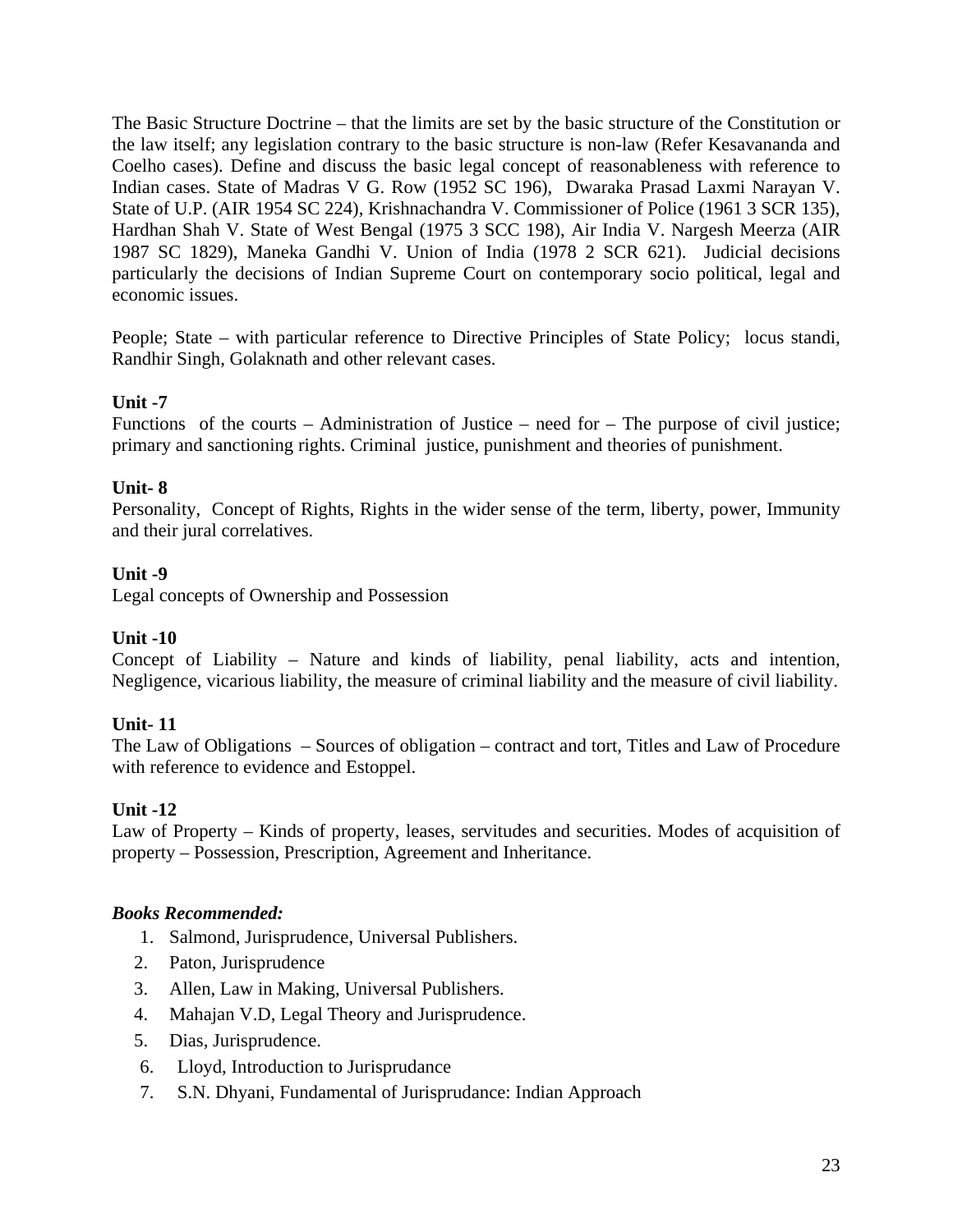- 8. G.C.V.Subba Rao, Jurisprudence and Legal Theory
- 9. Friedman Legal Theory
- 10. Ronald Dworkin Taking Rights Seriously
- **11**. Roscoe Pound Philosophy of Law

## **Paper XI - FAMILY LAW - II**

#### **(Testamentary and Intestate Succession)**

**Unit-1**: Concept of property: property concept, scope and evolution, New Property concepts, Such As Skill, Job, etc. as new forms of property.

**Unit -2:** Inheritance: Hindus, historical perspective of traditional Hindu law as a background to the study of Hindu succession Act, 1956. Succession to property of a Hindu male dying intestate under the provisions of Hindu Succession Act. 1956.

**Unit-3:** Devolution of interest in Mitakshara coparcenary with reference to the provisions of Hindu Succession Act, 1956.

**Unit-4:** Succession to property of Hindu female dying intestate under the Hindu succession Act. 1956. Disqualifications relating to succession, General Rules of Succession, Hindu Succession amendment Act, 2005

**Unit-5:** Disqualifications, general principles.

**Unit-6:** Muslim Law of Inheritance and Succession , Rules governing Sunni and Shia law of inheritance, Differences between Shia and Sunni Law, Administration of Estates, Wills under Muslim Law.

**Unit-7:** Indian Succession Act: Domicile, Intestate Succession, Will-Codicil, Interpretation - Revocation of Will, Bequests-conditional - contingent or void bequests, Legacies, Probate and letters of administration, Executor-administrators, Succession certificate.

## *Books Recommended:*

- **1.** Paras Divan: Family Law (Hindu, Muslim, Christian, Parsi and others) Allahabad Law Agency, Allahabad.
- **2.** Prof. G.C.V. Subba Rao: Family Law in India, , S. Gogia & Company, Hyderabad
- **3.** Tahir Mahmood: The Muslim Law of India, Law Book Company, Allahabad:
- **4.** Aquil Ahmed: Text Book of Mohammadan
- **5.** Asaf A.A. Fyzee: Outlines of Mohammadan Law, , Oxford University Press, Delhi.

6.Mulla: Principles of Mohammedan Law Allahabad Law Agency, Allahabad.

7. M.A. Qureshi: Text Book on Muslim Law, , Central Law Publications, Allahabad.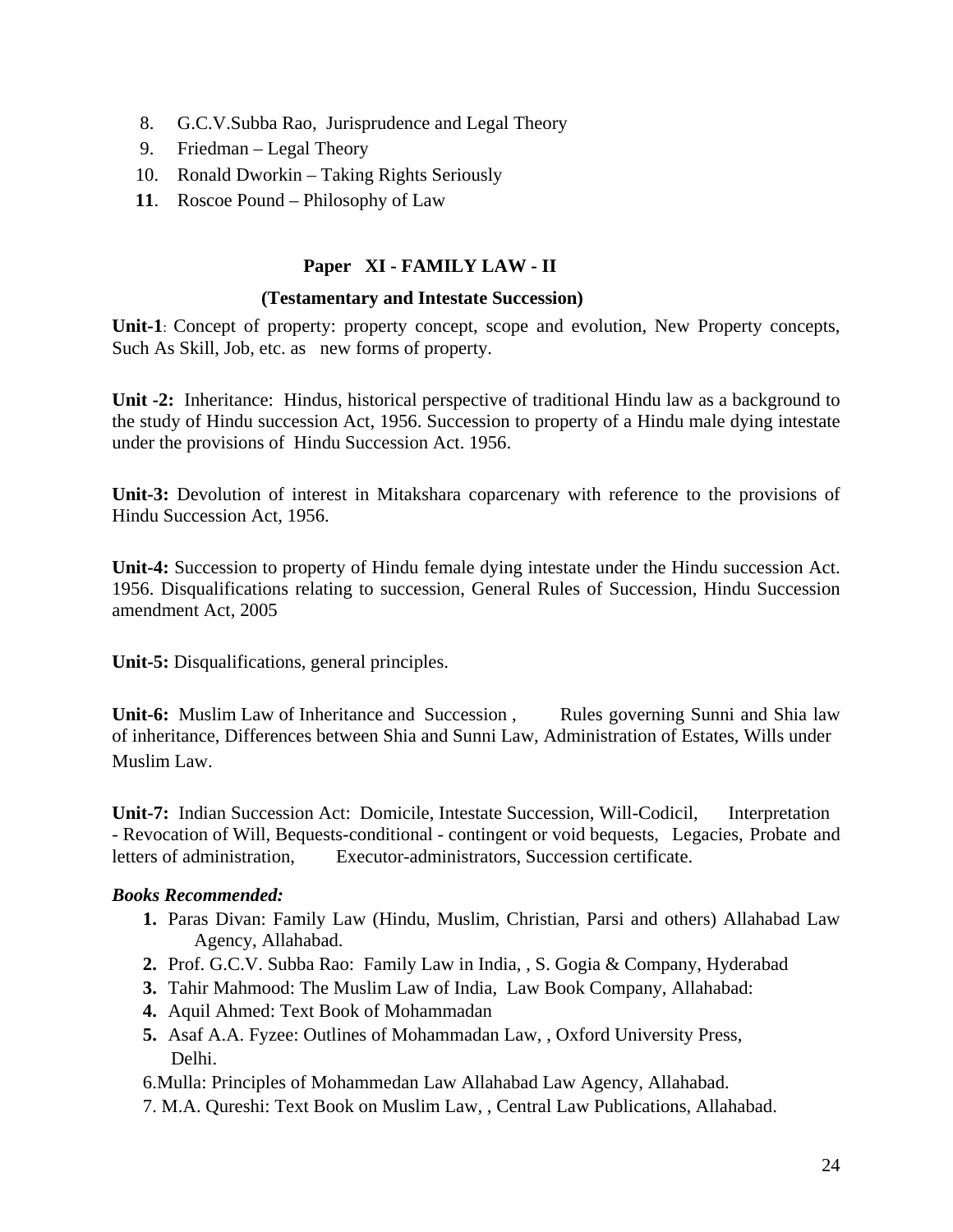- 8. Hidayatullah : Mulla Principles of Mohammadan Law, (4th reprint), N.M. Tripathi Private Limited, Bombay.
- 9. Tandon M.P.: Muslim law in India, Allahabad Law Agency, Allahabad.
- 10. Prasad V.: The Indian Succession Act, 1982, Allahabad Law Agency, Allahabad.

### **Paper XII- Seminar and Clinical Legal Education**

#### **SEMESTER – III**

### **Paper-XIII: PROPERTY LAW INCLUDING TRANSFER OF PROPERTY ACT AND EASEMENTS ACT**

**Unit-1:** Concept and meaning of property - kinds of property - movable and immovable property - tangible and intangible property, private and public property.

**Unit-2:**General Principles of transfer of property, transfer of property, what property cannot be transferred? Conditions restraining alienation, condition restraining enjoyment, vested and contingent interest, condition precedent and condition subsequent, transfer to unborn person and rule against perpetuity.

**Unit-3:** Doctrine of election – covenants- transfer by ostensible owner, doctrine of feeding the grant by estoppel, Doctrine of acquiescence, Doctrine of *lis pendens*, fraudulent transfer, doctrine of part- performance.

**Unit-4:** Sale: Definition, contract for sale, rights and liabilities of seller and buyer.

**Unit-5:** Mortgages: Kinds of mortgages, - when registration is necessary?, Rights of mortgagor - right to redeem, clog on redemption, partial redemption, rights and of mortgagee, right to foreclose or sale, right to sue for mortgage money, accession to mortgaged property, rights of mortgages in possession, substituted securities, liabilities of a mortgagee in possession, marshalling and contribution, subrogation - legal subrogation and conventional, "redeem up and foreclose down",

**Unit -6:** Lease: Definition, right and liabilities of lessor and lessee, kinds of leases. tenancy-atwill, tenancy by- holding-over, tenancy-at-sufferance.

**Unit-7:** Gifts: definition, essentials, onerous gift, conditional gifts, universial donee, *donatio mortis causa.* 

Unit- 8: Exchange of Properties and Assignment of actionable claims.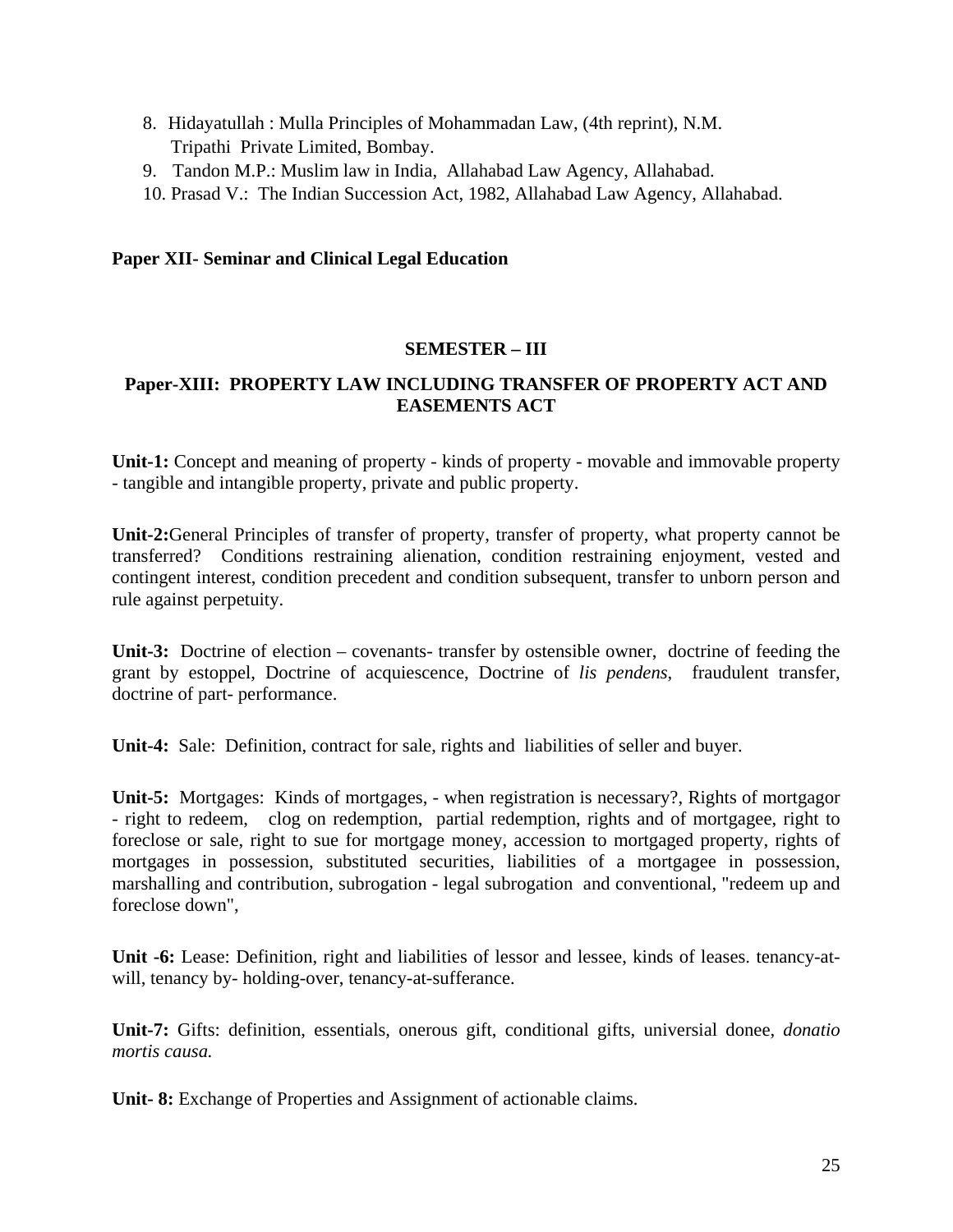**Unit- 9:** Easements: Definition, nature and characteristics of easements, acquisition or creation of easements, classification or kinds of easement, termination or determination of easements, difference between easement and license.

### *Books Recommended:*

- 1. Dr. R.K.Sinha, Transfer of Property, Central Law Agency
- 2. Subba Rao, GCV, Commentaries on the Transfer of Property Act.
- 3. Krishna Menon, Law of Property
- 4. Sanjeev Rao, Transper of Property
- 5. Mulla, Transfer of Property, Butterworths Publications.
- 6. Grover, Transfer of Property

## **Paper – XIV: LABOUR AND INDUSTRIAL LAW – I**

#### **Unit-1**

Historical Perspective on Labour: Labour through the ages – slave labour – guild system – division on class basis – labour during feudal days; Labour – capital conflicts: Profit motive, exploitation of labour, poor working conditions, poor bargaining power, unorganized labour, surplus labour, division of labour and super-specialisation, lack of alternative employment; From Laissez faire to Welfare State: Transition from exploitation to protection and from contract to status;1.4 International Labour Standards and their implementation.

**Unit-2:** Trade Unionism: Colonial labour law and policy; Labour Movement as a counter measure to exploitation – History of trade union movement in India;Right to trade union as part of human right to freedom of association. Role of trade unions in the changing economic scenario.

**Unit-3:** Legal control and protection of trade unions*:* Indian Trade Union Act of 1926: registration, rights and liabilities of trade union, Amalgamation and dissolution of trade union; Problems: multiplicity of unions, over politicization, intra-union and inter-union Rivalry, outside leadership, closed shop and union-shop, recognition of unions. Amendments to Trade Union Act and reforms in law.

**Unit-4**: Collective Bargaining: Concept of collective bargaining – essential characteristics – merits and demerits – conditions for the success for collective bargaining; Bargaining process: Negotiation – Pressurization techniques: Strike and lockout, go-slow, Work to rule, Gherao; Structure of bargaining: plant, industry and national levels;4.4. Recognition of trade union for collective bargaining;

 **Unit-5:** Law relating to service conditions: Industrial Employment (Standing Orders) Act, 1946 - Scope and object of the Act, Model standing orders, and matters to be incorporated in standing orders (schedule to the Act) Submission of draft standing order, certification and modification of standing orders; Interpretation of standing orders and power of appropriate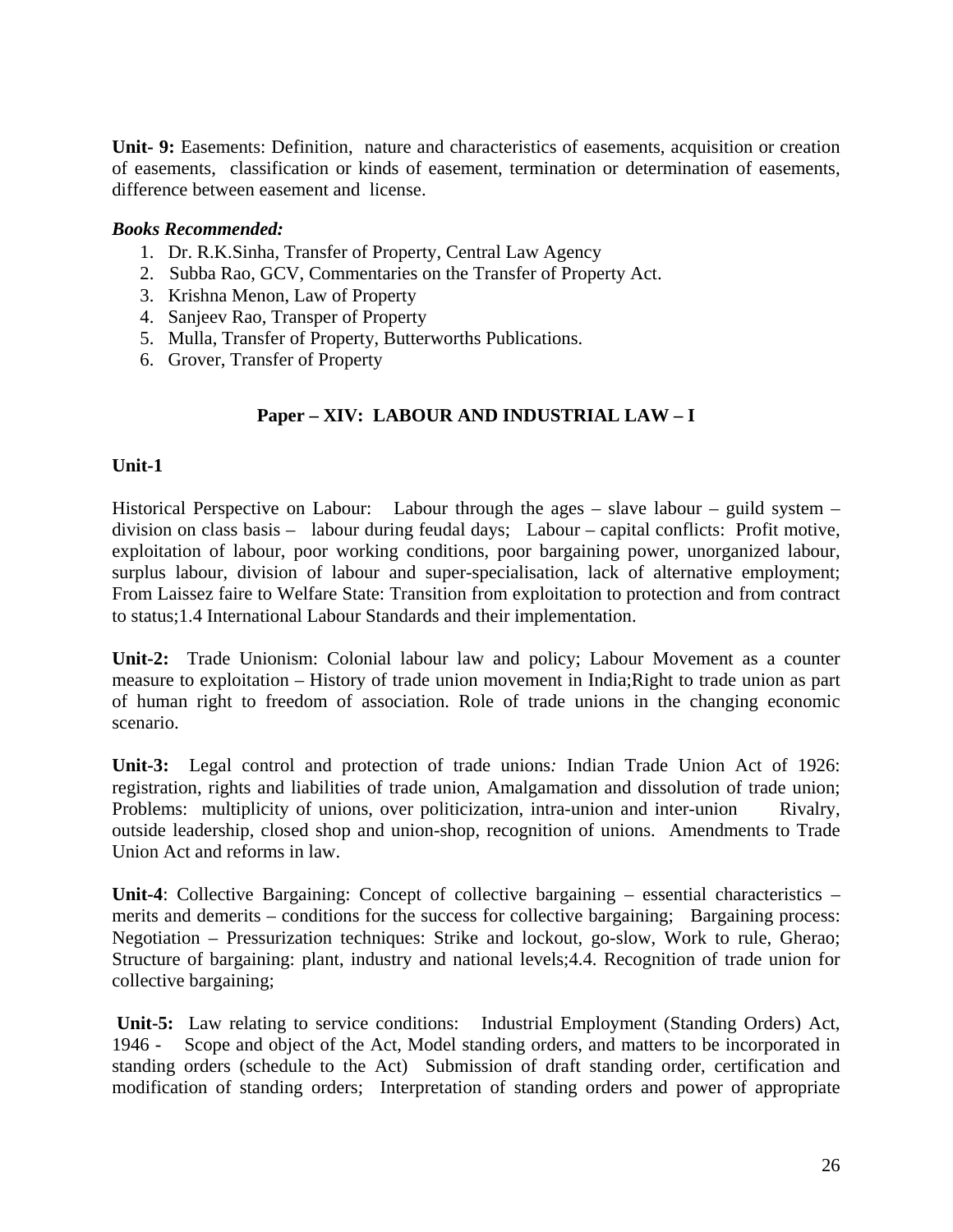Government to make rules; Concept of misconduct, disciplinary action and punishment for misconduct.

**Unit-6:** Law relating to Industrial disputes**:** Industrial Disputes Act, 1947 -

Conceptual conundrum: industry, industrial dispute, workmen; (Sec.2'j'k'&'s'); Dispute settlement machinery: Conciliation officers, Board of Conciliation, labour court, Industrial Tribunal and National Tribunal – duties and powers; (Sec3-10); Reference for adjudication and Voluntary Arbitration (Sec.10 & 10A); Award and its binding nature and judicial review of awards. (Secs.18 & 11-A); Statutory limitations on strikes and lock-outs; unfair labour practices – prohibition and penalties. (Sec.22-31&25-T, 25U); General and special provisions relating to lay-off, retrenchment & closure (Sections 25A-25S & 25K-25R); Recommendations of Second Labour Commission on industrial disputes.

**Unit-7:** Discipline in Industry**:** Meaning of discipline and causes of indiscipline in industry; Doctrine of hire and fire – history of management's prerogative; Restraints on managerial prerogatives: Fairness in disciplinary process, right to know the charge sheet and right of hearing, Domestic enquiry – notice, evidence, cross-examination, representation, unbiased inquiry officer and reasoned decision; Prenatal (permission) and Postnatal (approval) control during pendency of proceedings (Sec.33 of ID Act)

### *Books Recommended:*

- 1. S.N. Mishra, Labour and Industrial Law, Central Law Agency, Allahabad.
- 2. R.F. Rustomji: The Law of Industrial Disputes in India.
- 3. Dr. V.G.Goswami, Labour and Industrial Law, Central Law Agency, Allahabad
- 4. Khan and Khan Labour Law, Asia Law House, Hyderabad.
- 5. J.N. Malik: Trade Union Law.
- 6. Bagri: Law of Industrial Disputes, Kamal Law House, 2001**.**

#### **Paper- XV - COMPANY LAW**

**Unit-1**: Meaning of Company, essential characteristics, corporate personality and lifting the corporate veil, Forms of Corporate and non-Corporate Organisations; Corporations, partnerships and other associations of persons, state corporations, government companies, public sector private sector, their-role, functions and accountability of companies.

**Unit-2:** Incorporation, Memorandum of Association - various clauses - alteration therein doctrine of ultra vires, Articles of Association - binding force alteration - its relations with memorandum of association - doctrine of constructive notice and indoor management exceptions, Prospectus - issue - contents - liability for misstatements -statement in lieu of prospectus, Promotors - position - duties and liabilities

**Unit-3:** Shareholders: Shares - general principles of allotment statutory restrictions - share certificate its objects and effects - transfer of shares - restrictions on transfer - procedure for transfer - refusal of transfer - role of public finance institutions - relationship between transferor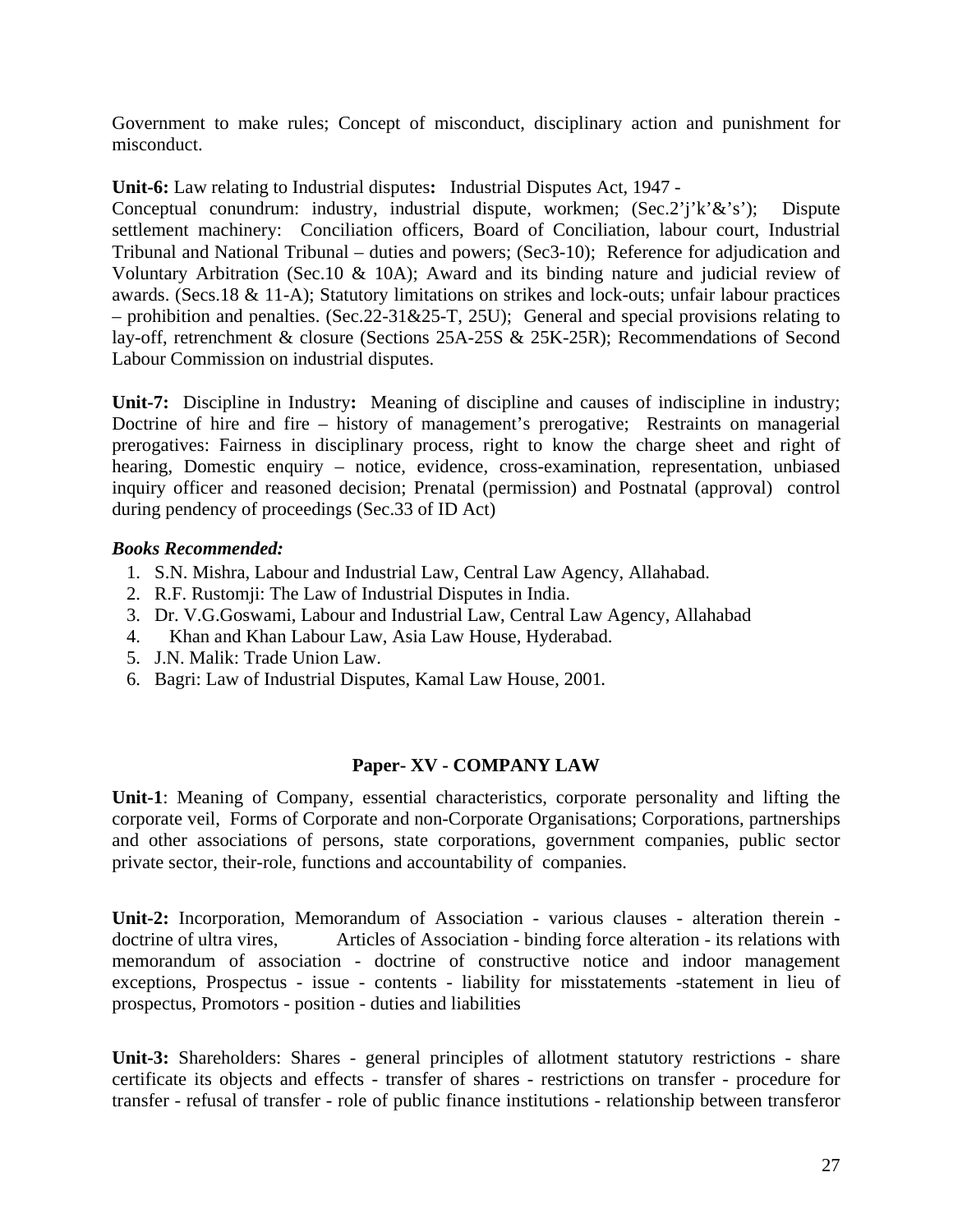and transfers - issue of shares at premium and discount, Shareholder - who can be and who cannot be a shareholder modes of becoming a shareholder calls on shares - forfeiture and surrender of shares - lien on shares rights and liabilities of shareholder, Share capital - kinds alteration and reduction of share capital - further issue of capital - conversion of loans and debentures into capital duties of court to protect the interests of creditors and shareholders.

**Unit-4:** Directors - position - appointment - qualifications, vacation of office - removal, resignation - powers and duties of directors -meeting, registers, loans remuneration of directors role of nominee directors-compensation for loss of office - managing directors and other managerial personnel, Meetings - kinds procedure – voting.

**Unit-5:** Dividends, Debentures, Borrowing Powers: Dividends - payment - capitalization of bonus shares, Audit and accounts, Borrowing - powers - effects of unauthorised borrowing charges and mortgages - loans to other companies investments - contracts by companies, Debentures - meaning- floating charge - kinds of debentures - shareholder and debenture holder remedies of debenture holders.

**Unit-6:** Majority rule: Protection of minority rights, Prevention of oppression and missmanagement, who can apply - when can he apply, powers of the court and of the Central Government.

**Unit-7:** Other Allied Aspects: Private companies - nature advantages conversion into public company foreign companies, government companies, holding and subsidiary companies, Investigations– Powers, Reconstruction and amalgamation, Defunct Companies. National company Law Tribunal, powers and functions.

**Unit-8:** Law and Multinational Companies: Collaboration agreements for technology transfer, Control and regulation of foreign companies taxation of foreign companies, share capital in such companies.

**Unit-9:** Winding Up: Winding up - types - by court - reasons - grounds - who can apply procedure, powers of liquidator - powers of court consequences of winding up order- voluntary winding up by members and creditors winding up subject to supervision of court.

**Unit-10:** Winding up proceedings: appointment of liquidator, powers and duties of official liquidator; Liability of past members - payment of liabilities - preferential payments, unclaimed dividends - winding up of unregistered company.

- 1. Avatar Singh: Company Law, Eastern Book company, Lucknkow
- 2. Anantha Raman, lectures on company Law, Wadhwa and Company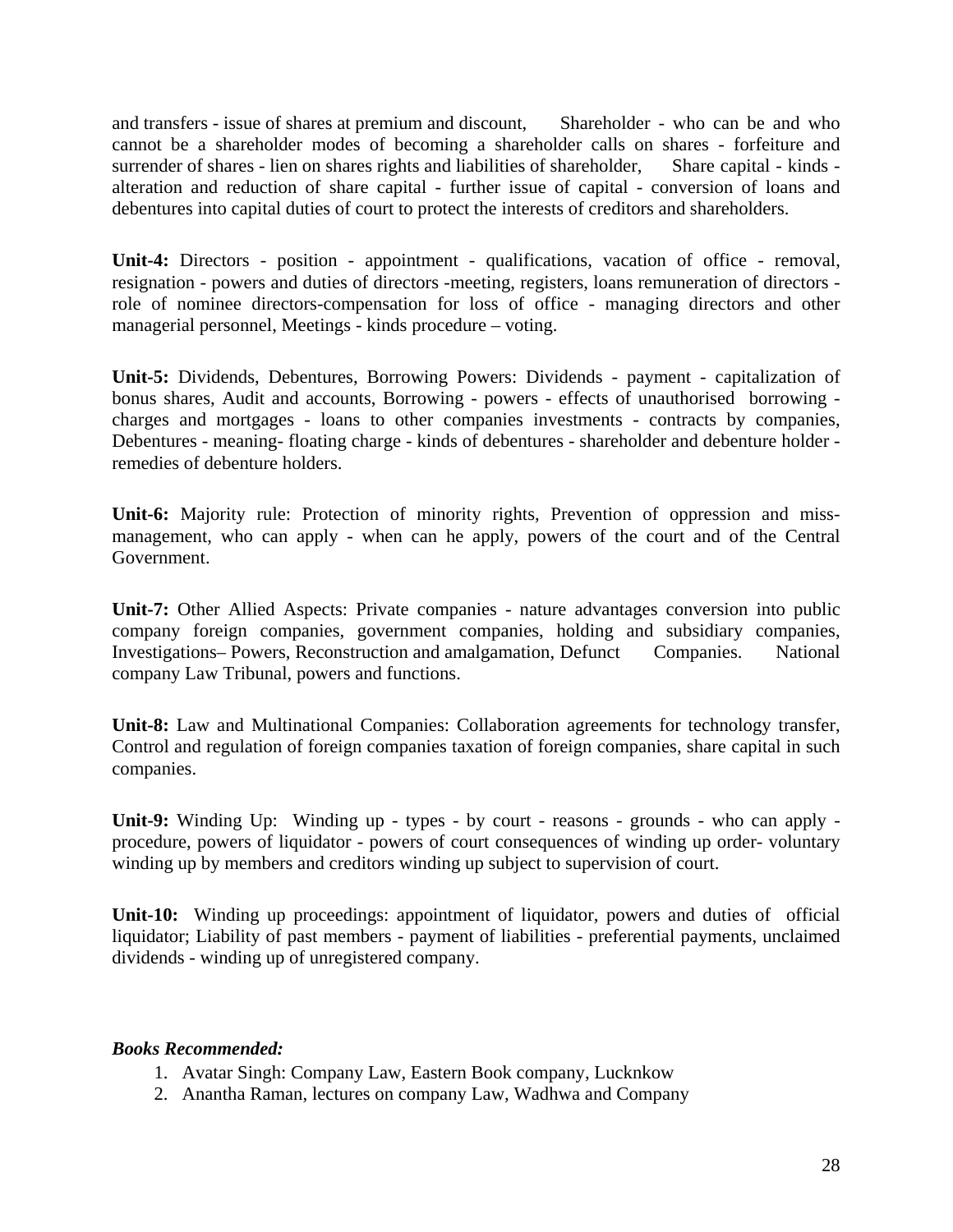- 3. Kailash Rai, Company Law , Allahabad Law Agency, Allahabad
- 4. Majumdar, Company Law, Taxman Publications
- 5. Tandon M.P. ,Company Law, Allahabad Law Agency, Allahabad
- **6.** Palmer, Company Law
- **7.** . Gover, Company Law
- 8. Ramaih, A Guide to Companieis Act, Wadhwa Publications

#### **Paper- XVI: ADMINISTRATIVE LAW**

**Unit-1:** Evolution, Nature and scope of Administrative Law, From a laissez faire to a social Welfare State, State as regulator of primary interest State as provider of services Other functions of modern state - relief, welfare, Evolution of administration as the fourth branch of Government Necessity for delegation of powers on administration., Evolution of agencies and procedures for settlement of dispute between individual and administration., Regulatory agencies in the United States, Conseild' state of France, Tribunalization in England and India., Relationship between Constitutional Law and Administrative Law Public Administration., Separation of Powers - to what extent of relevant in administrative functions, Rule of Law and Administrative Law., Definitions of Administrative Law, Scope of Administrative Law, Emerging trends - positive duties of administration under the modern social welfare legislation and compulsions of planning.

**Unit-2:** Bureaucracy in India: Nature and organisation of civil service, Central and State, Its hierarchical character, accountability and responsiveness, powers and functions, Disciplinary proceedings and prosecutions under Prevention of Corruption Act.

Maladministration: Disciplenery proceedings under Prevention of Corruption Act, 1988, Ombudsman, Parliamentary Commissioner, Lok Pal, Lok Ayukta, Vigilance commission, Congressional and Parliamentary Committees.

**Unit-3:** Legislative Powers of Administration : Necessity for delegation of legislative power, Constitutionality of delegated legislation-powers of exclusion and inclusion and power to modify statute, Requirements for the validity of delegated legislation, Consultation of affected interests and public participation decision-making., Publication of delegated legislation, Administrative directions, circulars and policy statements, Legislative control of delegated legislation, Laying procedures and their efficacy, Committees on delegated legislation- their constitution function and effectiveness, Hearings before legislative committees, Judicial control of delegated legislation - doctrine ultra vires, sub-delegation of legislative powers.

**Unit-4:** Administrative Adjudicatory Process: Administrative tribunals and other adjudicating authorities their ad-hoc character - Compare administration of Justice in Courts with that of Tribunals (Ref. Robson), Nature of tribunals - constitution, procedure, rules of evidence, etc., with special reference to the following, Central Board of Customs and Excise, MRTP Commission, ESI Courts, Service Tribunals, Jurisdiction of administrative tribunal and other authorities : Distinction between quasi-judicial and administrative functions and relevance of this distinction in the light of recent decisions of the supreme court.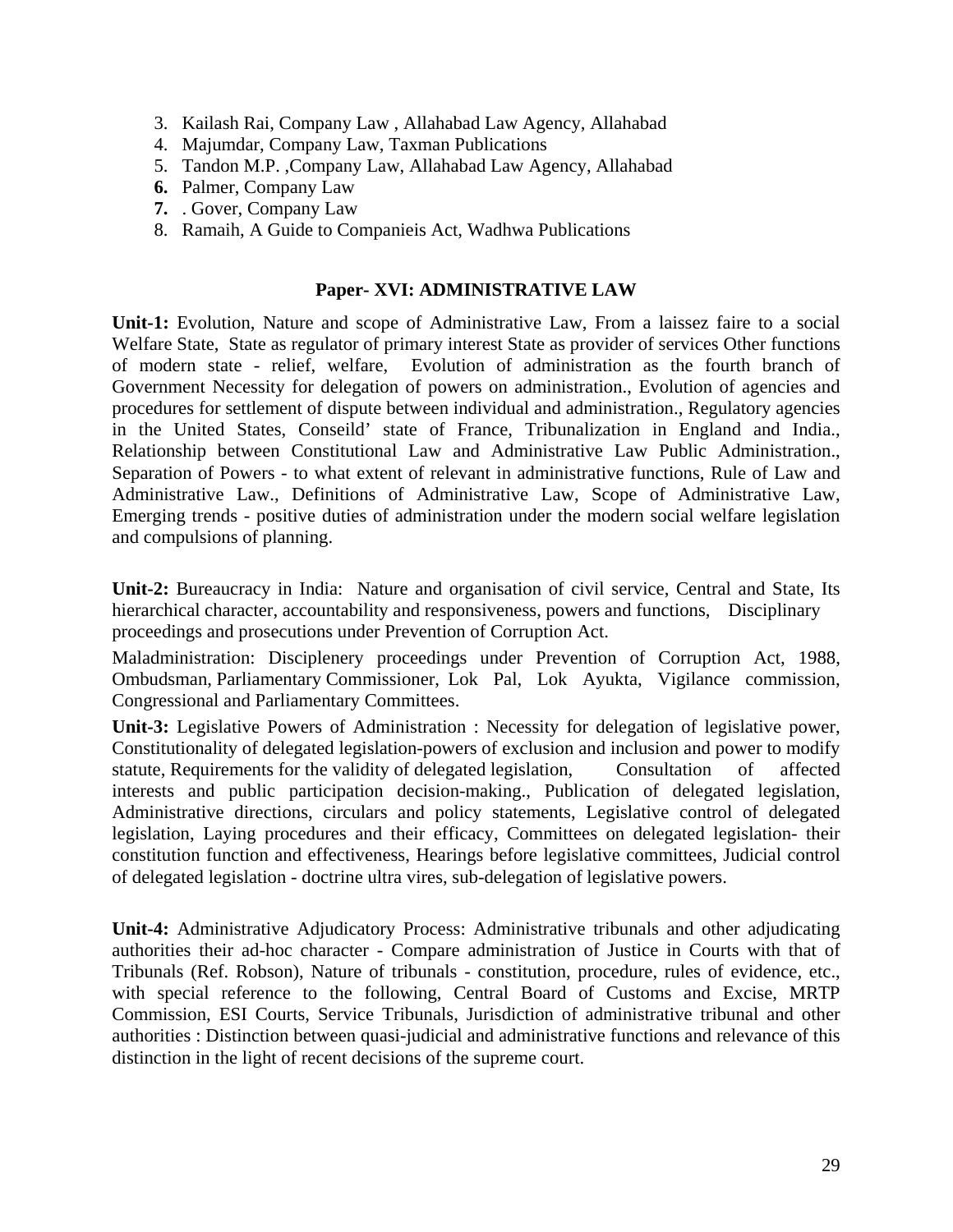**Unit-5:** Principles of Natural Justice: The right to hearing - Essentials of hearing process, Bias (no one can be a judge in his own cause) oral hearing, etc., Requirements regarding reasoned decisions, the right to counsel, institutional decisions. Exception to the rule of natural justice, violation of principles of natural justice, viod or viodable. Administrative Appeals, Council of Tribunals and Inquiries in England, U.S. Regulatory Agencies and Administrative procedures Act 1946., Emerging Trends of Tribunalization in India as a relief to congestion in the courts and utilization of administrative expertise. Exceptions to the rules of natural justice, violation of principles of natural justice, void or viodable.

**Unit-6:** Judicial Control of Administrative Action: Preliminary. Courts as the final authority to determine legality of administrative action-problems and perspectives. Exhaustion of administrative remedies, Standing, standing for social action litigation, laches, res judicate, grounds of Judicial Review : Scope of Judicial Review, Jurisdictional error/ultra vires, abuse and non exercise of jurisdiction, Error apparent on the face of the record., violation of principles of natural justice, violation of public policy, primary jurisdiction, Doctrine of legitimate expectation, doctrine of public accountability and doctrine of proportionality, Methods of Judicial Review, statutory appeals, mandamus, certiorari, prohibition, quo-warranto, hebeas corpus, declaratory judgments and injunctions, specific performance and civil suits for compensation , Fact-finding commissions

**Unit-7:** Administrative discretion and its judicial control and its judicial control,Need for administrative discretion, Administrative discretion and rule of law, Male fide exercise of discretion, Constitutional imperatives and use of discretionary authorityIrrelevant considerations, Non-exercise of discretionary power, Discretion to prosecute or to withdraw prosecution, Limiting, confining and structuring discretion-General discretion, technical discretion.

**Unit-8:** Liability for Wrongs (Tortious and contractual), Tortious liability sovereign and nonsovereign functions, Crown Proceedings Act of U.K. and Torts Claims Act of U.S., Statutory immunity, Act or state., Contractual liability of government, Government privilege in legal proceedings-State, Secrets, public interest, etc., Right to information and open government, Estoppel and Waiver

**Unit-9:** Corporations and Public Undertakings : , State Monopoly - Remedies against arbitrary action or for acting against public policy, Liability of public and private corporations of Departmental undertakings., Legal Remedies, Accountability - Committee on Public Undertakings, Estimates Committee, etc.

**Unit-10:** Powers of Enquiry and Investigation of the Administration: Powers of the government under the commissions of Inquiry Act, 1952, Working of the Act.

**Unit-11:** Right to know: Right to Information Act, 2005.

## *Books Recommended:*

1. I.P. Massey: Administrative Law, Eastern Book Company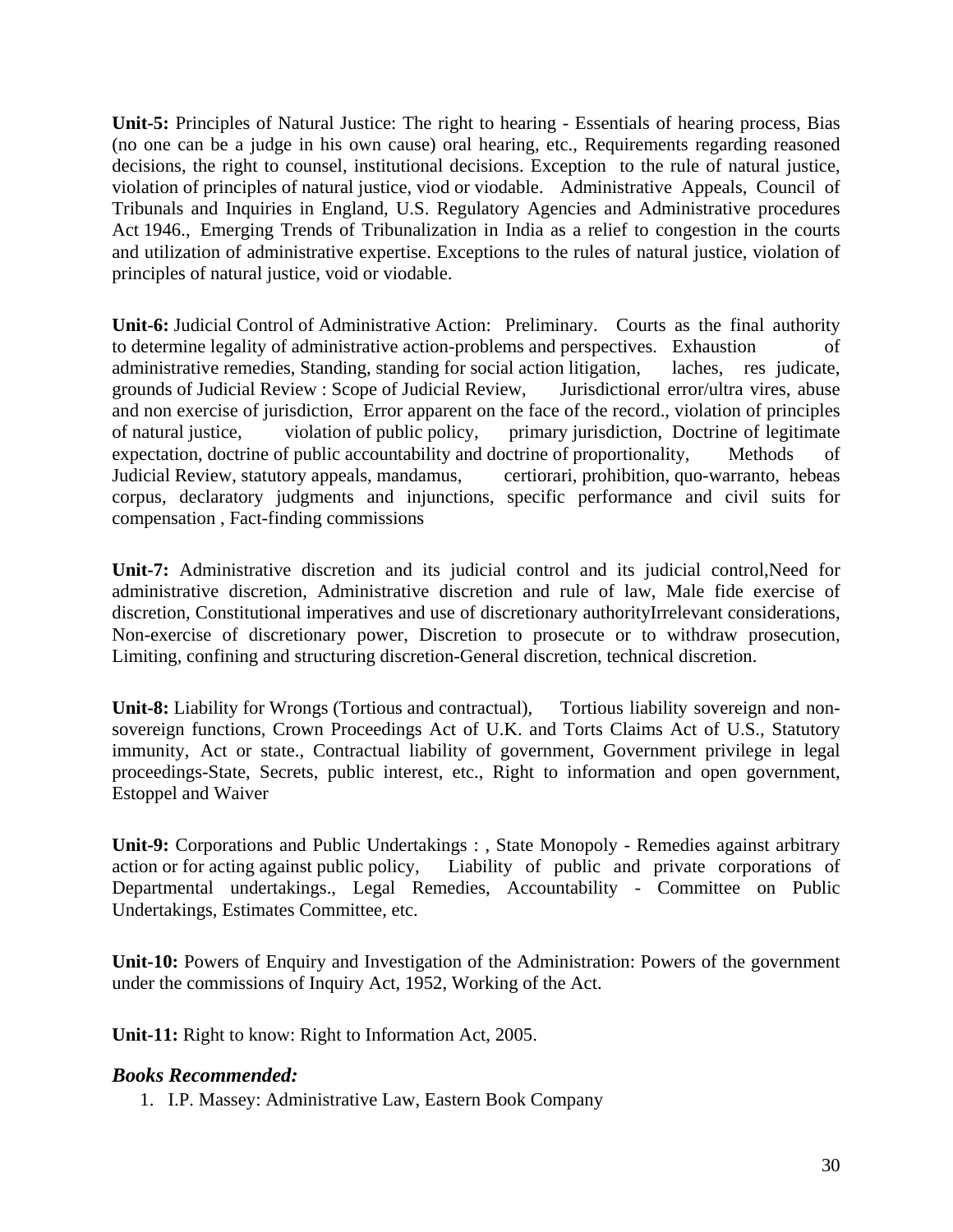- 2. S.P. Sathe: Administrative Law, Butterworths.
- 3. Jain and Jain: Principles of Administrative Law, Wadhawa Publication, Naapur.
- 4. De Smith: Judicial Review of Administrative Action, Sweet and Maxwell.
- 5. H.W.R. Wade: Administrative Law, Oxford Publications, London.
- 6. Griffith and Street: Principles of Administrative Law.

#### **Paper - XVII**

#### **INTERPRETATION OF STATUTES AND PRINCIPLES OF LEGISLATION**

**Unit-1:** Introduction: Difference Between Construction and Interpretation, Concept and Power of Interpretation, Literal Construction, Other principals of Interpretation, General Principals of interpretation: The Primary rule: Literal construction, the other main Principals of interpretation, Reading words in their context: the external aspect, Reading words in context: the statutory aspect.

**Unit-2:** Beneficial construction and restrictive construction, Consequences to be considered, Presumption against changes in the common Law, mens rea in statutory offences.

**Unit-3:** Theoretical or ideological approaches to interpretation, Judicial Restraint, Judicial activism, Juristic Restraint, Juristic activism

**Unit-4:** Presumptions regarding jurisdiction, Presumptions against ousting established jurisdictions, Presumptions against creating new and enlarging established jurisdictions, How far statutes affect the crown Further presumptions regarding jurisdiction, Territorial extent of British legislation, How far statutes conferring rights affect Foreigners, Presumption against violation of International Law.

**Unit- 5:** Construction to avoid collision with other provisions, construction most agreeable to justice and reason, Presumption against intending what is inconvenient or unreasonable, Presumption against intending injustice or absurdity, Presumption against impairing obligations, permitting advantage from ones own wrong, Retrospective operation of statutes.

**Unit-6:** Exceptional Construction, Modification of the Language to meet the intention, Equitable construction, Strict Construction of penal Laws, Statues encroaching on rights or imposing burdens, Construction to prevent evasion, Construction to prevent abuse of powers.

**Unit-7**: Intentions attributed to the legislature when it expresses none, Imperative and directory and enactments, Absolute and qualified duties, Impossibility of compliance, Waiver, Public and private remedies

**Unit- 8:** Rules of statutory interpretation: their judge made character, Legalism and Creativity: Mischief and Golden Rule, Rule of Construction in Fiscal and Criminal Statutes, Technicality: Rules as to necessary and implied repeal: Rule for interpretation of codifying, consolidating and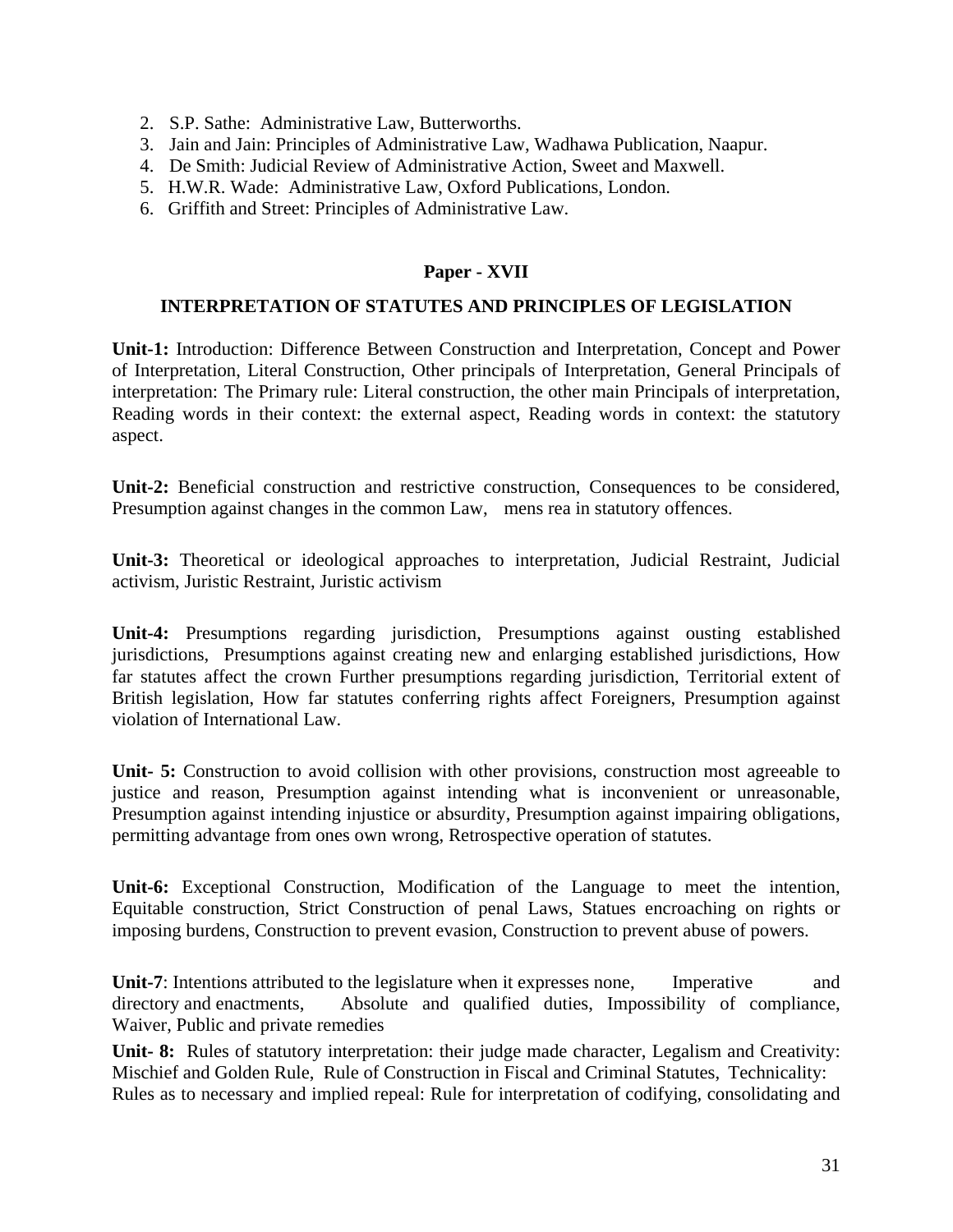amending statute, Values and Interpretation, *countemporaneo expositto, nositur a sociis, Ejusdem Generis.* 

**Unit-9:** Constitutional interpretation, differentiation from statutory interpretation Rex Vs Burah as example, Literal interpretations, Harmonious construction, Reference to constituent assembly debates, Pith and substance, Occupied field, Residuary power, Repugnancy, Amending power Directive Principles as source of constitutional interpretation. stare decisis, the doctrine has inherited by us, Techniques of innovation (Subversion) of stare decisis, Supreme Court's authority to over rule its own decisions

(Eg: Antulay Case), Advisory jurisdiction and its import on precedent, retrospective overruling in India, Objections to judicial review as anti-majoritarian

**Unit-10:** Principles of legislation: Principles of the civil code, principles of the penal code of punishment**s**

#### *Books Recommended:*

- 1. D.D. Basu Limited Government and Judicial Review.
- 2. Jeremy Bentham: Theory of Legislation, Butterworths Publications.
- 3. Vepa P. Sarathi: Interpretation of Statutes, Eastern Book Co, Lucknow
- 4. Maxwell: Interpretation of Statutes, Butterworths Publications.
- 5. Crawford: Interpretation of Statutes, Universal Publishers, Delhi
- 6 Chatterjee: Interpretation of Statutes.
- 7. G.P. Singh: Principles of Statutory Interpretation, Wadhwa and Company, Nagapur.

#### **Paper XVIII- Seminar and Clinical Legal Education**

#### **SEMESTER – IV**

#### **Paper –XIX: LABOUR AND INDUSTRIAL LAW – II**

**Unit-1:** Remuneration for Labour**:** 

**Unit-2:** Law relating to wages and bonus*:* Theories of wages: marginal productivity, subsistence, wage fund, supply and demand, residual claimant, standard of living, Concepts of wages (minimum wage, fair wage, living wage, need-based minimum wage); Constitutional provisions; components of wages: Minimum Wages Act, 1948: Objectives and constitutional validity of the Act; procedure for fixation and revision of minimum rates of wages – exemptions and exceptions; Payment of Wages Act, 1936: Regulation of payment of wages; Authorized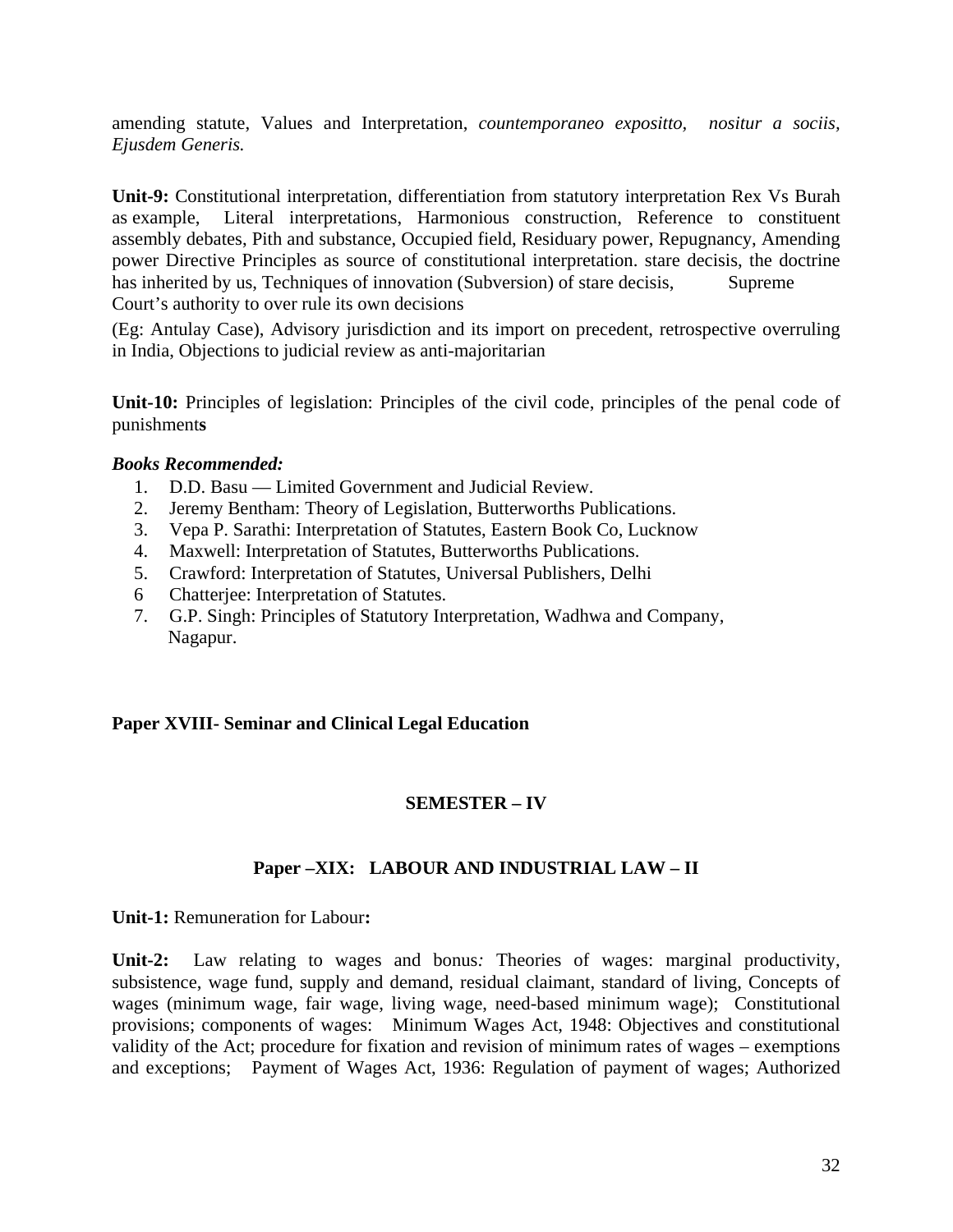Deductions, Payment of Bonus Act; Bonus - Its historical background, present position and exemptions ; Payment of Bonus (Amendment) Act, 2007

**Unit-3:** Social security against employment injury and other contingencies*:*Concept and development of social security measures; Employers liability to pay compensation for employment injury; Legal protection: Workmen's Compensation Act, 1923 - Concept of 'accident arising out of' and 'in the course of the employment'; Doctrine of notional extension and doctrine of added peril; Total and partial disablement; Quantum and method of distribution of compensation. Employees State Insurance Act, 1948: Benefits provided under the Act; Employees' State Insurance Fund and Contributions; Machinery for the implementation of the Act; ESI Court and appeal to High Court.

**Unit-4:** Law relating to retirement benefits**:** Employees Provident Fund and Miscellaneous Provisions Act, 1952; Family Pension Scheme 1971 and Employees Pension Scheme 1995; The changing rules regarding Employees Provident Fund and Pension Schemes; Payment of Gratuity Act, 1972 – Concept of Gratuity; Eligibility for payment of gratuity; Determination of gratuity; Forfeiture of gratuity.

**Unit-5** Labour Welfare: Philosophy of Labour Welfare; Historical Development of Labour welfare legislation; Health, Safety and welfare measures under Factories Act, 1948; Welfare of women and child labour: Protective provisions under Equal Remuneration Act & Maternity Benefit Act.

**Unit-6:** Contract Labour**:** Problems of contract labour**;** Process of contractualisationof labour ; Legal protection: Contract Labour (Regulation and Abolition) Act, 1970; Controversy regarding Abolition of contract labour and their absoption; Land mark cases**:** Air India Statutory Corpn. V. United Labour Union, (1997) & SAIL case (2002); proposed amendment and its impact on the contract labour.

**Unit-7:** Unorganised Sector**:** Problem of Definition and Identification; Unionization problems Historical backdrop of proposed bills on social security for unorganized sector (2004, 2005 & 2007); Unorganized Sector Workers' Social Security Act, 2008

**Unit-8:** Protection of Weaker Sections of Labour:Problems of bonded labour, bidi workers, domestic workers, construction workers inter-state migrant workmen; Legal protection: Bonded Labour System (Abolition) Act, 1976; Inter State Migrant Workmen (Regulation of Employment and Conditions of Service) Act, 1979

- 1. R.F. Rustomji: The Law of Industrial Disputes in India.
- 2. J.N. Malik: Trade Union Law.
- 3. Bagri: Law of Industrial Disputes, Kamal Law House, Delhi.
- 4. Srivastava: Law of Trade Unions., Eastern Book Company.
- 5. Dr. V.G.Goswami, Labour and Industrial Law, Central Law Agency, Allahabad.
- 6. S.N.Mishra, Labour and Industrial Law, Central Law Agency, Allahabad.
- 7. Khan and Khan Labour Law, Asia Law House, Hyderabad.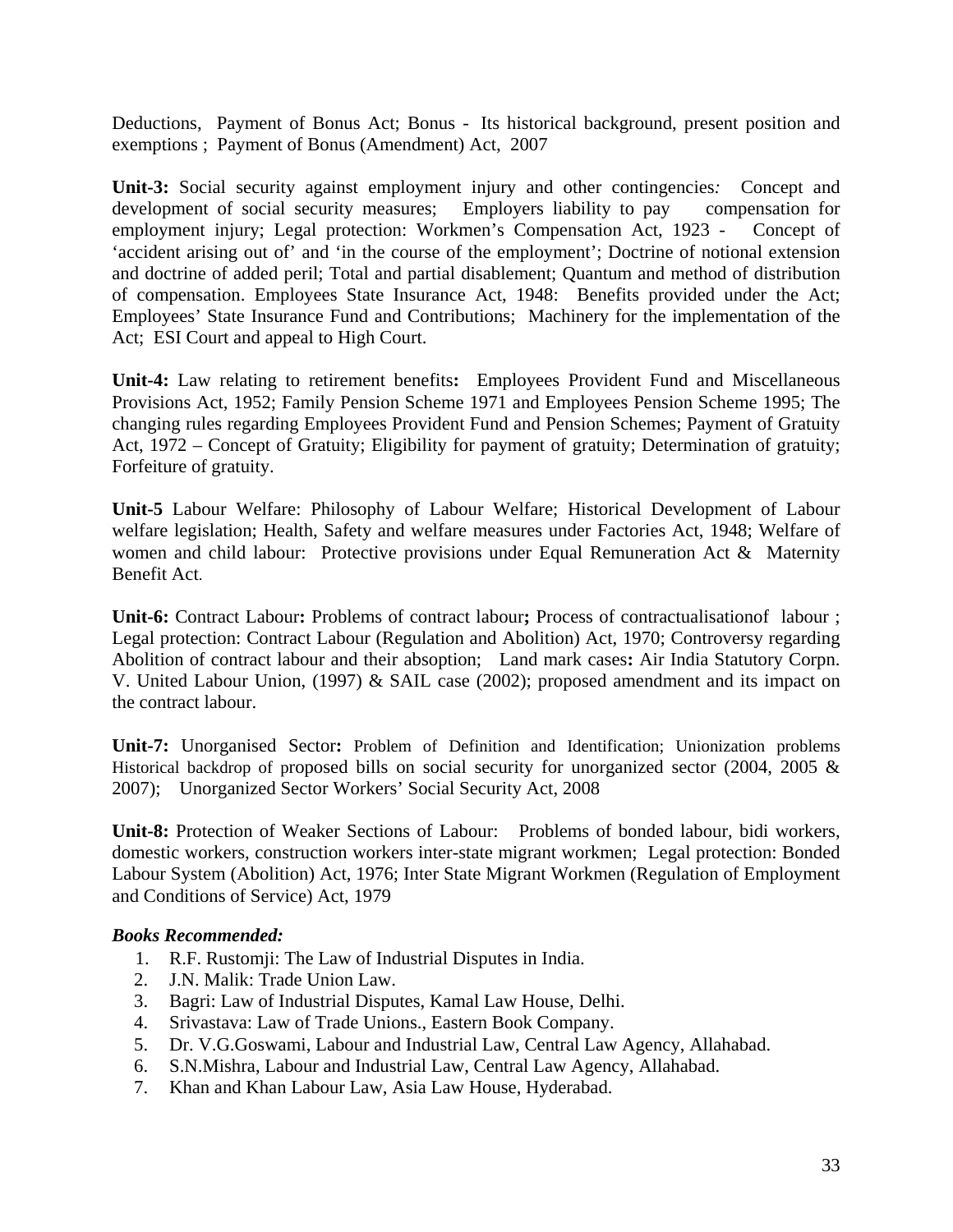## **Paper XX - PUBLIC INTERNATIONAL LAW**

**Unit-1:** Basic Aspects of International Law;: Nature and Basis of International Law, Definition of International Law, Relationship between Muncipal Law and International Law, Sources of International Law (Treaties custom, general principles, recognized by civilized Nation, ICJ decisions).

**Unit-2:** State as subject of international law: Essentials of statehood- not fully sovereign states and other entities, Right and duties of states, Modes of acquisition and loss of state territory, State responsibility.

**Unit-3:** Recognition, Succession: Concept of recognition, theories, kinds and consequences of recognition, recognition

**Unit-4,** Individual as a subject of International Law: The Basic modification, post charter position: Nationality, Extradition, UNO & Human Rights, UDHR, Covenant on Civil Political Rights,1966, Covenant on Economic Social and Cultural Rights, 1966.

**Unit-5:** Equitable resource utilization and justification: Law of the Sea Air, Law of Outer Space, Common Heritage of Mankind.

**Unit-6:** State Jurisdiction:Basis of Jurisdiction, Sovereign Immunity, Diplomatic Privileges and Immunities.

**Unit-7:** Treaties: Making of Treaty, Reservations to treaty, *Pacta sunt servanda*, Modes of termination of treaty.

**Unit-8:** UNO, Principles and Purpose of UNO, Security Council (Composition, powers and functions), General Assembly (Composition, powers and functions, ECOSOC (Composition, powers and functions) Trusteeship Council, ICJ ( Composition, types of jurisdiction)

**Unit-9:** International Economic Institutions: a) WTO (Organization and functions) b) IMF (Compositions, powers and functions) c) IBRD (Composition, powers & function) and d) UNCTAD.

- 1. Oppenhiem, International Law, Longman,  $9<sup>th</sup>$  Edn
- 2. Ian Bronnlie, Principles of Public Internal Law Oxford University Press,
- 3. Malcom N Shaw, International Law, Cambridge Publication.
- 4. H.O Agarwal;. International Law and Human Rights, Central Law Publications Allahabad.
- 5. S.K.Kapoor, Public International Law, Central Law Agency.
- 6. J.G.Starke, Introduction to International law, Aditya Books, New Delhi.
- 7. S.K.Varma, An Introduction to International Law, Printice Hall of India, New Delhi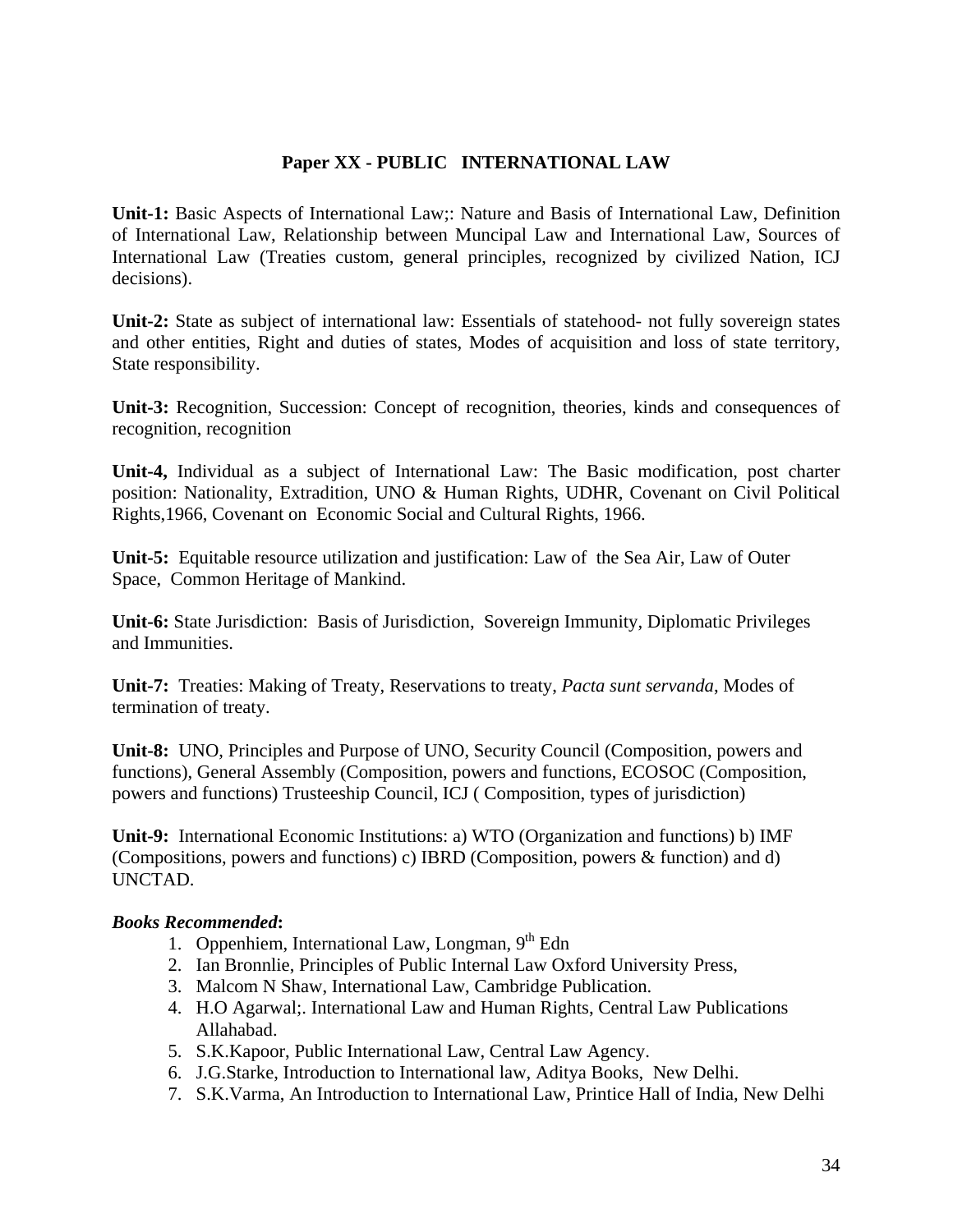- 8. Bowett, International Institutions.
- 9. International Law; Sir Robert Jennings and Sir Arthur Watts (ed) Longman

## **Paper – XXI: PRINCIPLES OF TAXATION LAW**

**Unit-1:** Constitutional Provisions- Arts. 265 to 289 - Scope of Tax Laws: b. Tax and Fee. Capital Receipt and Revenue Receipt distinguished.

**Unit-2:** Direct Tax Laws : Income Tax Law: Historical out line, Definitions-'Income' 'Agriculture Income' Previous Year' and Assessee' Incidence of Tax and Residential Status. Statutory exemptions (Ss 10 to 13A) classification of Income and Heads of Income (Ss 14 to 59): b. Assessment (Ss.109 to158) Collection and Recovery of Tax (ss19A-234) Double Taxation Relief Clubbing of Incomes Ss50-66).

**Unit-3:** Income Tax Authorities, Settlement of cases (S.245). Appeals and Revisions (Ss 246- 269), Penalties, offences and prosecution (Ss 270-280).

**Unit-4:** Wealth Tax Act: Definitions of Asset, Net Wealth. Valuation Date Deemed Assets, Exempted Assets**.** 

**Unit-5:** Indirect Tax Laws: a) Central Sales Tax Act. 1956 - Historical outline-Definitions-A detailed study of Ss. 4 to 6A-Registration of Dealers-Liability in special cases (Ss 16 to 18): b) A.P. General Sales Tax Act, 1957, Definitions: Business-Dealer-Casual Dealer-Total turn-over-Registration of dealers (S. 12) Sales Tax Authorities (Ss 3 and 4).

**Unit-6**: VAT, Scope of VAT, problems and prospects in its application,

#### *Books Recommended:*

- 1 Dr. Vinod K. Singhania, Student Guide to Income Tax, Taxman.
- 2 Dr. Vinod K. Singhania, Direct Taxes Law & Practice, Taxman Allied Service Pvt. Limited.
- 3 Myneni S.R., aw of Taxation, Allahabad Law Series.
- 4 Kailash Rai, Taxation Laws, llahabad Law Agency.
- 5 Dr. Gurish Ahuja, Systematic Approach to Income Tax, Bharat Law House Pvt. Limited, Delhi
- 6 V.S. Datey: Law and Practice Central Salkes Tax Act, 2003, Taxman Publications.
- 7. Nani Palkivala: Income Tax, Butterworths Publications.
- 8. Dr. GK Pillai, VAT- A Model for Indian Tax Reforms
- 9. Naidu's Sales Tax Act

#### **Paper - XXII**: **INTELLECTUAL PROPERTY RIGHTS' LITIGATION**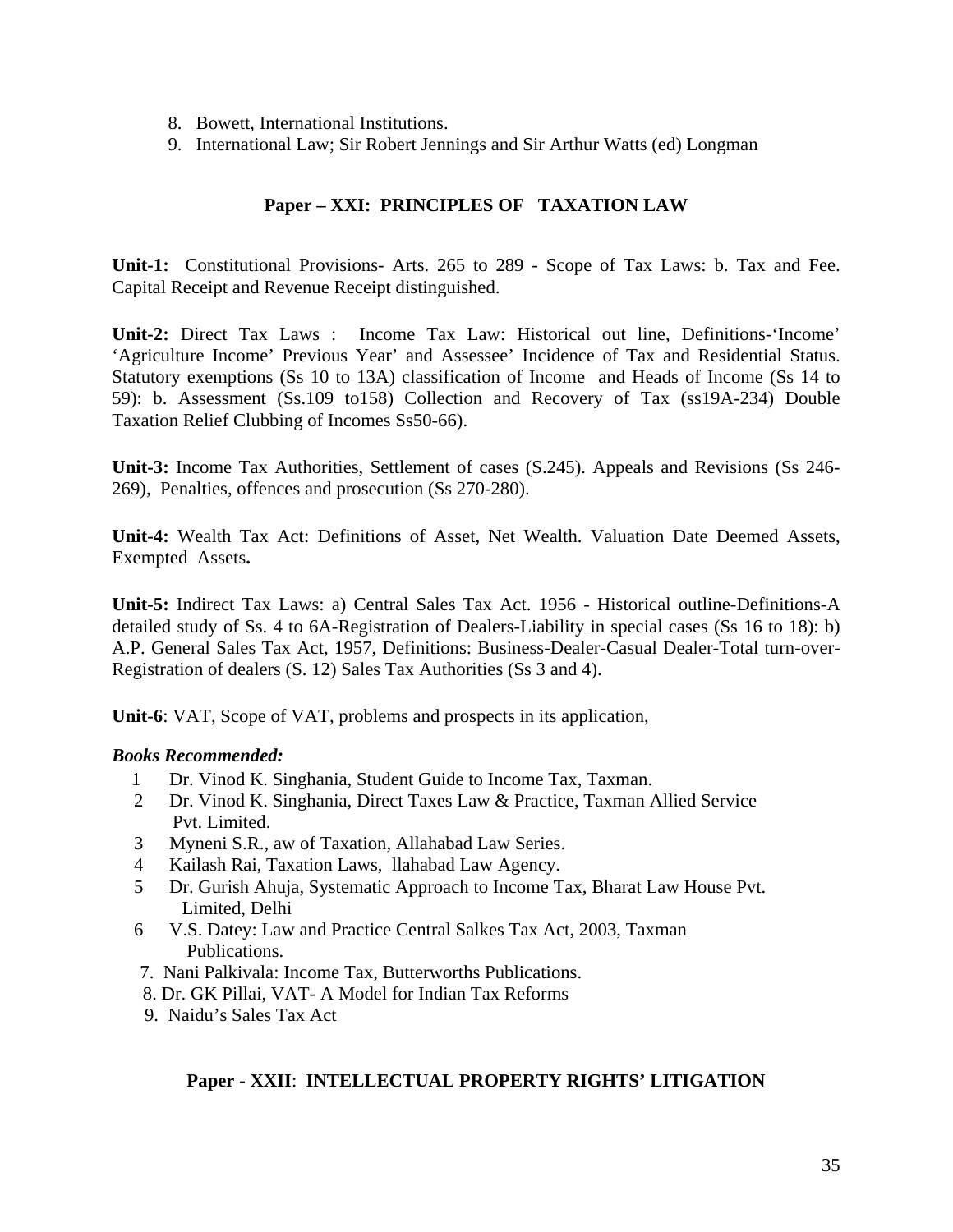**Unit-1:** Introductory: The meaning of intellectual Property. The main forms of intellectual property: copy rights, marks, patents, designs. The competing rationales for protection of rights in Copyright Trade marks Patents designs Introduction to the leading international instruments concerning intellectual property rights: the Berne convention, Universal Copyright Convention, the Paris Union, the World Intellectual Property Rights Organization (WIPO) and the UNESCO; TRIPS; WIPO.

**Unit-2:** Meaning of Copyright Copyright in literacy, dramatic and musical works ,Copyright in Musical and Works and cinematograph films , Ownership of Copyright, Assignment of Copyright, Author's special rights, Infringement of copyright, Fair use Provisions, Remedies.

**Unit-3:** Intellectual Property in Trademarks: The rationale of protection of trade marks as (a) an aspect of commercial and (b) of consumer rights, definition, conception of Trade Marks, Registration; Distinction Between Trade Mark and Property Mark, Geographical Indicators.

**Unit-4:** The law of intellectual property: Patents: Conception of Patent. Historical overview of the patent law in India, Patentable inventions with special reference to biotechnology products entailing creation of new forms of life, Process of obtaining a patent. Various grounds for refusing patent grant.

**Unit-5:** Rights and obligations of a patentee, limitations and patents as chose in action, Duration of Patents Law

**Unit-6:** Litigation in Copyright Law.

**Unit-7:** Litigation in Trade Mark Law

**Unit-8:** Litigation in Patents Law.

- 1. P. Narayanan: Patent Law, Eastern Law House.
- 2. Roy Chowdhary, S. K. & Other, Law of Trademark, Copyrights, Patents and Designs.
- 3. Dr. G.B. Reddy, Intellectual Property Rights and the Law, Gogia Law Agency.
- 4. John Holyoak and Paul Torremans, Intellectual Property Law.
- 5. B.L. Wadhera, Intellectual Property Law, Universal Publishers.
- 6. W.R. Cornish, Intellectual Property Law, Universal Publishers.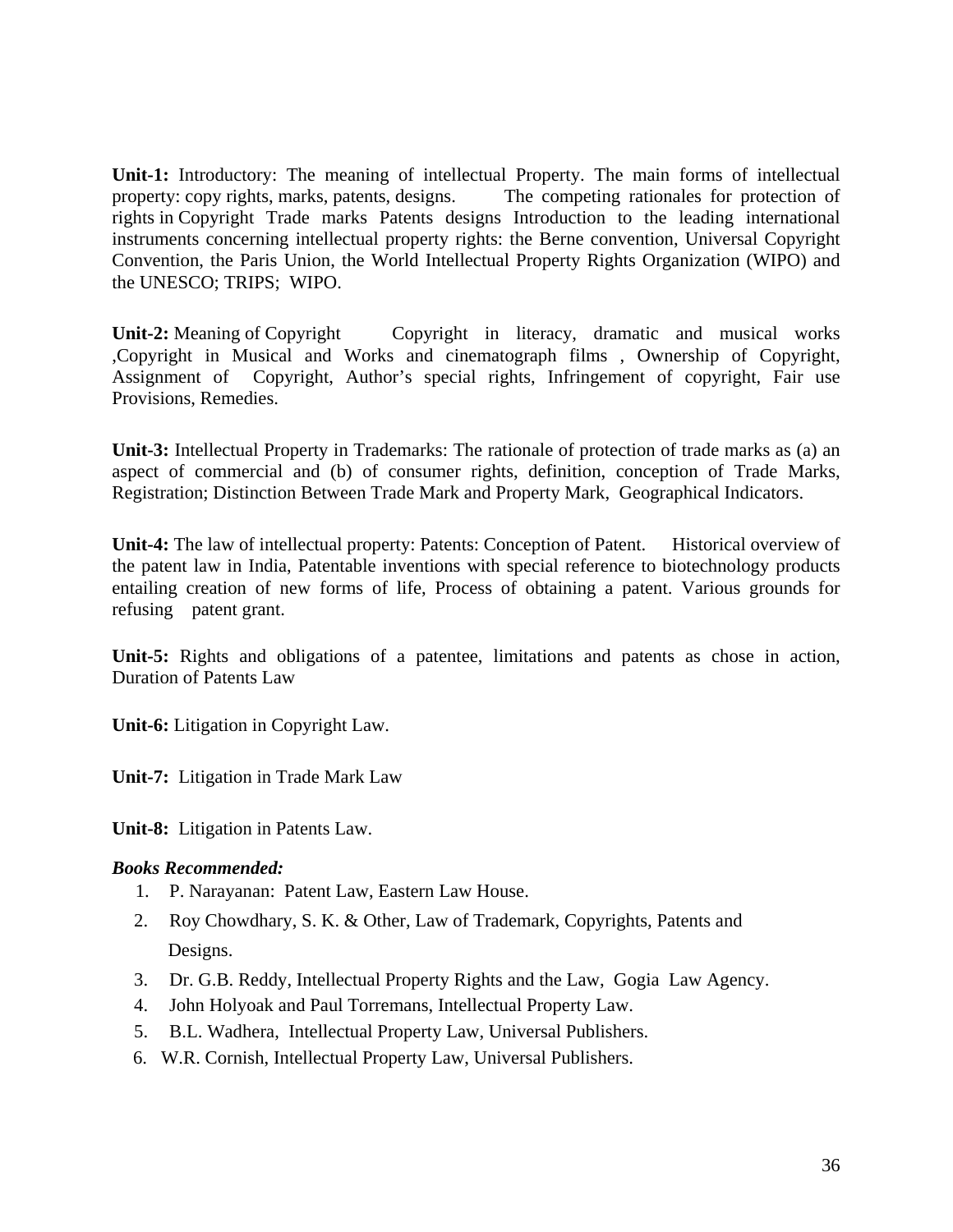# **Paper - XXIII LAND LAWS INCLUDING TENURE AND TENANCY SYSTEM (Optional Paper-I)**

**Unit- 1**: Ownership of land - Doctrine of eminent domain -doctrine of Escheat.

**Unit-2**: Movement of Law reforms: Pre-Independence position - Zamindari Settlement – Ryotwari Settlement -Mahalwari System - Intermediaries - Absentee Landlordism - Large holdings. Post-dependence Reforms: Abolition of Zamindaries Laws relating to abolition of Intermediaries.

**Unit-3**, Land Ceiling: Urban Land Ceiling and Agrarian Land Ceiling

**Unit-4**: Laws relating to acquisition of property and Governmental control and use of land - Land Acquisition Act of 1894.

**Unit-5**: Laws relating to tenancy reforms: Land to the Tiller, Rent control and protection against eviction, AP (Andhra Area) Tenancy Act, 1956.

**Unit-6:** Laws relating alienation / assignment in scheduled areas: A.P. Schedule Areas Land Transfer regulation 1959. (Samatha Case), A.P. Assigned Lands (Prohibition of Transfer) Act, 1977.

**Unit-7:** Laws relating to Grabbing. A.P. Land Encroachment Act, 1905, AP Land Grabbing (Prohibition) act, 1982.

**Unit-8:** Forest Laws - Conservation of Forest Act, 1980, A.P. Forest Act, 1967.

**Unit-9:** Tribal Right to Land (Recent Act) and A.P. Land Revenue Code.

- 1. P. Rama Reddi and P. Srinivasa Reddy: Land Reform Laws in A.P., Asia Law House. 5th Ed. Hyderabad..
- 2. P.S. Narayana: Manual of Revenue Laws in A.P., Gogia Law Agency, 6th Ed. 1999.
- 3. Land Grabbing Laws in A.P.: Asia Law House, 3rd Ed. 2001, Hyderabad.
- 4. G.B. Reddy: Land Laws in A.P., Gogia Law Agency, Hyderabad, 1st Edition, 2001.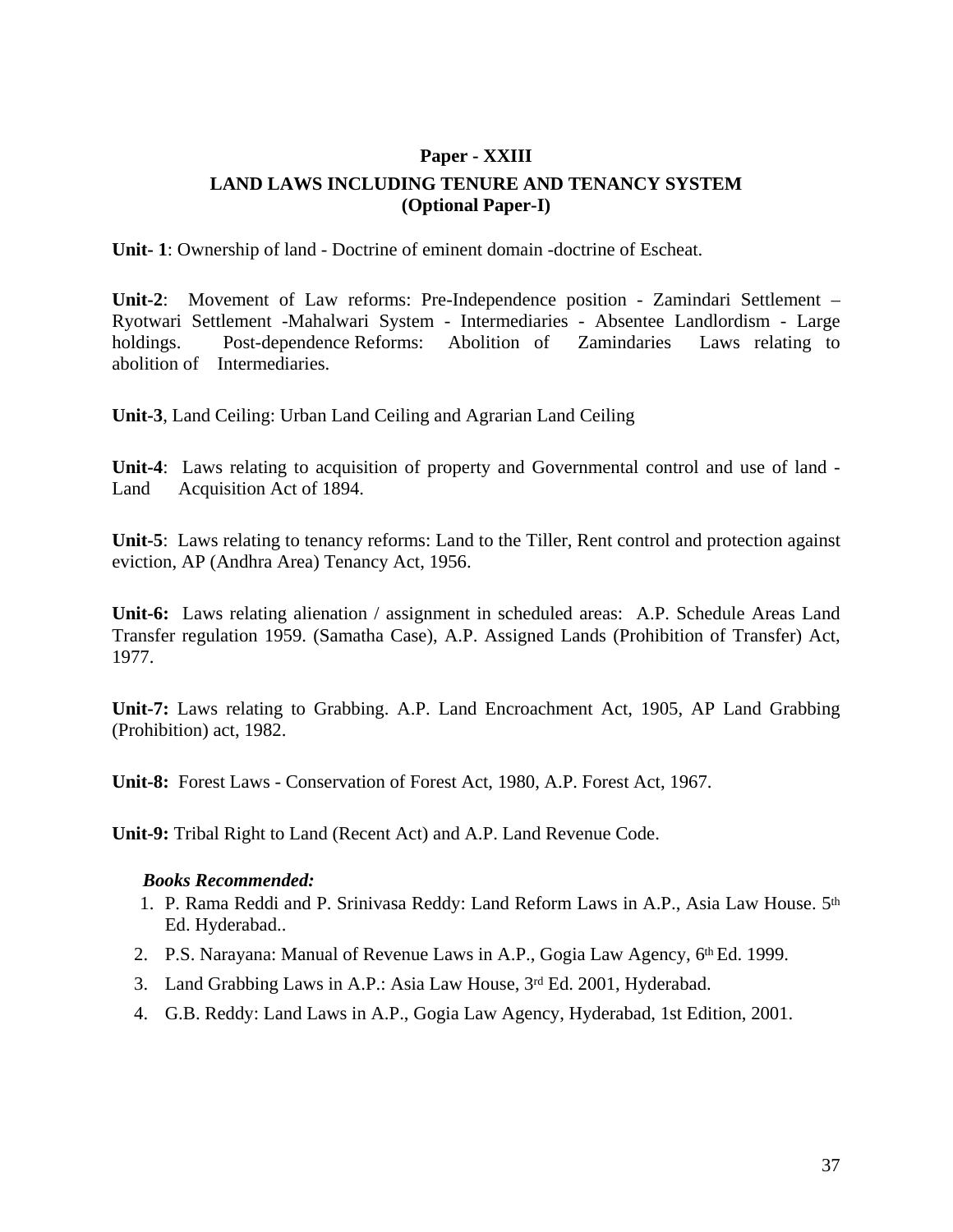## **Paper -XXIII INVESTMENT LAW INCLUDING SECURITIES (Optional Paper-I)**

**Unit-1**: Securities: The concept and kinds: Government Securities, Securities issued by banks, Secured issued by corporations, Securities in mutual fund and Collective investment schemes, Depository receipts.

**Unit-2:** Government Securities: Bonds issued by government and semi government institutions, Role of Central Bank (the RBI in India), Impact of issuance of bonds on economy, Government loan from the general public, External borrowing, World Bank, IMF, Asian Development Bank, Direct from foreign government and Treasury deposits, government loan: the constitutional dilemma and limitations, dilution of powers of Central Bank.

**Unit-3:** Securities issued by Banks: Bank notes, issue of bank notes, changing functions of banks form direct lending and borrowing to modern system, Bank draft, travelers' cheques, credit cards, smart cards, nature of deposits, current, saving and fixed deposits, interest warrants.

**Unit-4:** Corporate Securities: Shares, Debentures, Company deposits, Control over corporate securities, a) Central government, b) National Company Law Tribunal c)SEBI guide lines on capital issues d) RBI; Protection of investor, a) Administrative regulation, b) Disclosure regulation, c) Protection by criminal sanction.: Basic features of the Securities Contracts(Regulation) Act, 1956 – recognition of stock exchange, option in securities- listing of securities, guidelines for listing of shares, debentures etc.

**Unit-5:** Basic features of the Securities and Exchange Board of India Act, 1992 – establishment of SEBI, sanctions and Powers of SEBI, powers of the Central Government under the Act, guidelines for disclosure and investors protection – SEBI Appellate Tribunal and Appeals.

**Unit-6:** Collective investment: Unit Trust of India, Venture capital, Mutual find, Control over issue and management of UTI.

**Unit-7**: Depositories: Denationalized securities, Recognition of securities**,** Types of depository receipts: IDR, ADR, GDR and Euro receipts, SEBI guidelines on depositories.

 **Unit-8:** Investment in non-banking financial institutions: Control by usury laws, control by RBI, Regulation on non-banking financial and Private–financial companies; law Relating to NBFCs – AP Protection of Depositors Act, 1999.

**Unit-9:** Foreign Exchange management in India: Concept of foreign exchange management and administration of Exchange Control.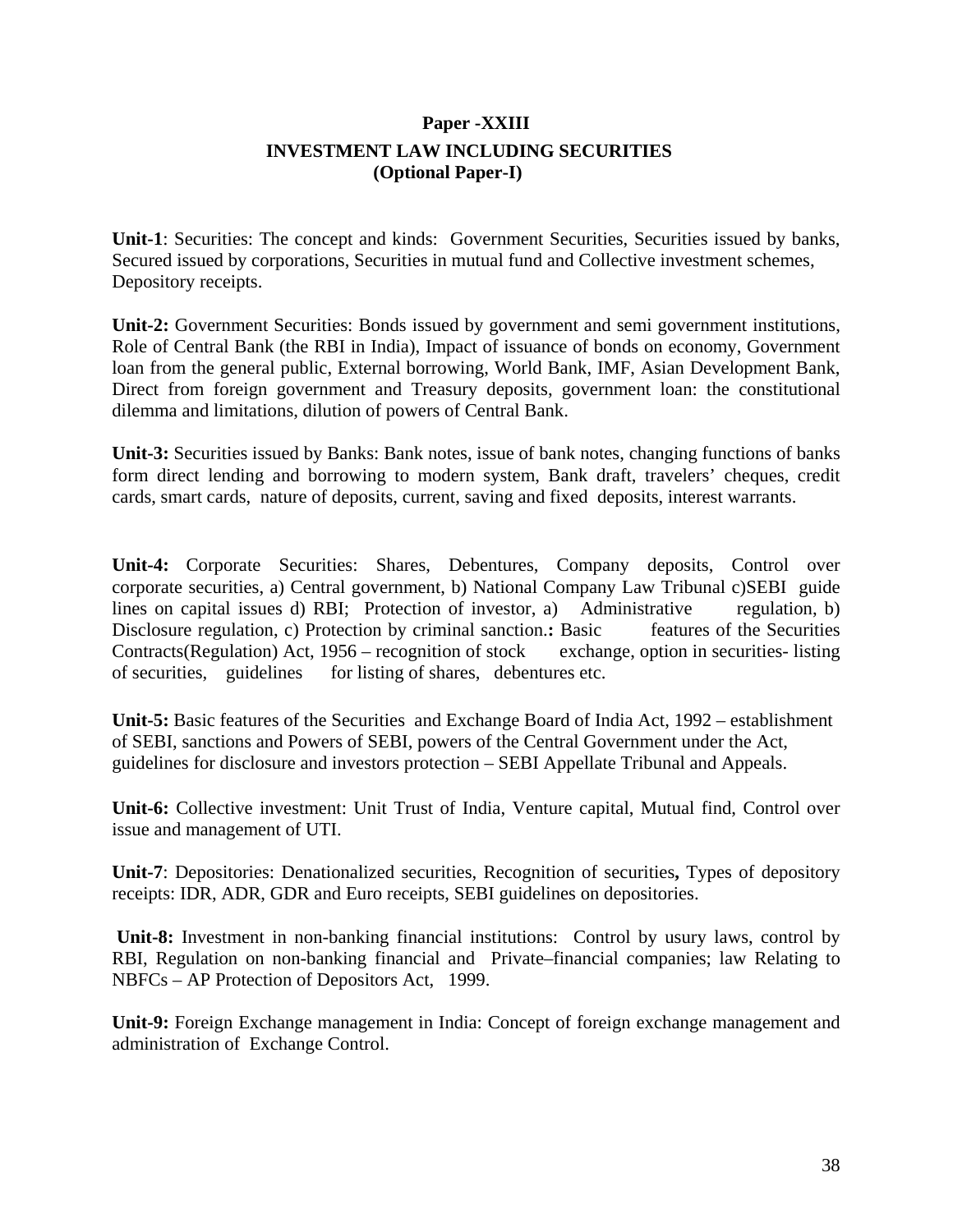#### *Books Recommended:*

- 1. Avatar Singh, Company Law, Eastern Book Company, Lucknkow.
- 2. Ramaih, A Guide to Companieis Act, Wadhwa Publications.
- 3. Anantha Raman, Lectures on Company Law, Wadhwa and Company
- 4. Majumdar, Company Law, Taxman Publications.
- 5. Sumi Agrawal Robin,Joseph Baby, Amit Agarwal, SEBI Act
- 6. Laik on Unfair Trade Practices in Securities Market, Taxmann
- 7. Taxmann's Corporate Laws
- 8. Gupta, S.N., The Banking Law in Theory and Practice, (1999) Universal, New Delhi.
- 9.Tannan, M.L., Tannan's Banking Law and Practice in India, (2000) India Law House, New Delhi
- 10. Bhandari, M.C., Guide to Company Law Procedures, (1996) Wadhwa and Co., New Delhi.

#### **Paper XXIV - Seminar and Clinical Legal Education**

## **SEMESTER - V**

#### **Paper- XXV - CIVIL PROCEDURE CODE AND LIMITATION ACT**

**Unit-1**: Introduction**:** Conceptions of Civil Procedure in India before the advent of the British Rule, Evolution of Civil Procedure from 1712 to 1901, Principal features of the Civil Procedure Case. Importance of State Amendments, Types of Procedures – Inquisitorial and Adversary-Importance of observance of procedure. Law Reforms, the Code of Civil Procedure (Amendment) Act, 2002.

**Unit-2:** Suit*s:* Concept of Law Suit, Order I, Parties to Suit, Order II, Frame of Suit, Order IV, Institution of suits, Bars & Suit: Doctrines of Sub Judice & Res Judicata, Place of Suing (Section 15, 20) - Territorial Jurisdiction., "Cause of Action" and Jurisdictional Bars, Summons (Sections 27,28,31, Orders IV,VI,IX), Service of Foreign Summons (Section 29), Power for Order (Section 30 order XI).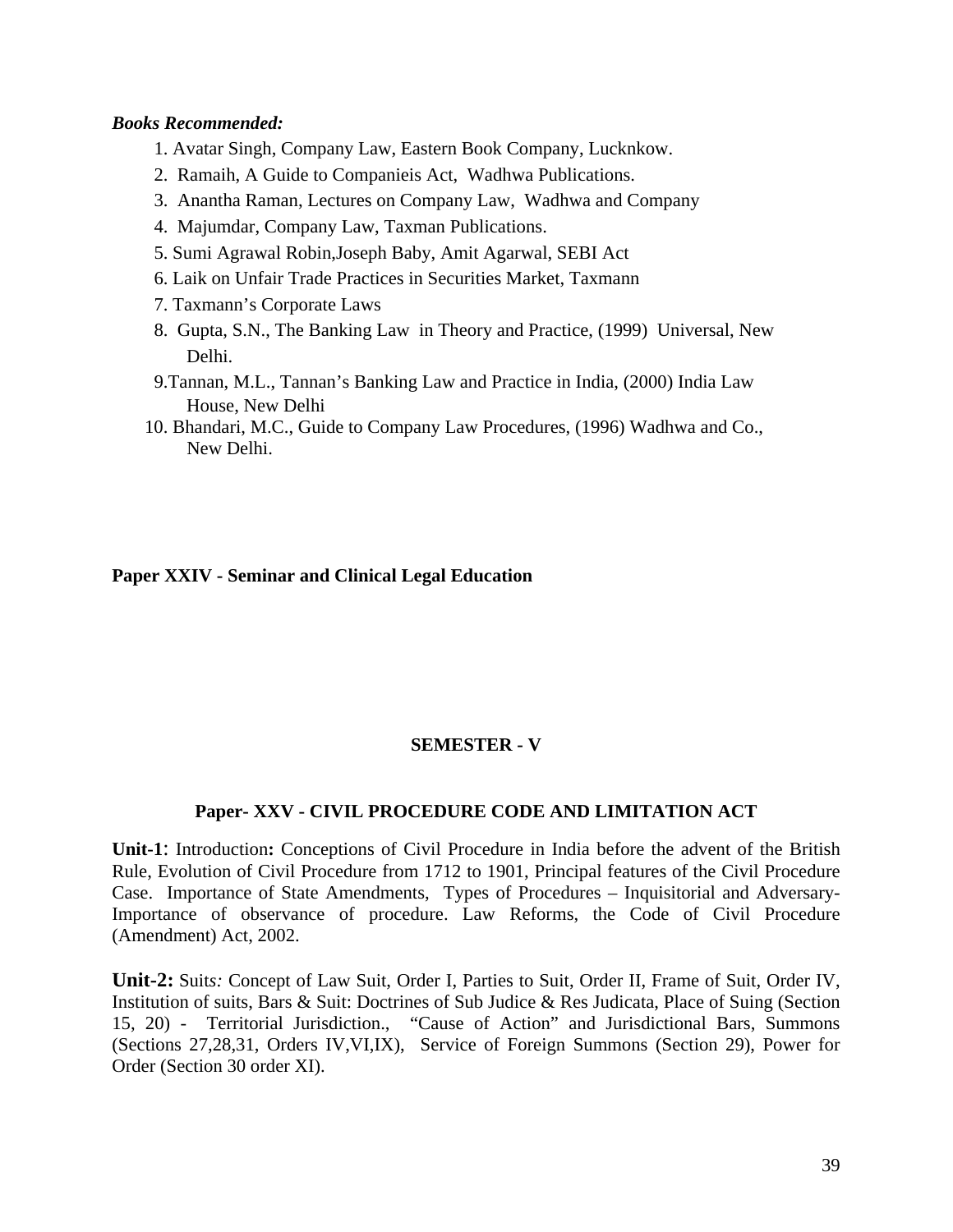**Unit-3**: Pleadings*:* (Order VI), Material Facts, Forms of Pleading, Condition Precedent, Presumptions of Law, Striking Out/Amendment. Plaint**:** (Order VII), Particulars (esp., in money suits/suits for immovable Property), Showing of doferosni's interest and liability, Ground of Limitation, Return of Plaint, Rejection of Plaint, Production and listing of Documents, Written Statement, Counter Claim, Set off, Framing of issues; Appearance and Examination**:,** Appearance, Ex-parte procedure, Default of Portion, Summoning and attendance of witnesses, Examination, Admissions, production, importing, return of documents, hearing, affidavit; **Adjournments:,** Order XVII, Adjournment, Judicial Discretion& problems Arrears;

**Unit-4:** Judgment and decree**:** Concepts of judgment, Decree, and Interim Orders and stay Injunctions, Appointment of Receivers, Costs. Execution: (Order XXI), Concept of "Execution", General Principles of Execution, Power for Execution of Decrees (Section 38-46), Procedure for Execution (Section 51-54), Enforcement**:** Arrest and Detention (section 55-59), Attachment (Section 60-64), Sale (Section 65-67).

**Unit-5:** Suits in Particular Cases*:* Suits by or against Government (Section 79-82), Suits by Aliens and by or Against Foreign Rulers, Ambassadors and (Section 91-93), Suits relating to public matters, Incident and supplementary proceedings (Section 75-78, 94-95), and Suits against Minors, persons with unsound mind, indigent persons etc., Inter pleader suits.

**Unit -6:** Appeals*:* Appeals from Original Decrees (Section 96-99-A) and Order XLI., Appeals from Appellate Decrees (Sections 100-101), Appeals from Orders (Sections 104-106) (Order XLII), General Provisions Relating to Appeals (Section 107-108), Appeals to the Supreme Court (Section 108).

**Unit-7:** Commission*s:* The Rationale of Commissions, Order XXVI, Socio-Legal Commissions of Inquiry in "Social Action" or "Public Interest Litigation".

**Unit -8:** Limitation*:* Concept of Limitation – Why limitation, General principles of limitation, Extension – sufficient causes – acknowledgment, Legal disability – Condonation – when comes to an end, Limitation Act, 1963 (excluding Schedules).

#### *Books Recommended:*

- 1. .K. Takwani: Civil Procedure, 4<sup>th</sup> Edition, Eastern Book Co., Lucknow, 2007.
- 2. A.N. Saha: Code of Civil Procedure
- 3. Mulla: Code of Civil Procedure: Tripathi (Abridged Edition), (Student Edition).
- 4. B.B.Mitra: Limitation Act,  $17<sup>th</sup>$  Edition, Eastern Law House, Calcutta, 1974, Allahabad, 1973.
- 5. Sanjiva Row: Limitation Act, 7<sup>th</sup> Edn. (in 2 Vol.s), Law Book Co., Allahabad, 1973.
- 6. Sanjiva Row: Code of Civil Procedure, 3 rd Edn, (in 4 Vols), Law Book Co., Allahabad.
- 7. AIR Commentaries on Limitation Act, W.W. Chitaley, AIR Ltd., Nagpur.

## **Paper - XXVI – LAW OF CRIMES – II**

**(Criminal Procedure Code, Juvenile Justice Act and Probation of Offenders Act)**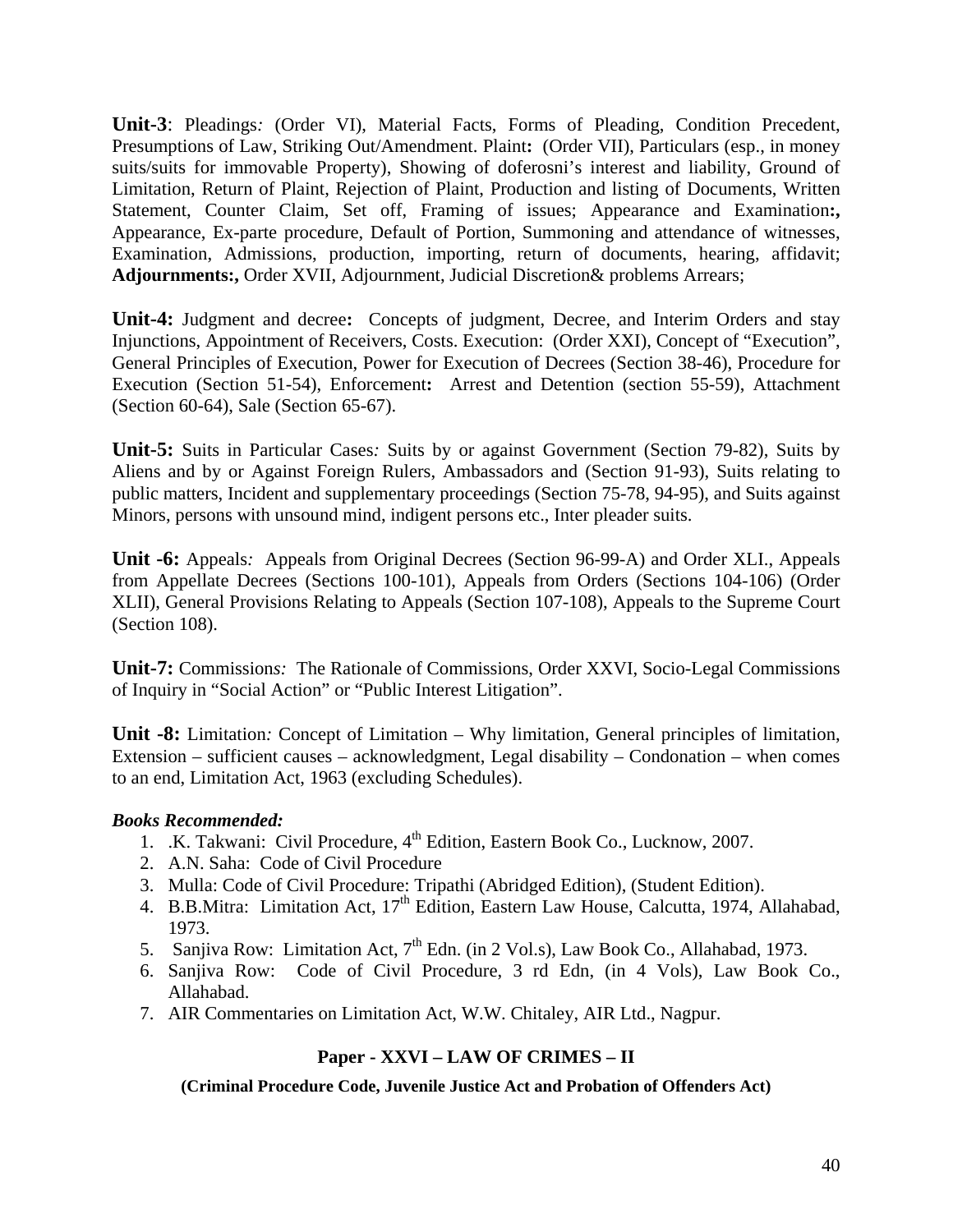**Unit 1:** Criminal justice system: Inquisitorial and Adversary\Accusatorial; International norms regarding the basic principles of criminal justice system; Constitutional perspectives - Articles 14, 20, 21 & 22; The rationale of criminal procedure; Salient features of the Criminal Procedure Code, 1973; The organization of police, prosecution  $\&$  defense and prison authorities – duties, functions and powers; Constitution of criminal courts and the significance of the segregation of magistrates into judicial and executive magistrates categories under the code;Important definitions: Investigation, first information, cognizable and non cognizable offence, bailable and non bailable offences, complaint, inquiry, charge, trial, summons and warrant cases, compoundable and non compoundable offences, discharge and acquittal, appeal, revision and reference.

**Unit-2:** Investigation proceedings: Initiation of investigation proceedings (sec.154-157); Interrogation powers of police officer (Secs.160& 161); evidentiary value of FIR and statements made to police officer (Sec162 of Cr.P.C. and Sec.145 &157 of Evidence Act); Arrest with and without a warrant : exercise of power and execution rules (Secs.41-60 & 70-80); Preventive powers of the Police (Sec.149-153);Rights of arrested person (Secs.50,50A,54-57,75,76,303,304 of Cr.P.C & Art.22); 2.3 Search and Seizure (Secs.51,93-103, 165,166 & 166A,166B); Proclamation and attachment (sec.82-89) Recording of confessions and statements (sec.164); Special remand order (Secs.167); Police diary (Secs.172); Police report (Sec.173); Inquest proceedings (Secs.174-176).

**Unit-3:** Jurisdiction of Courts, Inquiry proceedings & Bail provisions*:*General principle of jurisdiction of criminal courts (Sec.177); Exceptions to the principle (sec.178-188); Initiation of Inquiry proceedings (Sec.190-194); Exceptions to the general principle of moving criminal courts (Secs.195-199); Complaint to magistrates (Secs.200-203); Inquiry proceedings before magistrates (Secs.204-209); Bail provisions (Secs.436-450)

**Unit-4:** Security and Maintenance proceedings*:*Security for keeping peace and for good behavior (Secs.106-124); 4.2 Maintenance of Public order and tranquility: Unlawful Assemblies (Secs.129-132); Public Nuisance (Secs133-144); Disputes as to immovable property (Secs.145- 148); Maintenance of wives, children and parents: Order of maintenance (Secs.125); The Muslim Women (Protection of Rights on Divorce) Act,1986); Procedure, alteration and enforcement (Secs.127&128)

**Unit-5:** Trial Proceedings*:*Concept of fair trial: Presumption of innocence, right of silence & right to speedy trial; Charge: Content and form (Secs.211-217); General principle to be tried separately for every charge and its exceptions (Secs.218-224); Trial before a court of session (Secs.225-237); Trial of warrant cases before magistrates (Sec.238-250); Trial of summons cases (Sec.251-265); Summary trials (Secs.260-265);

Pleas and limitations to bar trail: Principle of Autrefois acquit and autrefois convict (Secs.300& Art20); Compounding of offences (Sec.320); Withdrawal from prosecution (Secs.321); ); Irregular proceedings (Secs.461,462  $\&$  479); Limitations to take cognizance of offences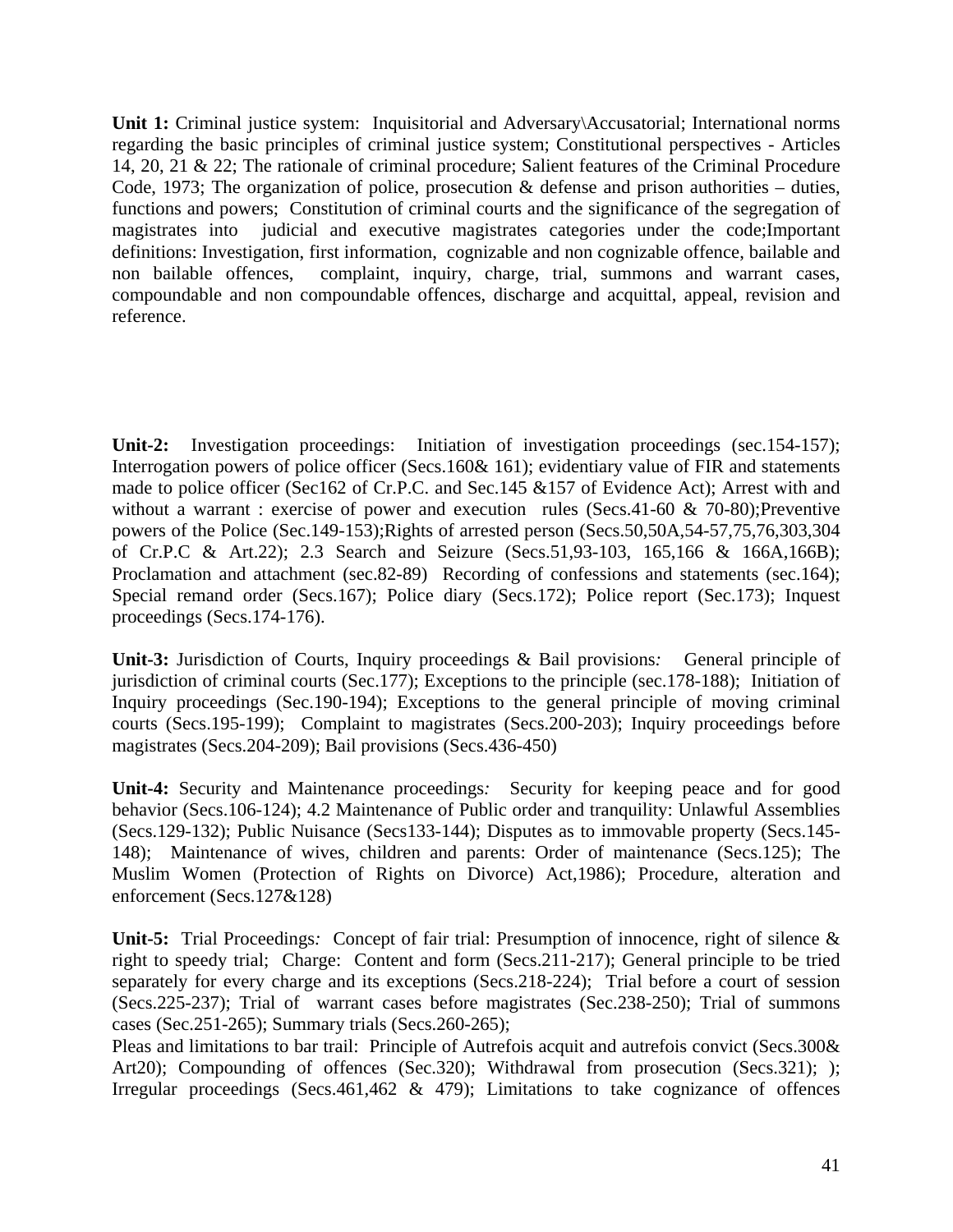(Secs.467-473); Evidence in inquires and trials Secs.272-283); Tender of pardon (Secs.307-309); Provisions as to Accused persons of unsound mind (Secs.328-339)

**Unit-6:** Judgment, Appeals, Reference, Revision and Execution*:*Judgment: Mode and other provisions (Sec.353-365); Confirmation of death sentence (Secs.366-371); Appeals (Secs.372- 394); Reference and Revision (Sec.395-405); Transfer of criminal cases (Secs.406-412); Execution, suspension, remission and commutation of sentences (Secs.413-435).

**Unit-7:** Juvenile Justice System*:* Concept of juvenile justice; Historical perspective of juvenile justice system; Provisions relating to juvenile offenders under IPC(Secs.82&83) and Criminal Procedure Code(Secs.27&260); Juvenile Justice Act, 1986 – Distinction between juvenile offender and neglected juvenile; Constitution of Child welfare boards and juvenile courts; Observation and juvenile homes; Powers of the State Government to constitute Advisory Boards and release the juvenile from juvenile or special home; 7.3 Juvenile Justice (Amendment) Act, 2000 – major changes made to the JJ Act, 1986;

**Unit-8:** Probation of offenders and Parole*:*Concept of probation; Development of probation system in India; Probation of Offenders Act 1958: Salient features; Role of probation officers; Role of Judiciary in the implementation of the Act; Parole system: Concept and distinction with the probation system

**Unit-9:** Reforms in Criminal Procedure*:*Major recommendations made in the Mall math Committee, 2002 in relation to Criminal Procedure Code; The Code of Criminal Procedure Code (Amendment) Act, 2005 – important changes; The Code of Criminal Procedure Code (Amendment) Act 2006 – significant changes.

## *Books Recommended:*

- 1. R.V. Kelker, Lecturers on Criminal Procdedure Code
- 2. S.N. Mishra, Criminal Procedure Code
- 3. Achutan Pillai: Criminal Law, Butterworth Co.
- 4. Ratan Lal and Dhiraj Lal: Indian Penal Code, Wadhwa & Co.
- 5. Gour K.D.: Criminal Law Cases and material, Butterworth Co.
- 6. Kenny's: Outlines of Criminal Law.

#### **Paper XXVII: LAW OF EVIDENCE**

**Unit-1**: Introductory: Conceptions of evidence in classical Hindu and Islamic Jurisprudence, The Introduction of the British "Principles" of evidence, The Main Features of the Indian Evidence Act, 1872. Applicability of Evidence Act, Administrative Tribunals, Industrial Tribunals, Commissions of Enquiry, Court-martial. Central Conceptions in Law of Evidence:, Facts: Section 3 definition relevant facts/facts in issue, Evidence: Oral and documentary and real Primary and secondary evidence, Circumstantial Evidence and Direct and indirect Evidence-Hearsay Evidence, "proving" not proved and "disproving", Witness, Appreciation of Evidence Presumption (Section 4),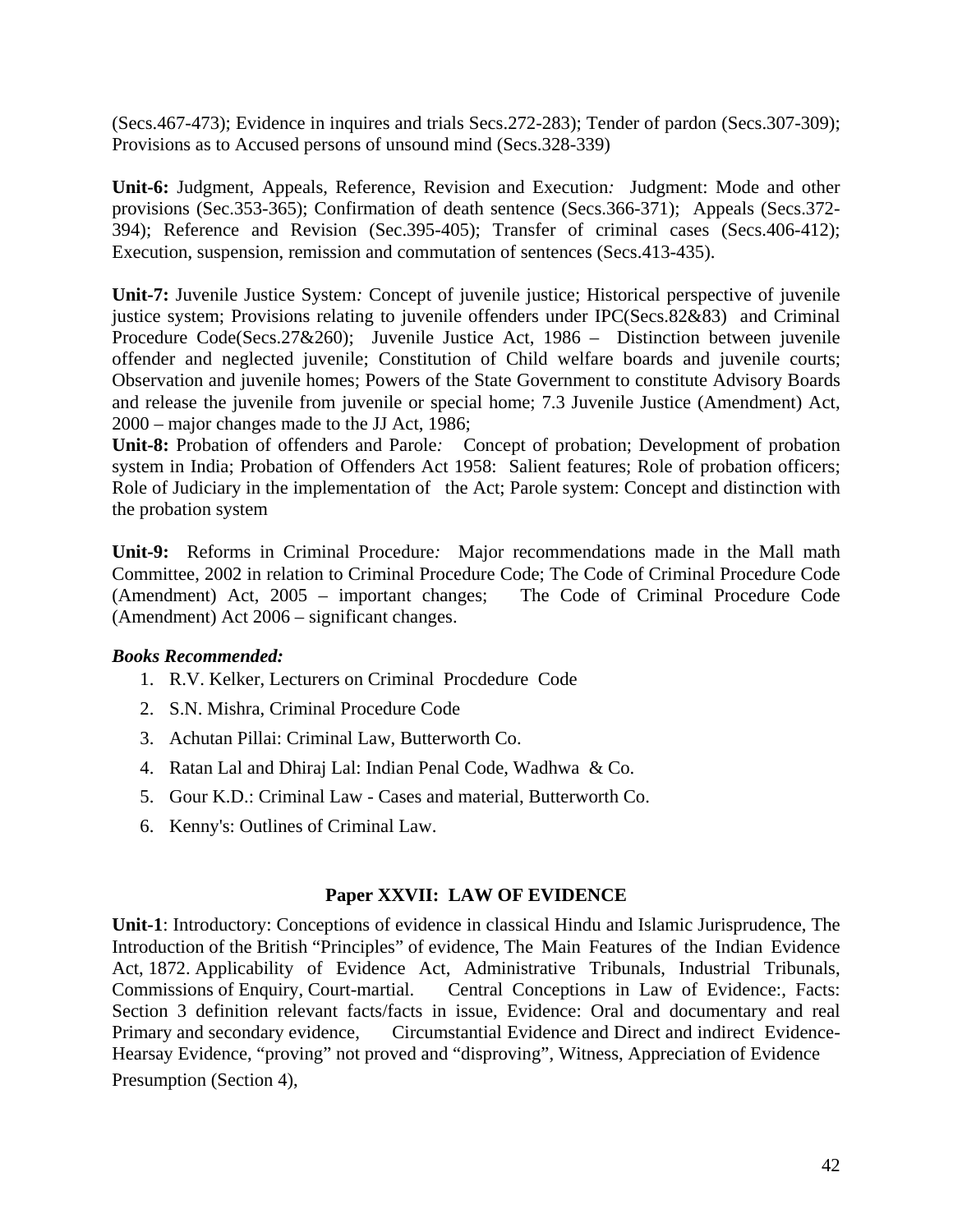**Unit-2:** The Doctrine of Res Gestae (Sections 6,7,8), Test identification parade(Sec.9), Evidence of Common Intention (Section 10), The problems of relevancy of "Otherwise" Irrelevant Facts (Section 11), Proof of Custom (Section 13), Facts concerning state of body and mind (Sections 14,15 & 16)

**Unit-3:** Admissions and Confessions:, General Principles concerning Admissions (Sections 17- 23), Differences between "Admission" and "Confession", The problems of non-admissibility of confessions caused by , "any inducement, threat or promises" (Section 24), Inadmissibility of confession made before a police officer, (Section 25), Admissibility of "Custodial" Confessions (Section 26), Admissibility of information" received from an accused person in custody; with special reference to the problem of discovery based on "joint statement" (Section 27), Confession by co-accused (Section 30), The problems with the judicial action based on a "retracted confession"

**Unit-4:** Statement of persons who cannot be called as witnesses: Dying declarations: The justification for reliance on dying declarations (Section 32), The judicial standards for appreciation of evidentiary value of dying declarations. Other statements by persons who cannot be called as witnesses, Sections  $32(2)$  to (8) and 33:

**Unit-5:** Relevance of judgments, general Principles (Sections 40-44), Admissibility of Judgments in Civil and Criminal matters (section 43), "Fraud" and collusion" (Section 44)

**Unit-6:** Expert testimony: General principles (Sections 45-51), Who is on expert? Types of expert evidence, The problems with expert testimony. Evidence of character.

**Unit-7:** Oral evidence: general principles concerning Oral Evidence (Sections 59-60), exceptions to hearsay evidence.

**Unit-8:** Documentary evidence: General Principles concerning documentary evidence, primary and secondary evidence,(Ss. 61-66) Public document and private document(Sections 74-78) General Principles Regarding Exclusion of Oral by Documentary Evidence.(Sections 91-92) attested documents (Ss 67-72) Ambiguous documents (Ss93-100) presumptions regarding documents (Ss 79-90)

**Unit-9:** Of Witnesses: Competency and compellability of witnesses, Examination of witnesses, Competency to testify (Section 118-122),Privileges of communications: matrimonial privileges(Section 122) State Privilege (Section 123), Professional Privilege (Sections 126,127,128), Accomplice (Section 133), General Principles of Examination (Sections 135- 166), Leading Questions (Sections 141-143), Lawful Questions in Cross-Examination (section 146), Hostile witness (Section154), Impeaching of the standing the credit of witnesses (Section 155), refreshing the memory (Sec. 164)

**Unit-10:** Burden of proof: The general conception of burden of proof (Section 101-104), General and Special Exceptions to burden of proof, Presumption as to dowry death (Sections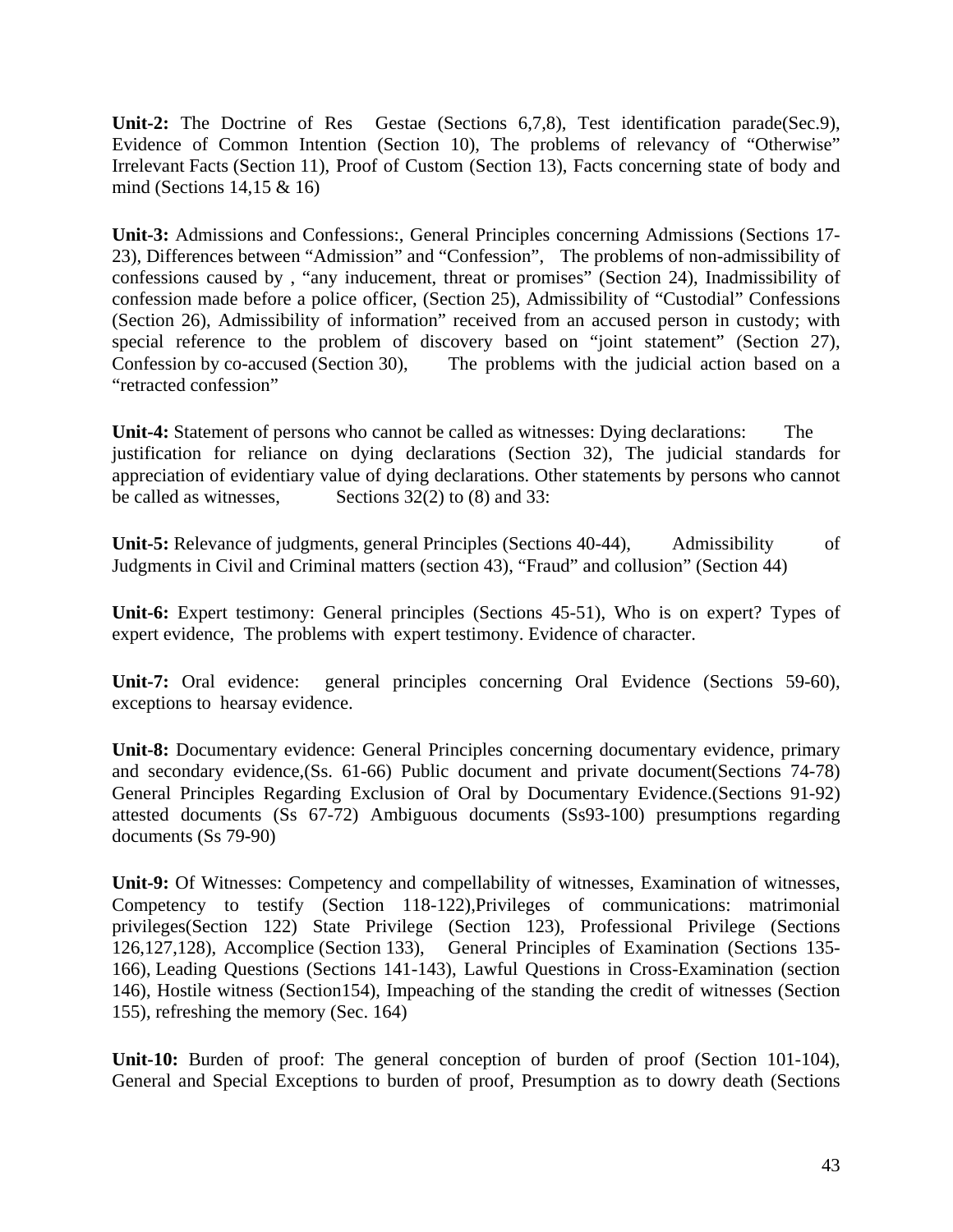113-B), The Scope of the doctrine of judicial notice (Sections56-57) Facts admitted need not be proved (Sec 58)

**Unit-11:** Estoppel: What is Estoppel? Estoppel, Res judicata and waiver; and presumption, Promissory Estoppel, (Secs. 115-117), Improper admission and of witness in civil and criminal cases.(S. 167)

**Unit-12:** Law Reform: Amendment to Indian Evidence Act by the IT Act, 2000.

### *Books Recommended:*

- 1. Vepa P. Saradhi: Law of Evidence, Eastern Book Co., Lucknow
- 2. Batuk Lal: The Law of Evidence, Central Law Agency, Allahabad.
- 3. Avtar Singh: Principles of the Law of Evidence, Central Law Publications.
- 4. V. Krishnama Chary: The Law of Evidence, S.Gogia & Company, Hyderabad
- 5. M. Monir: Principles and Digest of the Law of Evidence, the Universal Book Agency, Allahabad.

## **Paper - XXVIII:**

## **BANKING LAW INCLUDING NEGOTIABLE INSTRUMENTS ACT**

### **(Optional Paper-II)**

**Unit-1:** Banker and customer: General relationship between banker and customer, essential features of general relationship, special relationship.

**Unit-2:** Business aspects of banking: Opening of new account, kinds of accounts; current account, savings account, deposit account, joint account, accounts of special customers. (Minor, partnership, company, trust, married women etc.)

**Unit-3:** Pass book; over-over; draft-appropriation of payments; right of set-off, combining of several accounts, receipt of valuable for safe custody,. garnishee orders.

**Unit- 4:** Rights of banker over securities for bank advances: Banker's lien, pledge, guarantee, documents of title goods a) bill of lading, dock warrant, warehouse keeper certificate, delivery order, railway receipt, Bankers commercial of letters credits.

**Unit-5:**Definition of Negotiable instrument, essential features of negotiable instruments, difference between negotiability and assign ability, Promissory note-bill of exchange, cheque and other analogous instruments(Bankers draft, travelers cheque, dividend warrant).

**Unit-6:** Cheque**:** Kinds of Cheques, crossing of Cheques, endowments and its kinds, holder and older in due, payment in due course, marking of Cheques.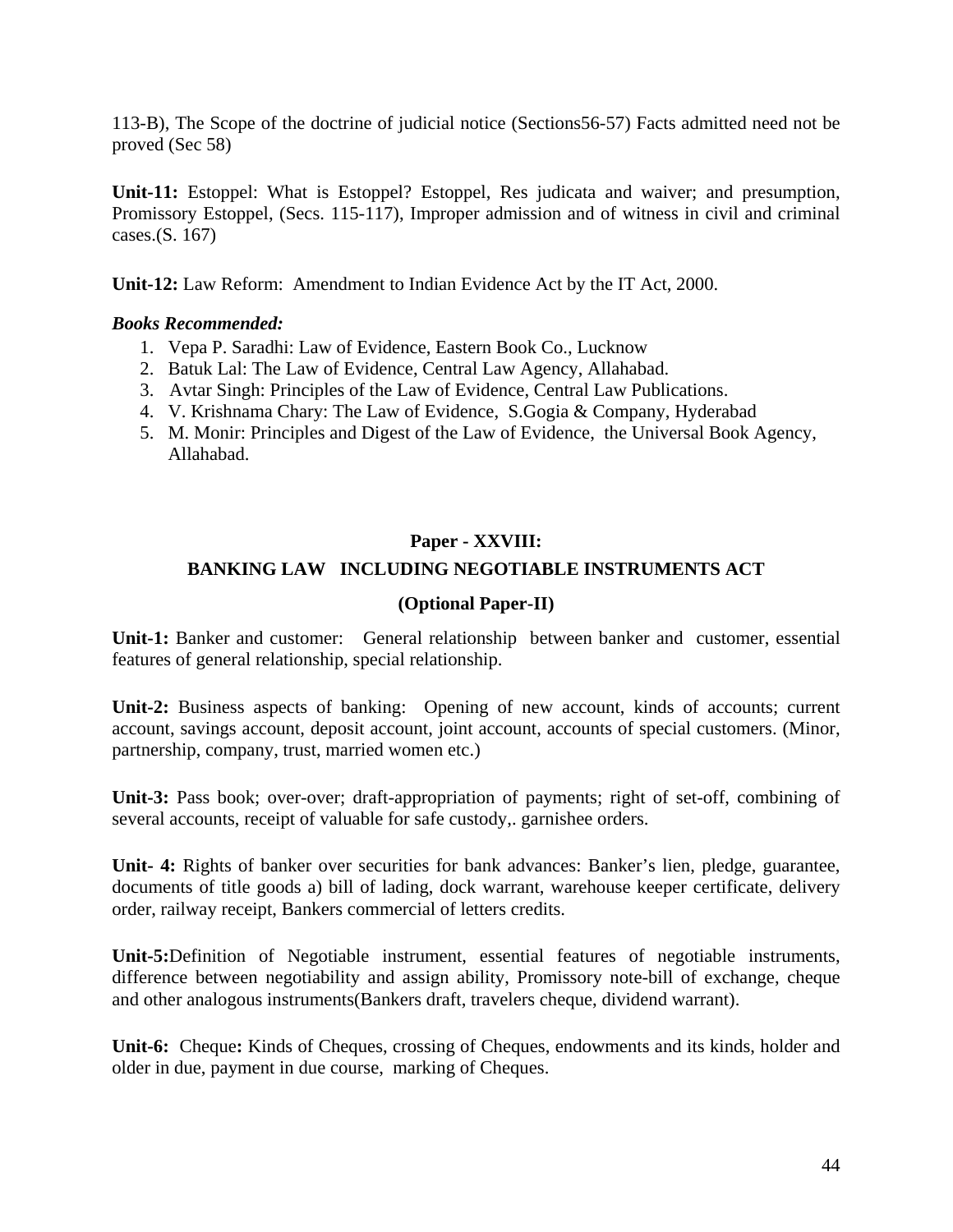**Unit-7:** Liabilities of the parties to the negotiable instruments: Dishonour of Cheques, statutory protection of paying banker and collecting banker; forgeries.

**Unit-8:** Banking Companies Regulation Act, 1949: General and specific powers of the Reserve Bank of India and central government, restrictions and loans and advances .

**Unit- 9:** The Reserve Bank of India Act, 1934: Functions and promotional role of the Reserve Banks of India, RBI and commercial banks.

**Unit-106:** Nationalisation of Banks: Effect of nationalization, achievements and drawbacks; globalization and its impact.

**Unit-11:** Innovations in Banking: e-Banking, off-shore banking and RBI guide lines. *Books Recommended:* 

- 1. Paget-Law of Banking
- 2. Sheldon-Practice and Law of Banking
- 3. Tannan-Law of Banking
- 4. Gulati- Banking Companies Act
- 5. Maheswari- Banking Law and Practice
- 6. Bashyam and Adiga-Negotiable Instruments Act
- 7. Parthasarathi, Negotiable Instruments Act.

## **Paper - XXVIII: LAW OF INSURANCE**

#### **(Optional Paper-II)**

**Unit-1** Contract of Insurance: Subject matter of the insurance principles applicable - Formation of Contract.

**Unit-2**: Definition and meaning of the term insurance.

**Unit-3**: History of Insurance in England and India in brief butline.

**Unit-4**: Nature of Insurance Contract : Contract uberrima fidei - Contract of Indemnity - Contract of wager and conditional contracts.

**Unit-5**: Classification of Insurance - construction of Insurances policies.

**Unit-6**: General principle of insurance common to all branches - insurable interest -premium risk and proximate cause-non-disclosure-representations and Warranties assignment contribution and subrogation-double insurance and over insurance-reinsurance.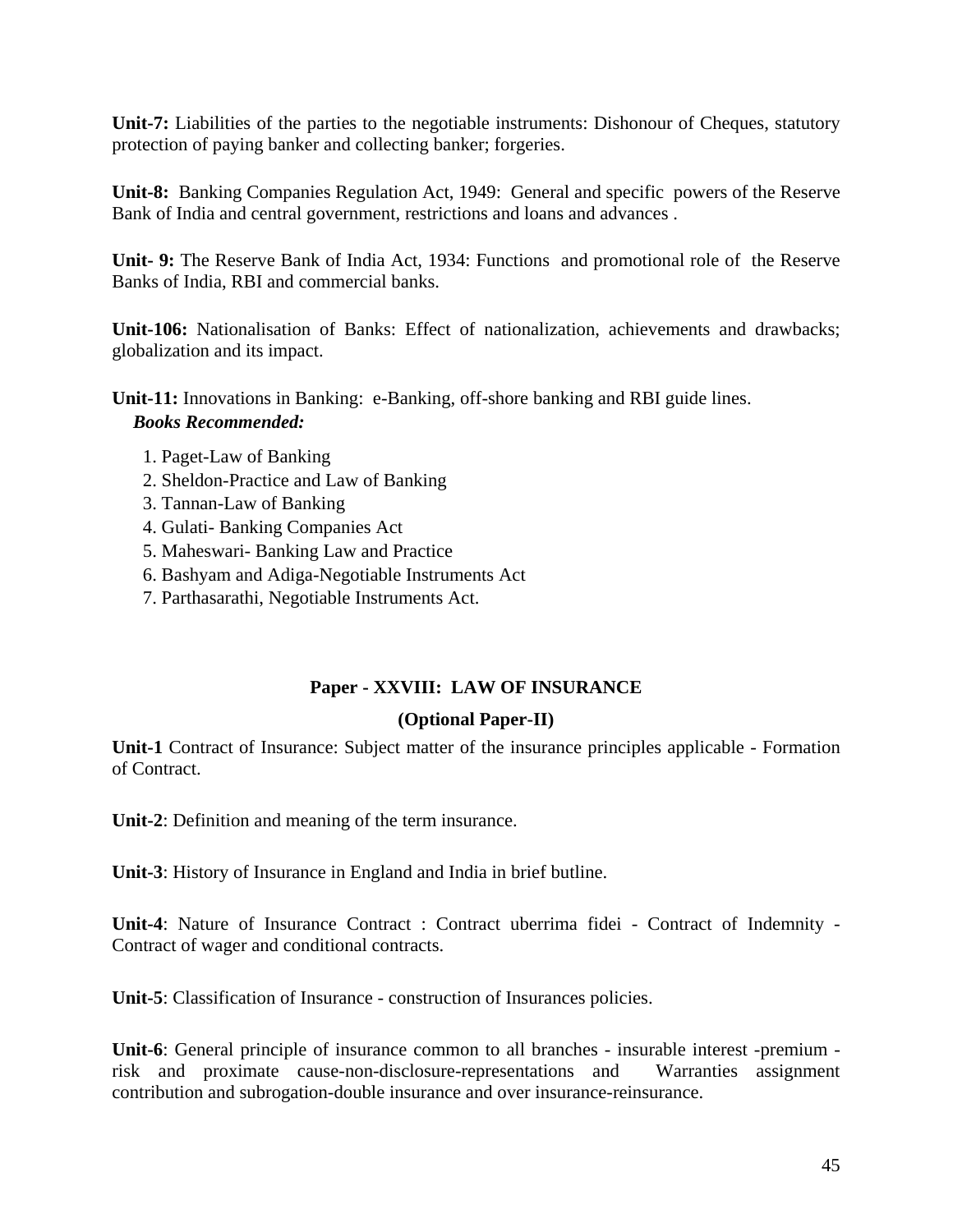**Unit-7**: Life Insurance: Nature and scope, definition, Kinds of life insurance, the policy formation of life insurance contract-Life insurance conditions, circumstances affecting the risk, assignment & nomination, amounts recoverable, persons entitled to payment, settlement of claims and payment of money.

**Unit-8:** Fire Insurance: Definition and scope of fire insurance, nature of fire insurance contract, meaning of fire, formation of contract, insurable interest, indemnity, reinstatement, causaproxima, Kinds of policies, conditions in fire policies. The and alteration, notice of abandonment, average conditions. Right after loss, amount recoverable.

**Unit-9**: Marine Insurance: Nature and scope of Marine Insurance contract, nature of the contract, the Marine Adventure. The step in Marine Insurance, Classification of Marine Policies, Deviation and change of voyage. The perils of the sea and Maritime perils, proximate cause, Loss: Partial, General average and particular over age: total loss actual total loss and constructive loss. Notice of Abandonment, inchemeree clause, sue and labour clause, Adumption. Burgalary Insurance: Nature and scope, Meaning the term burglary, exceptions in the policy Accident Insurance: Nature and scope meaning, the risk Gurantee insurance: Nature and Scope, Contract, Contracts of Gurantee and insurance contracts, fidelity policies, insurance of debts.

**Unit-10**: Liability Insurance: General, defence by insurer of assured, statutory suborgation, practice, employer's liability insurance.

**Unit-11**: Motor Vehicle Insurance: Relevant Provisions, Rights of Third parties. Clauses restricting cover.

**Unit-12**: Statutory Materials: The Insurance Act 1938: 2. The Life Insurance Corporation Act, 1956: 3. The Marine Insurance Act 1963: 4. The General Insurance Act, 1972 . The Motor Vehicles Act.

- 1. M.N. Srinivasan: Principles of Insurance Law
- 2. K.S.N. Murthy, Modern Law of Insurance in India
- 3. Brijmohan Singh, Law of Insurance.
- 4. Mac Gillivray, Insurance Law
- 5. Porter, Insurance
- 6. Arnold's Marine, Insurance
- 7. Houseman, Life Insurance
- 8. Chambers Marine, Insurance Act, 1906
- 9. Collinvaux, Insurance
- 10. Johan Bird, Insurance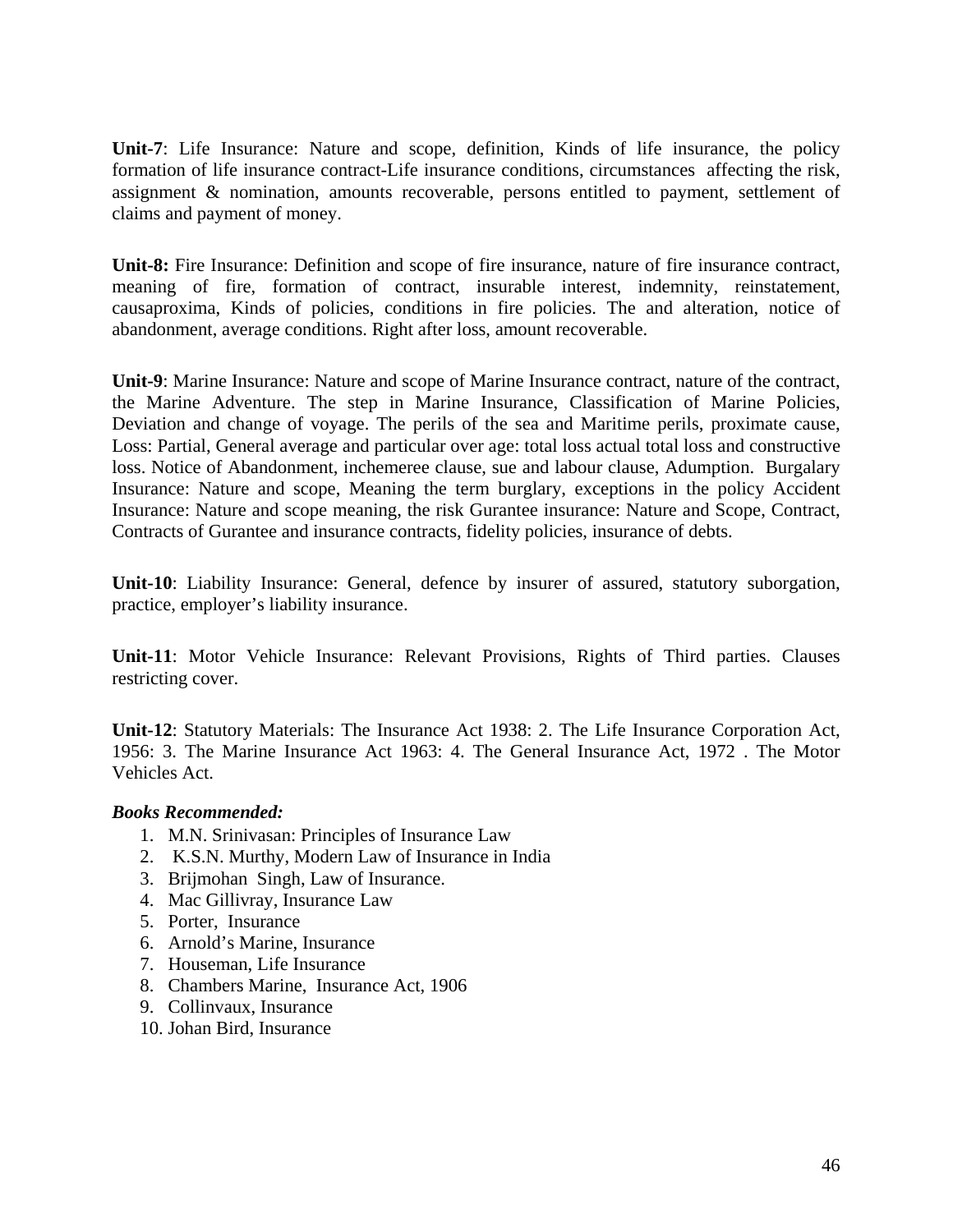## **Paper - XXIX:**

## **MEDIA LAW INCLUDING RIGHT TO INFORMATION**

### **(Optional Paper-III)**

**Unit -1:** Mass Media - Types of – Press Films, Radio Television: Ownership patterns – Press – Private – Public, Ownership patterns – Films – Private, Ownership patterns – Radio & Television, Public, Difference between visual and non-visual media – impact on peoples minds.

**Unit-2:** Press – Freedom of speech and Expression **–** Articles 19 (1) (a):

Includes Freedom of the Press, Laws of Defamation, Obscenity, Blasphemy and Sedition, Law relating to employees, Wages and Service Conditions, Price and Page Schedule Regulation, Newsprint and Control Order, Advertisement – is it included with in freedom of speech and expression? Press and the Monopolies and Restrictive Trade Practices Act

**Unit-3:** Films - How far included in freedom of speech and expression?:

Censorship of films, Constitutionally, The Abbas Case, Difference between Films and Press – Why Pre-censorship valid for films but not for the press? Censorship under the Cinematography Act.

**Unit-4:** Radio and Television - Government Monopoly:

Why Government department? Should there be an autonomous corporation? Effect of television on people, Report of the Chanda Committee, Government Policy, Commercial advertisement, Internal security of serials, etc, Judicial Review of Doordarshan decisions: Freedom to Telecast.

#### **Unit-5:** Constitutional Restrictions

Radio and television subject to law of defamation and obscenity, Power to legislate – Article 246 read with the seventh schedule , Power to impose tax – licensing and license fee.

**Unit- 6.** Right to Information**:** Development of RTI in India

**Unit-7:** Right to Information Act, 2005**:** Its implementation

**Unit-8:** Right to Information Decisions: Decisions of Judiciary, RTI and Decisions of Chief Central Information commissions and State Information Commission under the RTI Act, 2005.

#### *Books Recommended:*

1. M.P. Jain, Constitutional Law of India (1994) Wadhw**a.** 

- 2. H.M. Seervai, Constitutional Law of India Vol. 1. (1991) Tripathi, Bombay.
- 3. Rajeev Dhavan "On the Law of the Press in India" 26 JI.L/288 (1984).
- 4. Rajeev Dhavan, " Legitimating Government Rehtoric: Reflections on some Aspects of the Second Press commission"26 J.L/.391 (1984**) .**
- 5. Soli Sorabjee, Law of Person Censorship in India (1976).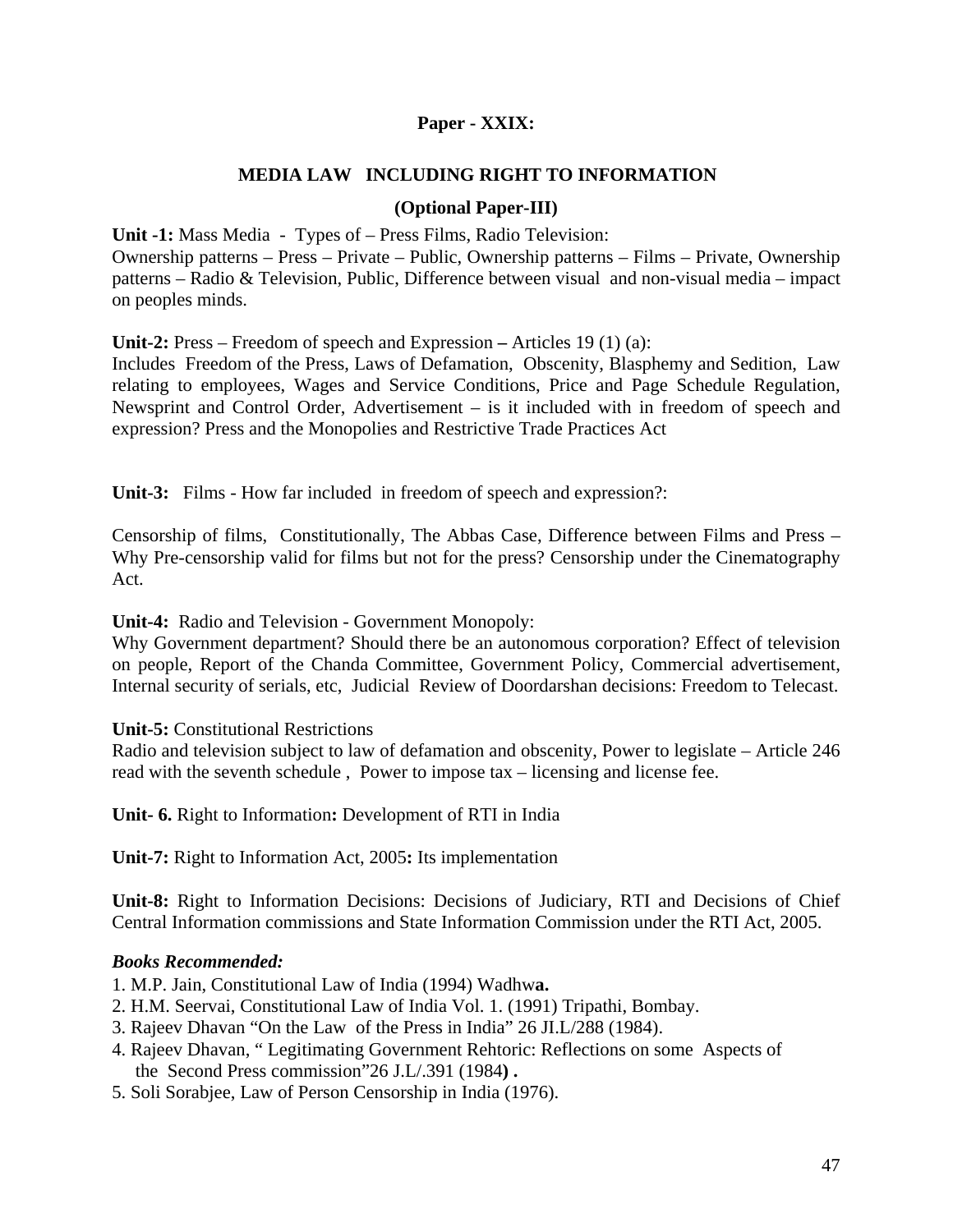6. Justice E.S. Venkaramiah, Freedom of Press: Some Recent Trends (1984)

7. D.D.Basu, The Law of Press of India (1980)

- 8. Right to Information Act, 2005, SP Sathe, 2006
- 9. Right to Information in India, Solu Nigam

### **Paper -XXIX:**

#### **INTERNATIONAL HUMAN RIGHTS**

#### **(Optional Paper-III)**

**Unit-1:** Origin and development of concept of Human Rights: Meaning of human rights and jurisprudential dimensions, Evolution of the concept of human rights, First Generation, Second Generation and Third Generation Human Rights, Sovereignty Vs Human Rights.

**Unit-2:** Human Rights and United Nations Organization: Human Rights and UN Charter, Promotion and protection of human rights, Universal Declaration of Human Rights, Covenant on Civil and Political Rights, Covenant on Economic Social and Cultural Rights.

**Unit-3:** Human Rights and Regional Arrangements: Europium Convention on Human Rights, American Convention of Human rights, African Charter of Human Rights,

**Unit-4**: Protective agencies and mechanism, international commissions on human rights, ILO and Human Rights, UNICEF and human rights, Centre for human rights, OHCHR, Amnesty International, Amnesty International, Red Cross.

**Unit-5:** Venerable Groups in International Human Rights Law: International human rights law relating to women - CEDAW, international human rights law relating to children - UN Declaration and Charter on Right of Child, Indigenous groups and UNO, Refugees and international law of human rights

**Unit-6:** International Humanitarians Law (IHL): Basic principles of IHL, Geneva conventions, Rights of POW, Rights of civilians, Woman and IHL

**Unit-7:** International Enforcement of Human Rights: International Court of Justice, International Criminal Court, Role of European Court of Justice

**Unit-8:** Indian and International Human Rights Law: Constitutional mechanism for implementation of international human rights law, protection of Human Rights Act.

- 1. Dr. H.O. Agarwal, international Law on Human Rights, Central Law Agency, Allahabad
- 2. U.Chandra, Human Rights
- 3. M.K. Balachandran, Rose Varghese, Introduction to Humaniterian Law, ICRA..
- 4. Angela Hegarthy, Slobban Leonard, Human Rights an Agenda for the  $21<sup>st</sup>$  Century.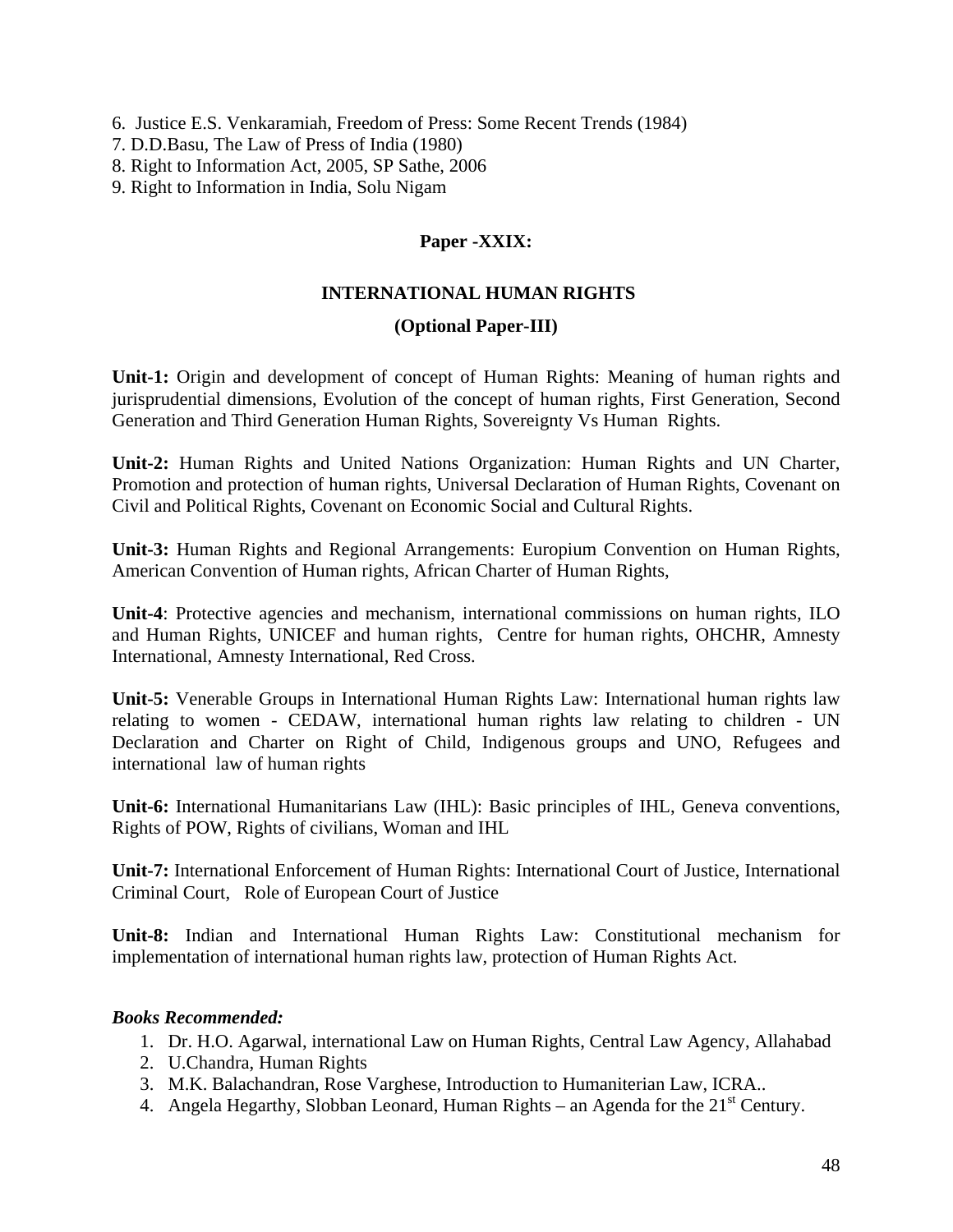5. Wace, Rebecca, Intelrantional Human Rights, Text and Materials, Loandan, Sweet and Maxwell.

## **Paper XXX - Seminar and Clinical Legal Education**

## **SEMESTER – VI**

### **Paper-XXXI- Practical Training I: DRAFTING, PLEADING AND CONVEYANCING**

Class room instructions and simulation exercises on the following items shall be extended:

#### **(a) Drafting:**

General principles of drafting and relevant substantive rules shall be taught.

#### **(b) Pleadings:**

1. *Civil:* (i) Plaint, (ii) Written Statement, (iii) Interlocutory Application, (iv) Original Petition, (v) Affidavit, (vi) Execution Petition, (vii) Memorandum of Appeal and Revision and (viii) Petition under Article 226 and 32 of the Constitution of India.

2. *Criminal:* (i) Complaints, (ii) Criminal Miscellaneous Petition, (iii) Bail Application and (iv) Memorandum of Appeal and Revision.

#### **(c) Conveyancing:**

(i) Sale Deed, (ii) Mortgage Deeds, (iii) Lease Deed, (iv) Gift Deed, (v) Promissory Note, (vi) Power of Attorney and (vii) Will etc of 15 exercises.

Drafting and Pleadings will include 15 exercises and carries 45 marks.

Conveyancing will include 15 exercises and carries 45 marks.

These 30 exercises shall be recorded. Each student shall be served with different problems for the purpose of exercise.

These exercises shall be evaluated by a Board of Examiners consisting of one Teacher of the University College concerned, Principal/Head and Teacher concerned.

The same Board will also conduct Viva Voce on the above concepts. It carries 10 marks. The proceedings of the Viva Voce shall be recorded.

The candidate shall get a minimum 1/3 of marks allocated for each component and 40% on the aggregate in order to qualify and pass in the above paper.

- (1) R.N. Chaturvedi : Pleadings and Conveyancing, Central Law Publications.
- (2) De Souza : Conveyancing, Eastern Law House.
- (3) Tiwari : Drafting, Pleading and Conveyancing, Central Law Agency.
- (4) Mogha: Indian Conveyancer, Eastern Law House.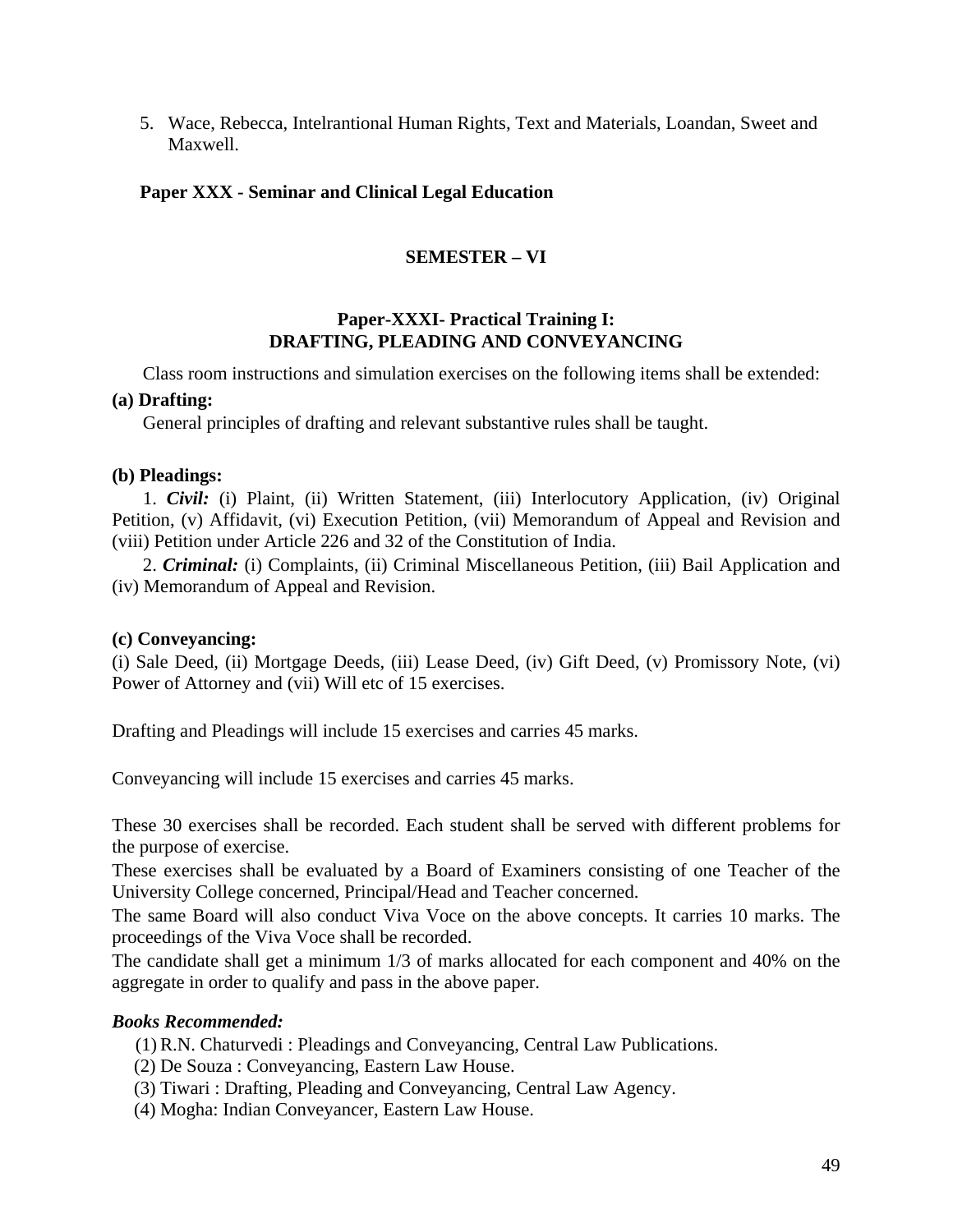- (5) Mogha: Law of Pleadings in India, Eastern Law House.
- (6) Shiv Gopal : Eastern Book Company.
- (7) Narayana P.S. Justice: Civil Pleadings and Practice, Asia Law House.
- (8) Narayana P.S. Justice: Criminal Pleadings and Practice, Asia Law House.
- (9) Noshirvan H.Jhabvala: Drafting, Pleadings, Conveyancing & Professional Ethics.

#### **Paper-XXXII - Practical Training II:**

#### **PROFESSIONAL ETHICS AND PROFESSIONAL ACCOUNTING SYSTEM**

#### (Out line of the Course: Professional Ethics, Accountancy for Lawyers and Bar-Bench Relations)

**Unit-1:** Law and Legal profession - Development of Legal profession in India, Right to practice a right or privilege? - Constitutional guarantee under Article 19(g) and its scope.

Unit- 2: Regulation governing enrolment and practice - Practice of Law -Whether a business ?, Solicitors firm - Whether an industry , Elements if Advocacy

**Unit-3:** Ethics, Seven lamps of advocacy, Advocates duties towards Public, Clients, Court, towards other advocates and Legal Aid, Bar Council of Ethics

**Unit- 4:** Disciplinary proceedings, Professional misconduct -disqualifications, Functions of Bar Council of India/State Bar Council in dealing with the Disciplinary proceedings, Disciplinary Committee, Disqualifications and removal from rolls

\* 50 selected opinions of the Disciplinary Committees of Bar Councils and 10 major judgements of the Supreme Court on the subject to be covered.

**Unit- 5:** Bar-Bench Relations.

**Unit-6:** Accountancy of Lawyers: Nature and functions of accounting, important branches of accounting.

Accounting and Law, Use of knowledge of accountancy in Legal Disputes especially arising out of Law of Contracts, Tax Law, etc., Accountancy in Lawyers office/firm. Basic financial statements, -Income & Loss account, Balance Sheet- Interpretation thereof, -Feature of Balance Sheet Standard Costing.

There shall be a University written examination on this paper for 80 marks and viva voce examination carrying 20 marks. The viva voce board shall be as mentioned under VIII. The candidate shall get a minimum 1/3rd of marks allocated for each component and 40% on the aggregate.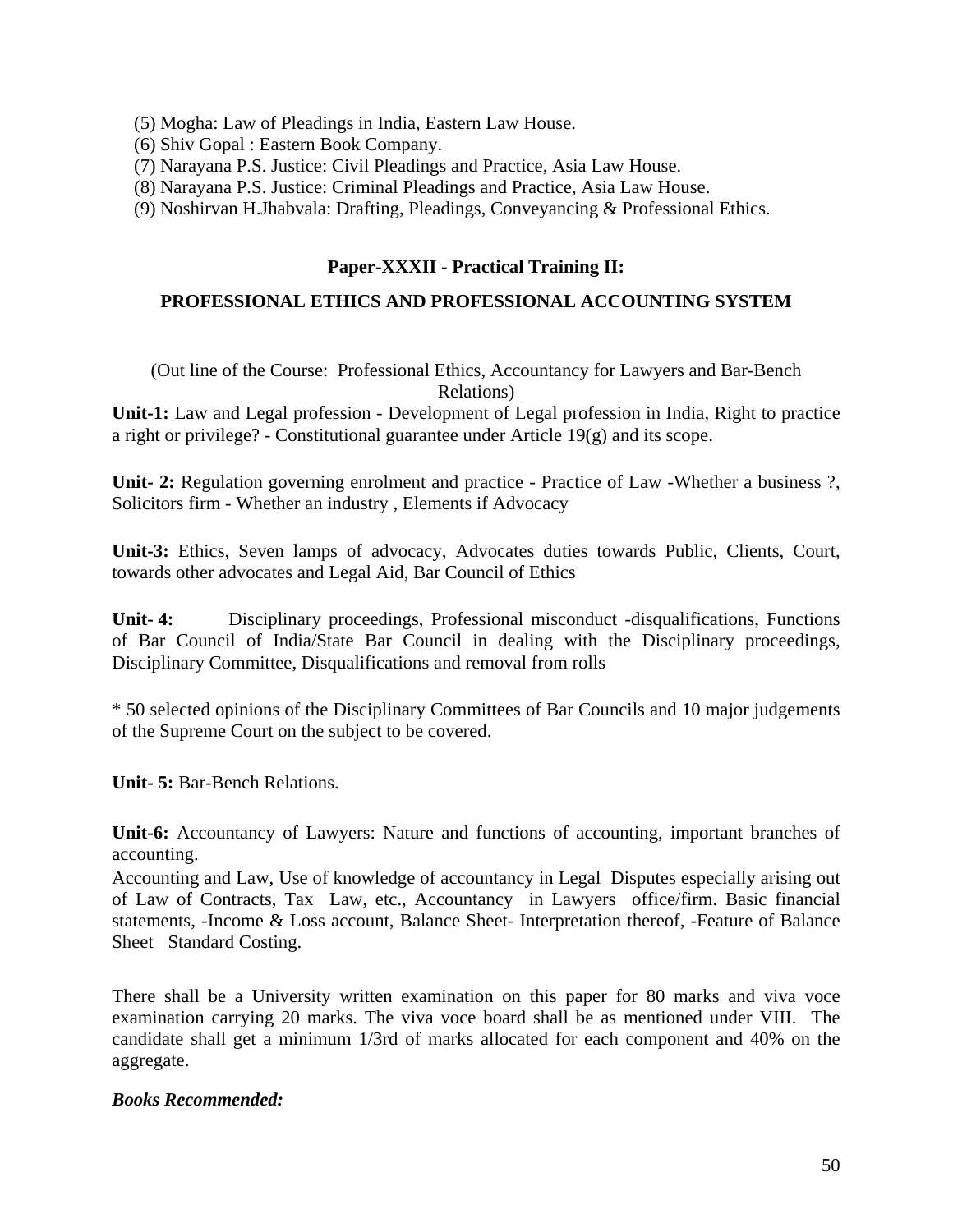1.Myneni S.R.: Professional Ethics, Accountancy for Lawyers and Bench-Bar Relation.

2.Gupta S.P.: Professional Ethics, Accountancy for Lawyers and Bench-Bar Relation.

3.Kailash Rai: Professional Ethics, Accountancy for Lawyers and Bench-Bar Relation.

4.Siroh: Professional Ethics, Central Law Publications, Allahabad.

 5.Ramachandra Jha: Selected Judgements on Professional Ethics published by Bar Council of India Trust.

6.Dr. G.B. Reddy: Practical Advocacy of Law, Gogia Law Agency, Hyd.

7. The Contempt of Law and Practice

8. The Bar Council Code of Ethics

9. 50 Selected Opinions of the Disciplinary Committees of Bar Councils and 10 Major Judgments of the Supreme Court on the subject

# **Paper-XXXIII, Practical Training III: ALTERNATE DISPUTE RESOLUTION (ADR)**

Alternate Dispute Resolution (ADR) paper is by written examination for 60 marks and for 30 marks, a student is required to participate and learn a) Negotiation skills b) Conciliation skills c) Arbitrational practice including international arbitrational and arbitration rules by simulation programmes and case studies to be conducted by either by a legal practioner or a senior teacher. c) The third component of this paper will be Viva Voce examination on all the above two aspects. This will carry 10 marks**.**

**Unit-1:** Judicial dispute resolutions: Characteristics, Operating Principles, Party participation and Control, Short focus on issue, Reasoned Decision, Finality, Adversary Process, What course do and do not do effectively? Advantages and Disadvantageous of such resolution

**Unit-2:** Alternative dispute resolution: Alternative to formal adjudication - Techniques processes, Unilateral - Bilateral - Triadic (Third party) Intervention, Advantages – Limitations, Distinction between arbitration - conciliation and negotiation, Distinction between judicial settlement and alternative dispute resolution.

**Unit-3:** Self-help, avoidance and limping, Negotiation, mediation, Conciliation, Arbitration; Distinction between, Alternate models of dispute resolutions: Role of Panchayat, Role of Grama Sabhas, Lokpal, Lakayukta, Lok Adalats, Family Courts.

**Unit-4:** The Arbitration and Conciliation Act, 1996, Background of the Act, Definitions of "Arbitration", "Arbitrator", Arbitration Agreement",Appointment of "Arbitrator", grounds for changing the arbitrator , terminator of Arbitrator.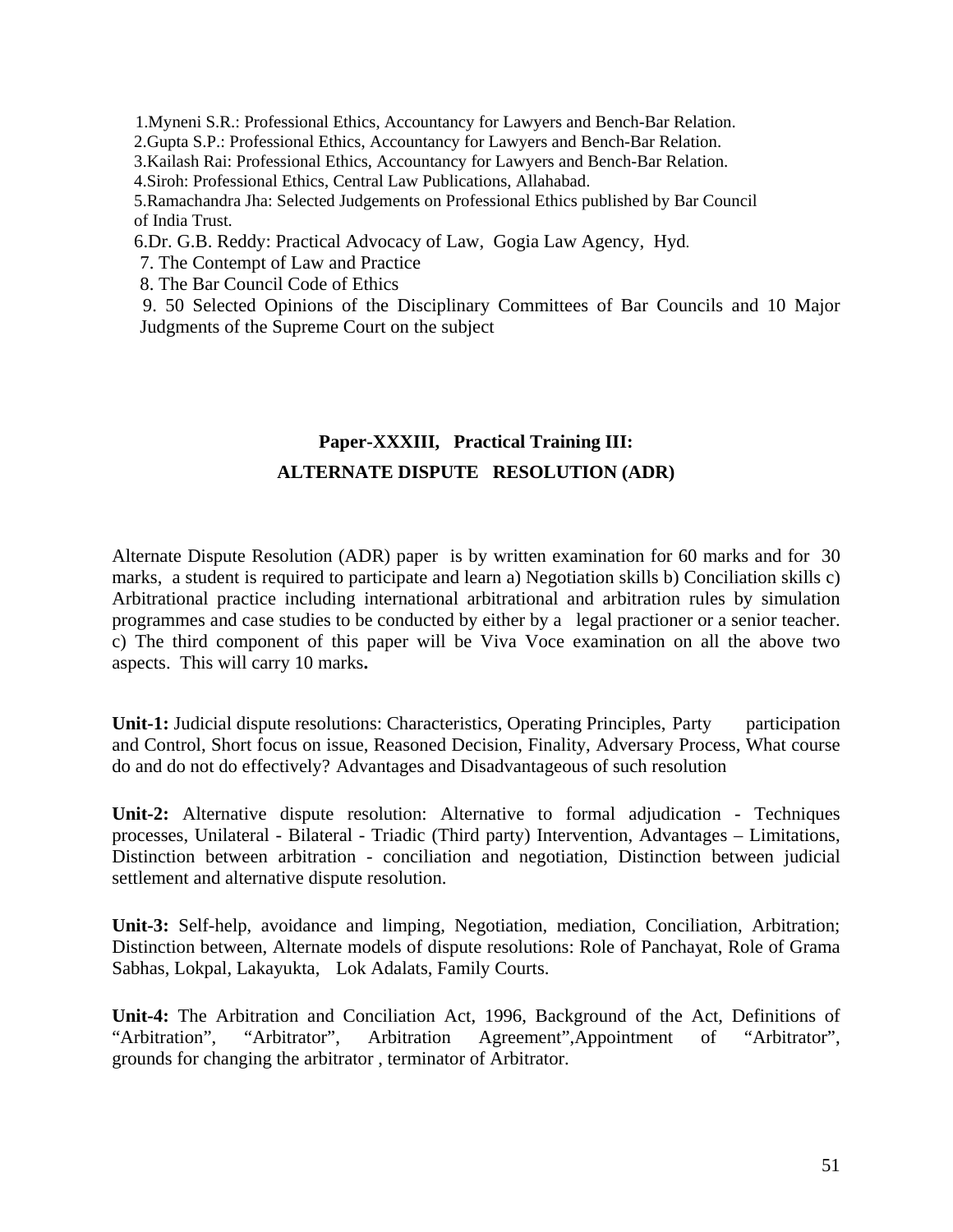**Unit-5:** Proceedings in arbitral tribunals and enforcement of awards, Arbitral Award Termination of Proceedings, Setting aside of arbitral award, Finality and Enforcement, Appeals, Enforcement of foreign awards, New York and Geneva Convention Awards.

**Unit-6:** Section 89 and O-10, R-1-AB and C of CPC Conciliation, Meaning and definition conciliation agreement, appointment of conciliator, powers and function of conciliator, techniques of successful conciliation proceedings, enforceability.

**Unit-7:** Other Alternative modals of dispute resolution, Family Courts, Family Courts Act, 1984, family council ling techniques, Tribunals, Motor Accent Tribunals, MV Act, relevant provisions, Administrative Tribunals, Consumer Forms.

**Unit-8:** Legal Services Authority

**Unit-9:** Role of N.G.Os in dispute resolutions

### *Books Recommended:*

- (1) O.P. Tiwari : The Arbitration and Conciliation Act (2nd Edition): Allahabad Law Agency.
- (2) Johar's : Commentary on Arbitration and Conciliation Act, 1996: Kamal Law House.
- (3) Acharya N.K.: Asia Law House, Hyderabad.
- (4) Tripathi S.C.: Central Law Agency, Allahabad.
- (5) Avatar Singh: Arbitration and Conciliation, Eastern Law Book House, Lucknow.
- (6) Murthy KKSR: Gogia Law Agency, Hyderabad.
- (7) P.C. Rao Alternate Dispute Resolution 2001 Ed. Universal Book Traders, New Delhi.
- (8) S.D. Sing: Alternate Dispute Resolution 2001 Ed. Universal Book Traders, New Delhi.

## **Paper- XXXIV- Practical Training - IV: MOOT COURT EXERCISE AND INTERNSHIP**

This paper will have three components of 30 marks each and Viva Voce for 10 marks. **A) Moot Court - 30 Marks** 

## *Requirements:*

1. Three Moot Courts in a year

2. Each 10 Marks

3. Moot Courts shall be based on assigned problems to be prepared by the faculty concerned

4. Evaluation by Principal/Head concerned an advocate and Teacher concerned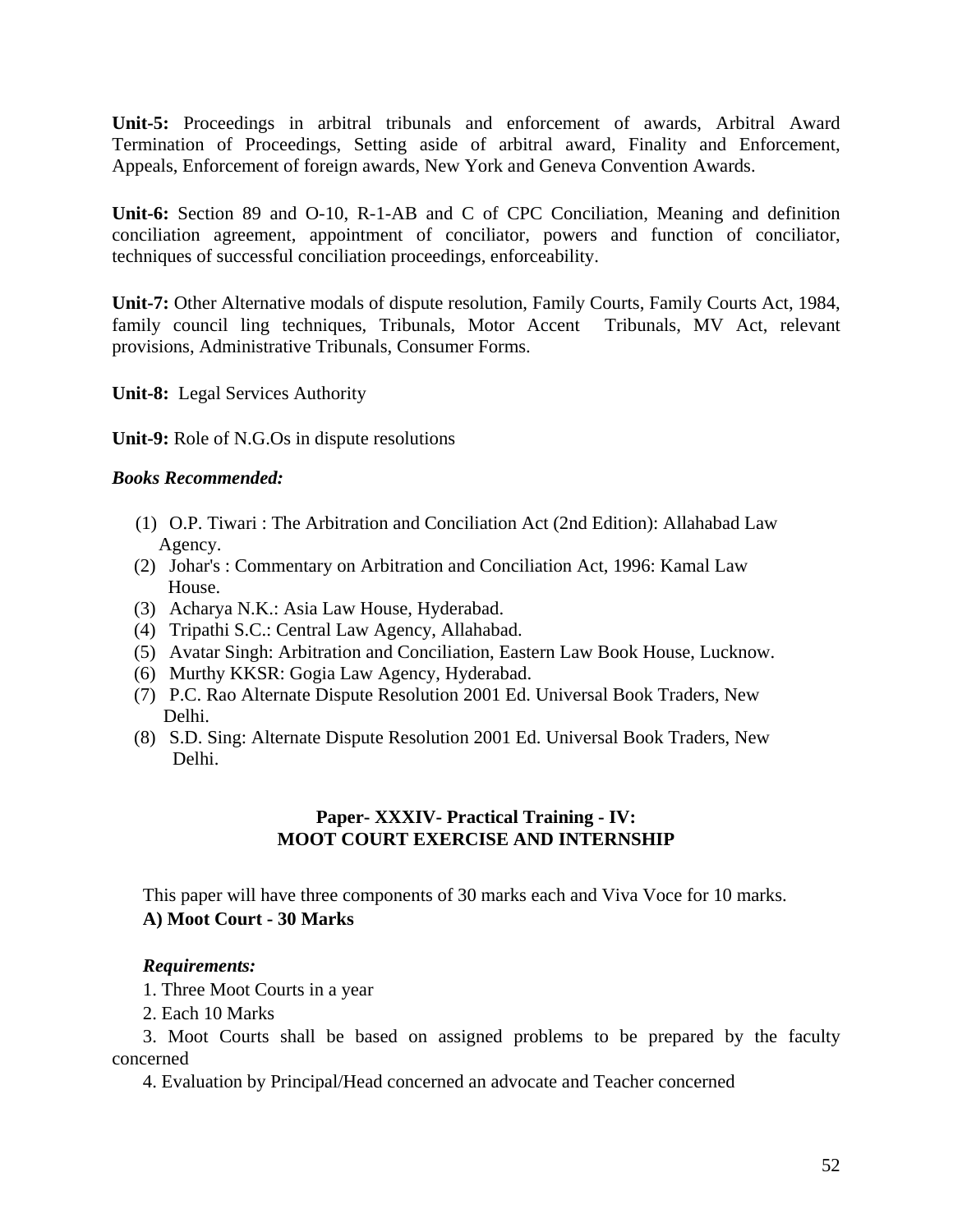5. Out of ten marks allotted for each problem. 5 marks are to be allotted for written submissions and five for oral advocacy

(a) Written submissions shall include brief summary of facts, issues involve provisions of Land agreements, citation, Prayer, etc.,

(b) Marks for oral advocacy may be awarded for communication skills, presentations, language, provisions of law, authorities quoted court manners, etc.

#### **B) Observance of Trial in Two Cases, one civil and the criminal case - 30 marks**

Student has to attend courts to observe one civil and one criminal case minimum and record his observations step by step of different stages of litigations/proceedings in the 2/3rd year of 3-year Law Course.

This court assignment should be evaluated by an internal Teacher and an advocate and average be taken. Court attendance shall be compulsory and attendance has recorded in a register kept therefore. This may be carried under the supervision of a Teacher of the college.

## **C) Interviewing Techniques and Pre-trial Preparation and Internship Diary - 30 Marks**   *Requirements:*

1. Each student has to maintain a diary to record interactions with clients, preparation of documents and court papers.

2. The student should observe two 'interview sessions' with clients either in the Lawyers office or in the legal aid office. This shall be recorded in the Diary. This carries 15 marks.

3. Each student has to observe the preparation of documents and court papers and record such observance in the diary. This carries 7 1/2 marks.

4. Each student shall observe the procedure for filing suit/petition and record the same in the diary. This carries 7 1/2 marks.

**D**) The fourth component of this paper will be Viva Voce examination on all the above three aspects. This will carry 10 marks**.** 

**Internship:** Each registered student shall have completed minimum of 12 weeks internship for Three Year Course during entire period of legal studies. The internship can be done under NGO, Trial and Appellate Advocates, Judiciary, Legal Regulatory authorities, Legislatures and Parliament, other Legal functionaries, Market Institutions, Law Firms, Companies, Local Self Government etc and such other at district level, where the concerned law college is situated. Internship in any year cannot be for a continuous period of more than Four Weeks and all students shall at least go through once in the entire academic period with Trial and Appellate Advocates. Each student shall keep internship diary and the same shall be evaluated by the Guide in Internship and also a Core Faculty member of the staff and external examiner each time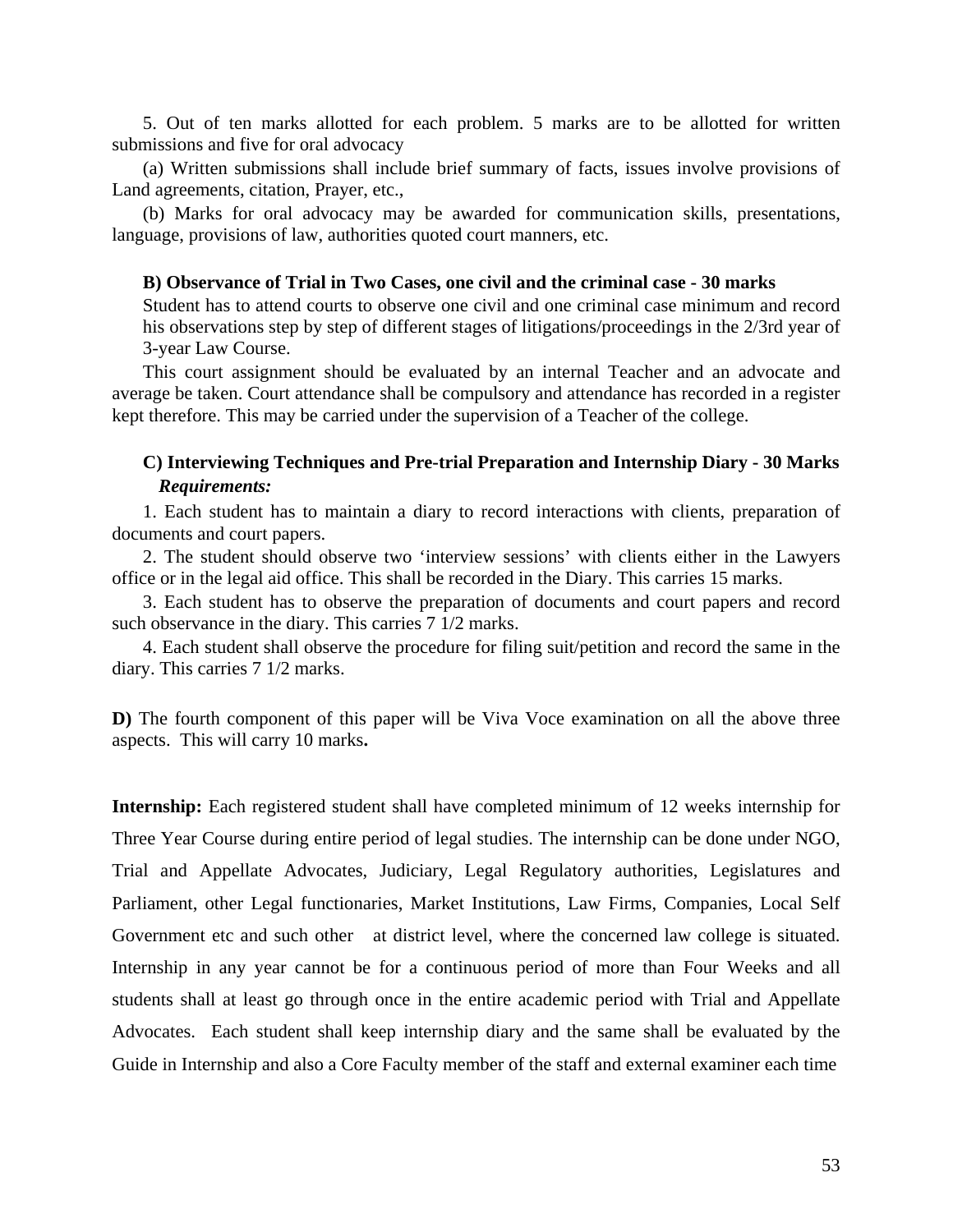#### *Books Recommended:*

- (1) Dr. Kailash Rai: Moot Court Pre-Trial Preparation and Participation in Trial Proceedings.
- (2) Amita Danda: Moot Court for Interactive Legal Education, Gogia Law Agency, Hyderabad.
- (3) Blackstone's: Books of Moots, Oxford University Press.
- (4) Mishra: Moot Court Pre-Trial Preparation and Participation in Trial Proceedings.

(5) NRM Menon, Clinical Legal Education, Pre.Law Education Series, EBC

#### **Paper - XXXV:**

#### **PENOLOGY AND VICTIM LOGY**

#### **(Optional Paper-IV)**

**Unit-1**:Dimensions of Crime in India , Nature and extent of Crime in India, Reporting of Crime statistics and problem of accurate reporting of Crime, Victim Studies, self-reporting, Costs of Crime, Some factors for evaluating the rate of crime in India-Terricory: Population: Heterogeneity: Human values, General approaches to crime control, Continental approaches: Social defence, Social approaches: Crime Prevent Control, Crimes of the powerful, Organised crime-smuggling, traffic in narcoties, White collar crime:- corruption in public life, Socio-economic crime: Adulteration of Food and Drugs: fraudulent trade practices, Crimes in the professions-Medical, Legal, Engineering, State Criminality., Perpetrators of ordinary crime, The situation criminal, The chronic offender, Criminality of Women., Young offenders, Criminal gangs, Crimes of the marginalized with special reference to i. Forest offences; ii. State' offenders, vagrants, prostitution.

**Unit-2**:The Police and to Criminal Justice The Police system, Structural organisation of police at the centre and the states, Mode of recruitment and training, Powers and duties of police under the police acts, Criminal Procedure Code and other laws, Arrest, search and seizure and Constitutional imperatives, Methods of police investigation, Third degree methods, Corruption in police, Relationship between police and prosecution, Liability of police for custodial violence, Police Public relations., Select aspects of National Police Commission Report.

**Unit-3**:Punishment of Offenders Some discarded modes of punishment, Corporal punishment : Whipping and flogging : Mutilation and Branding, Transportation Exile, Public execution, An appraisal of these modes of punishment, Punishments under the Indian Criminals Law, Capital punishment, Imprisonment, Fine, Cancellation or withdrawal of licences, etc., The prison system, Administrative organisation of prisons, Mode of recruitment and training, The Jail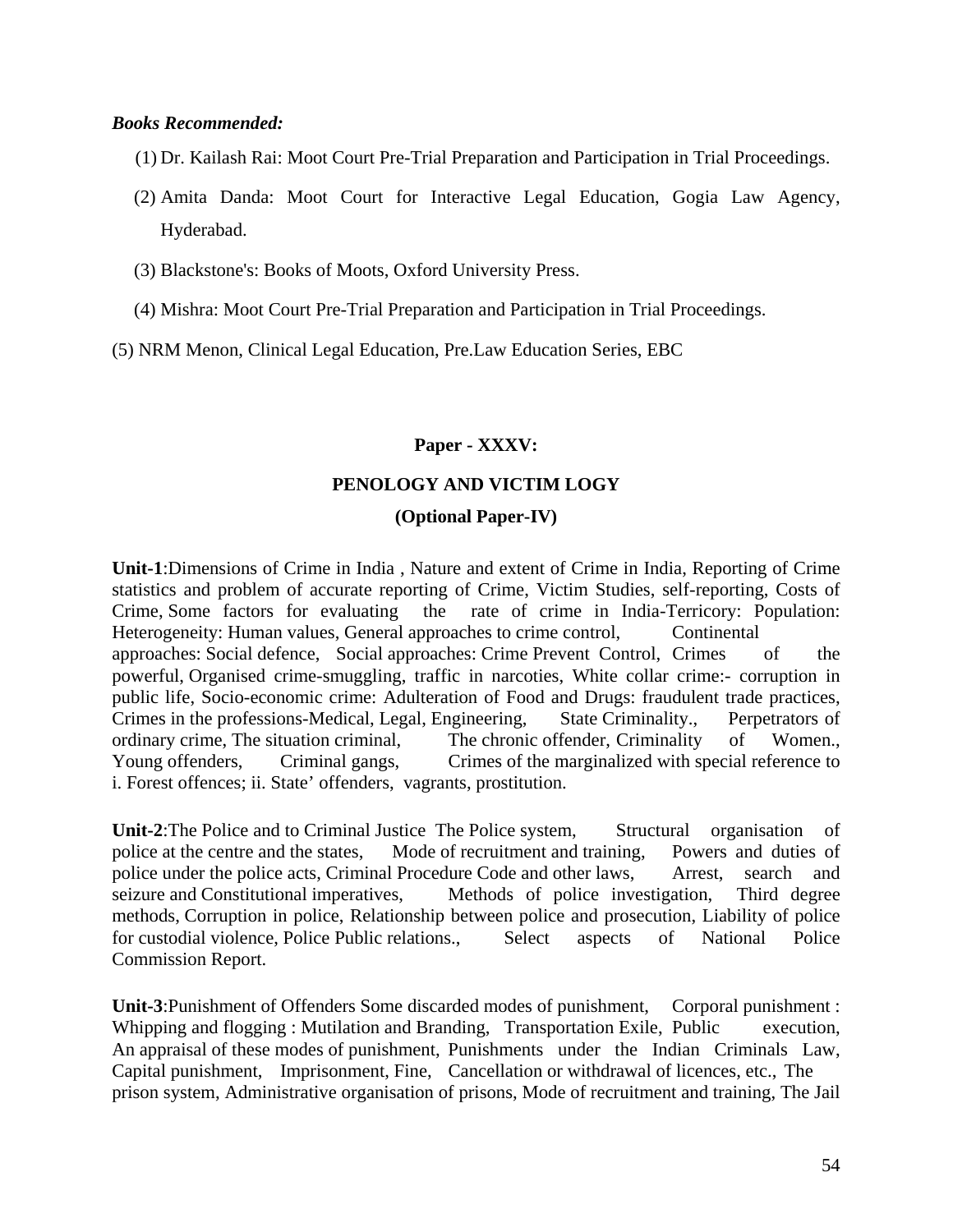Manual, Powers of prison officials, Prisoners classification - Male, Female : Juvenile and Adult :Undertrial, Constitutional imperatives and prison reforms and convicted prisoners, Open Prisons, Violation of prison code and its consequences, Appraisal of imprisonment as a mode of punishment.

**Unit-4**:Treatment and correction of Offenders, The need for reformation and rehabilitation of offenders undergoing punishment/imprisonment, Classification of offenders through modern diagnostic techniques, The role of psychiatrists, psychoanalysts and social workers in the prison, Vocational and religious education and apprenticeship programmes for the offenders, Group counselling and resocialisation programmes, Prisoners organisations for self-government., Participation of inmates in community services, An appraisal of reformative techniques, Suggested forms of treatment of offenders under the IPC (Amendment) Bill, 1972, Efficacy of imprisonment as a measure to combat criminality and the search for substitutes.

**Unit-5**: Resocialization processes Probation, The Probation of Offenders Act, 1958., The attitude of judges towards probation, Mechanism of probation and standards of probation services, Problems and prospects of probation, The suspended sentence, Parole, Nature of Parole, Authority for granting parole, Supervision paroles, Parole and conditional release, Release of the offender, Problems of the released offender, Attitudes of the community towards released offender, Prisoner Aid Societies and other voluntary organization, Governmental action, An appraisal.

**Unit-6:** Nature and Development, its expanding dimensions, typology of victims, compensation, compensation by application of Article 21 and 300A, victim and criminal justice, emerging trends and policies

## *Books Recommended:*

- 1. Ahmmad s, Criminology and Penology, Central Law Agency, Alhabad
- 2. Iyer, Prospective in Criminology, Law and Social Change;
- 3. Ross, H. Lawrence (Ed.), Law and Deviance (1981);
- 4 Sutherland, E. and Cressy, Principles of Criminology (1978);
- 5. Walker, N., Crime and Criminology (1961): A Critical Introduction (1987);
- 6. J.M. Sethna, Society and to Criminal (1980); A. Siddique, Criminology: Problems and Perspectives, Central Law Agency. Lucknow
- 7. M. Ponioan, Crinology and Penology, Poineer Books, Delhi.
- 8. E. Sutherland, White Collar Crime (1949);

## **Paper - XXXV:**

### **WOMEN AND CRIMINAL LAW (Law relating to Violence against Women)**

**(Optional Paper-IV)**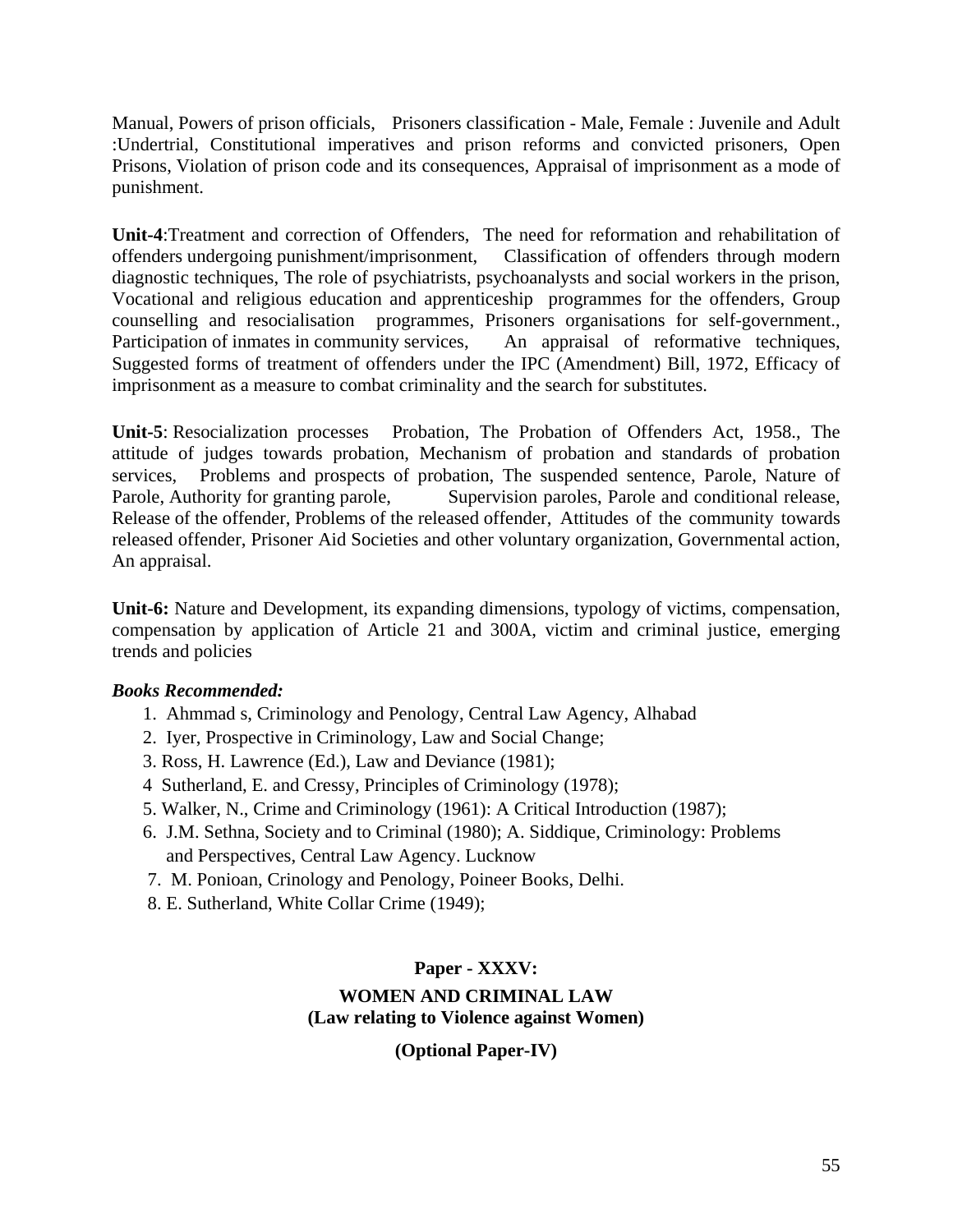**Unit-1:** Introduction**:** Root causes of violence against women – Religion, patriarchy, marriage institution and changing cultural values; Perpetuation of violence: Social evils – Prostitution, Sati, child marriages, female feticide and infanticide, witchcraft, incest; International norms relating to protection of women and children against violence: CEDAW, UNIFEM Declaration on the Elimination of Violence Against Women, 1993.

**Unit-2:** Protection under IPC*:* Protective provisions under IPC: Definition of rape (Sec.375); Criminal Law Amendment Act, 1983 – Incorporation of new sections 376(A-D); Landmark cases: Mathura rape case; Bandit Queen case,; Marital offences: Cohabitation by a man with a woman other than his wife (Sec.493); Bigamy (Secs.494 & 495), Mock marriages (Sec.496); Adultery (Sec.497); Enticing a married woman (Sec.498); Offences against minor girls (Secs. 366, 366A, 366B,372,373)

**Unit-3:** Procedure Laws and Protection to Women: Indian Evidence Act, Secs. 113A, 113B, 114A and Relevant provisions of Criminal Procedure Code.

**Unit-4:** Protection under special laws*:* Child Marriage Restraint Act, 1929; Immoral Traffic (Prevention) Act, 1956 (1986 Amendment) Medical Termination of Pregnancy Act, 1971; Commission of Sati (Prevention) Act, 1987; The Indecent Representation of women (prohibition) Act (1987) ;Pre-natal Diagonstic Techniques (Regulation and Prevention of Misuse) Act, 1994 (PNDT Act) widening its scope through an amendment in 2003.

**Unit-5**: Domestic violence and the law**:** Different forms of domestic violence; Amendments made to IPC (304B, 406 and 498A) and Dowry Prohibition Act, 1961(1983 and 1986 Amendments) dealing with domestic violence. Legal protection: Protection of women from Domestic Violence Act, 2005 - Civil remedy; Definition of domestic violence; Role of Police officers, Protection officers and Service providers.

**Unit-6:** Sexual Harassment*:*Defintion and types of Sexual harassment; IPC provisions dealing with Sexual harassment (Sec.294, 354,509); Land mark cases: VisakhaVs. State of Rajasthan; Apparel Export Promotion Council Vs. A.K. Chopra; Guidelines formulated by the SC: Formation of Complaints Committees; Preventive and Remedial measures; Legislative attempts made and reasons for failure to bring a comprehensive legislation; Sexual Harassment of women at work place (Prevention) Bill, 2003 (National Commission for Women); The Protection against sexual harassment of women at the workplace and other establishments Bill, 2005; Reforms in law.

**Unit-7:** Role of Statutory bodies**:** National Commission for Women and State Commissions for Women; constitution, powers and functions; National Commission for Women Act, 1990, Free legal aid to women,

- 1. R.N.Choudhary, Law relating to Juvenile Justice
- 2. Dipanshu Chakrobarty, Atrocities on Women
- 3. Indira Jaisingh, Prenatal and Diagnostics Act
- 4. AS.R.Myneni, Women and Law